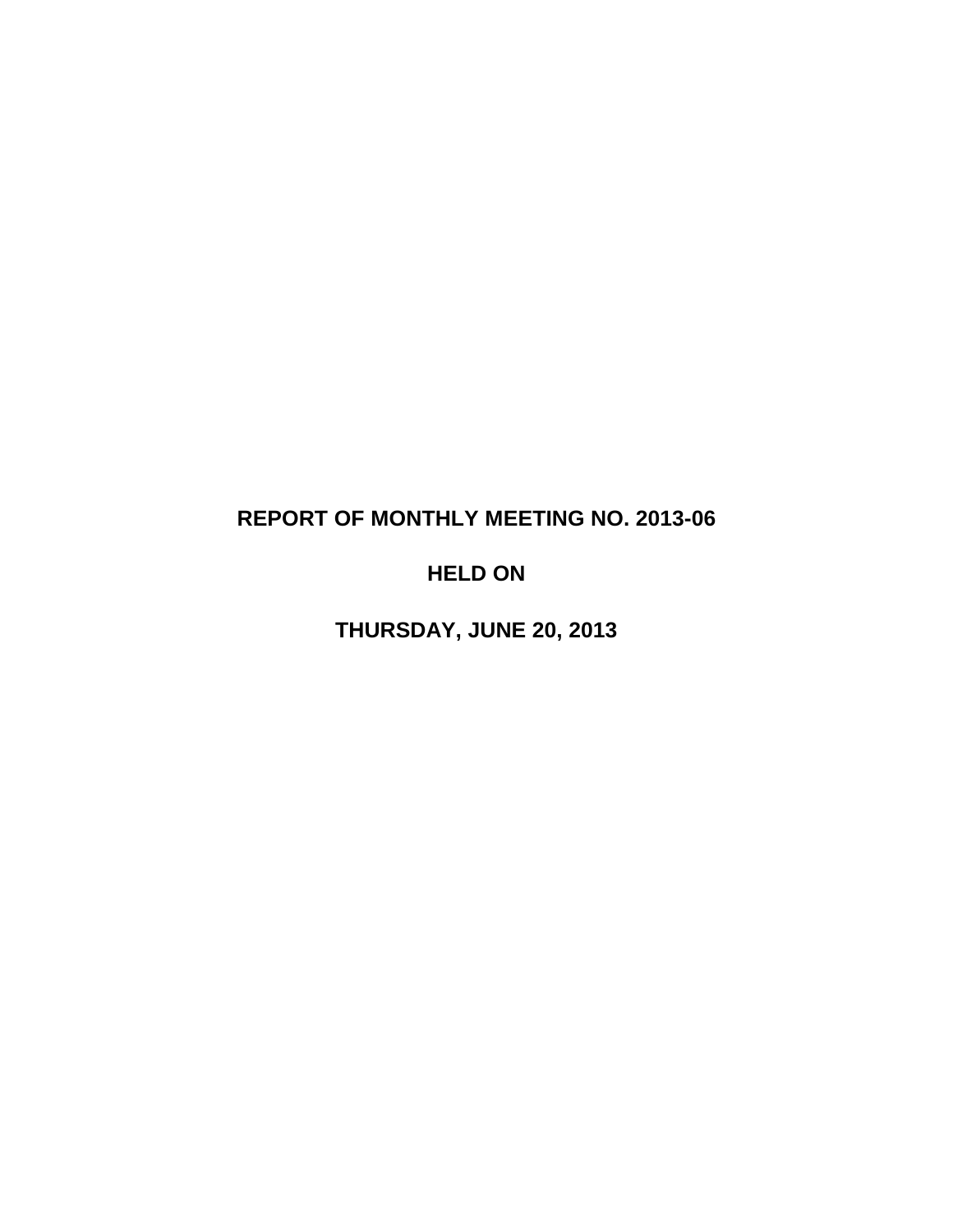Report of Monthly Meeting No. 2013-06 held on Thursday, June 20, 2013

| <b>ITEMS</b>                             | <b>CLASSIFICATION</b>                                                                                                                                                                                                                                                                                                                                       | <b>PAGES</b> |
|------------------------------------------|-------------------------------------------------------------------------------------------------------------------------------------------------------------------------------------------------------------------------------------------------------------------------------------------------------------------------------------------------------------|--------------|
| <b>Call to Order</b><br><b>Roll Call</b> |                                                                                                                                                                                                                                                                                                                                                             |              |
| <b>Secretary's Report</b>                | Recording Secretary presents minutes of previous meetings for approval.                                                                                                                                                                                                                                                                                     |              |
| <b>Refunds</b>                           | Errors in deduction and non-members<br>Full refunds to employees due to separation from service<br>Refund in accordance with Section 8-170 of the law governing the Fund<br>Refund Reissued to New Payee<br>Refund elections in lieu of annuity<br>Refund of Spousal Contributions<br>1/ <sub>2</sub> % refunds to new annuitants<br><b>Adjusted Refund</b> | $3 - 9$      |
| <b>Invoices</b>                          | Administrative and Investment Fees                                                                                                                                                                                                                                                                                                                          | $10 - 12$    |
| <b>Annuities</b>                         | Annuities for Employees<br>Annuities for Widows, Widowers and Minor Children, Reversionary Annuities<br><b>Adjusted Annuities</b>                                                                                                                                                                                                                           | $13 - 18$    |
| <b>Disability</b>                        | Applications for Duty and Ordinary Disability benefits<br>Applications for Extensions of Duty and Ordinary Disability benefits<br>Adjusted Duty and Ordinary Disability benefits                                                                                                                                                                            | $19 - 26$    |
| <b>Membership</b>                        | Applications<br>Change in Dates of Birth                                                                                                                                                                                                                                                                                                                    | 27           |
| <b>Treasurer's Report</b>                | City Treasurer's Statement of Account As of 05/31/2013                                                                                                                                                                                                                                                                                                      | 28           |
| <b>MISCELLANEOUS</b>                     |                                                                                                                                                                                                                                                                                                                                                             | $29 - 31$    |
| <b>Public Comment</b>                    | Other                                                                                                                                                                                                                                                                                                                                                       |              |
|                                          | $0.044$ $T - 1 - 1$                                                                                                                                                                                                                                                                                                                                         |              |

#### **Hearings**

- The Matter of Anna Hall (Disability Claim)

#### Legislation

- Legislative Update

#### Investments

- Performance Reports
- Watchlist
- Liquidity Needs
- Custodial RFP Update
- Asset Liability Study Discussion
- Investment Policy Update
- 2014 Tax Levy
- 2013 Trustee Election Dates
- Committee on Election
- iPad Policy
- FOIA Update - Old Business
- Legal Update
- 

| Less than 60 years of age         |                                                  |                           | <b>RW</b>                                                                                                    | <b>Returned to Work</b>                   |
|-----------------------------------|--------------------------------------------------|---------------------------|--------------------------------------------------------------------------------------------------------------|-------------------------------------------|
| Reversionary                      |                                                  |                           |                                                                                                              | Less than 10 years of Service             |
| Calculated upon death of Employee | <b>MMI</b>                                       | Maximum Medical Update    | <b>SPE</b>                                                                                                   | <b>Specialist Doctor Visit</b>            |
| <b>Credit Expires</b>             | N                                                | See Notes in File         |                                                                                                              | Term Annuity                              |
| Death                             |                                                  |                           | W                                                                                                            | Withdraw/Waiting to apply                 |
| Duty Disability                   | OR.                                              |                           | <b>WC</b>                                                                                                    | Workmens' Compensation                    |
|                                   |                                                  | <b>Reciprocal Annuity</b> |                                                                                                              | Married @ Resignation,                    |
|                                   |                                                  |                           |                                                                                                              | Not Married @ Effective Date              |
|                                   | DIS Discharged<br><b>EID</b> Errors in Deduction |                           | MED Updated Medical Records<br>NTE Note for Mercy Works Update<br><b>Ordinary Disability</b><br>RES Resigned | Female: No Post 9/74 Spouse Contributions |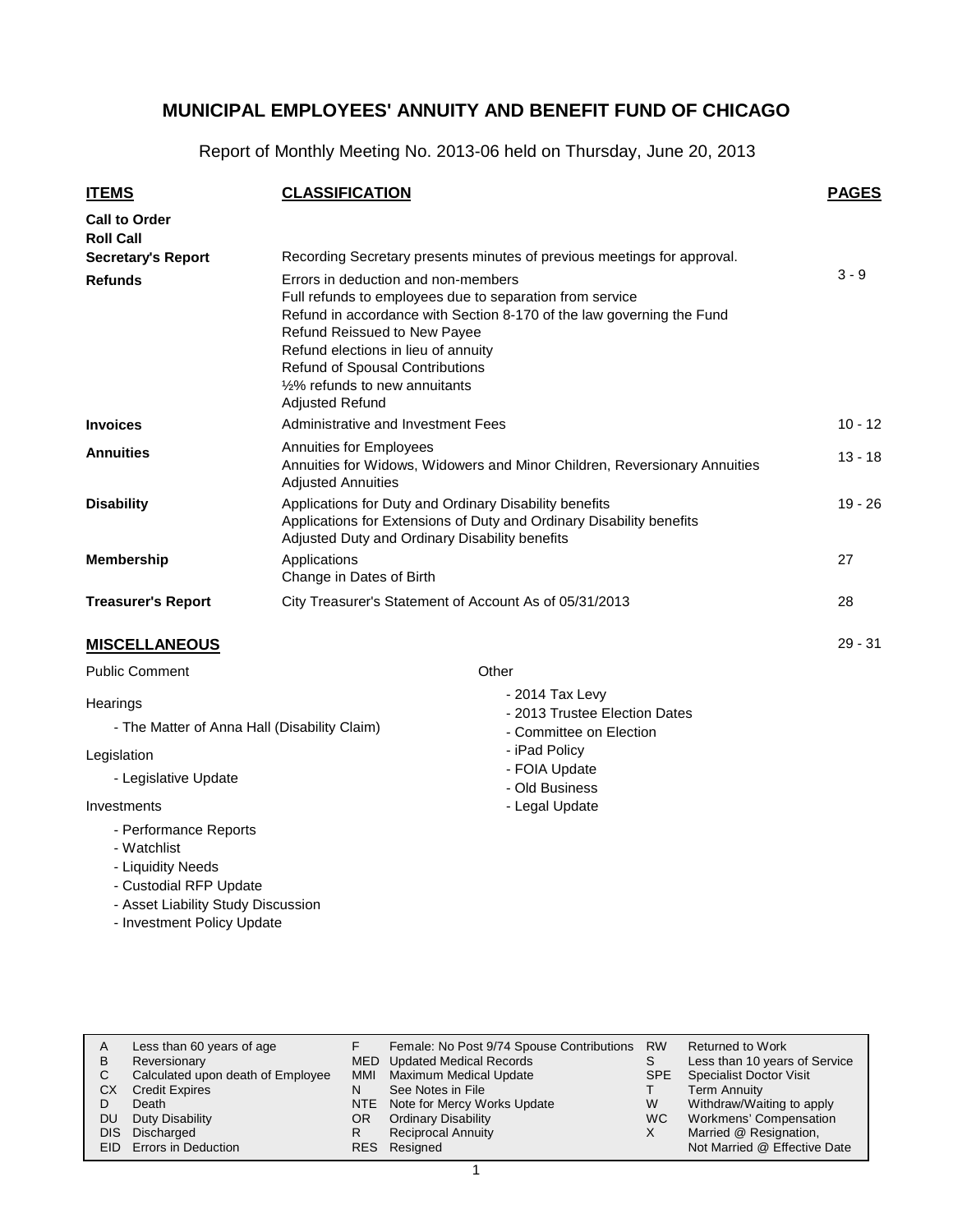Report of Monthly Meeting No. 2013-06 held on Thursday, June 20, 2013

The Monthly Meeting of the Retirement Board was called to order by the President, Martin J. Durkan, at 8:34 AM in the offices of the Fund, 321 N Clark Street, Suite 700, on Thursday, June 20, 2013.

#### The following were present:

| Martin J. Durkan  | President                  |
|-------------------|----------------------------|
| Amer Ahmad        | Vice President             |
| Timothy G. Guest  | <b>Recording Secretary</b> |
| Anthony C. Clancy | Trustee                    |

## Also Present:

| James E. Mohler      | <b>Executive Director</b>                       |
|----------------------|-------------------------------------------------|
| Michael Walsh        | <b>Chief Investment Officer</b>                 |
| Mary Patricia Burns  | Attorney at Law                                 |
| Jane Tessaro         | <b>Benefits Manager</b>                         |
| Tess Toledo          | Comptroller                                     |
| Kathy Schanding      | <b>Staff Actuary</b>                            |
| Stacey Ruffolo       | <b>Executive Assistant</b>                      |
| Nadia Oumata         | <b>Financial Analyst</b>                        |
| Jeremy Fine          | Deputy Comptroller (Proxy for City Comptroller) |
| <b>Thomas Latzke</b> | Deputy Treasurer (Proxy for the Treasurer)      |
| Terence P. Sullivan  | M.D.                                            |
| <b>Brian Wrubel</b>  | Marquette Associates                            |
| Greg Leonbergoer     | Marquette Associates                            |
| Neil Capps           | <b>Marquette Associates</b>                     |
| Joe Notaro           | <b>IBEW Local 9</b>                             |
| Jeff Johnson         | <b>IBEW Local 9</b>                             |
|                      |                                                 |

#### Absent:

| Stephanie D. Neely | Treasurer                   |
|--------------------|-----------------------------|
| Jamie Wesner       | <b>Marquette Associates</b> |

#### **SECRETARY'S REPORT**

Mr. Guest motioned that the Minutes of Meeting No. 2013-05 be approved as submitted. Seconded Mr. Clancy. Carried: Ayes Messrs. Ahmad, Clancy, Durkan, Guest, Latske. Nays-None.

Mr. Clancy motioned that the Executive Session Minutes of Meeting(s) No. 2013-05 (3) be approved as submitted. Seconded Mr. Ahmad. Carried: Ayes Messrs. Ahmad, Clancy, Durkan, Guest, Latzke. Nays-None.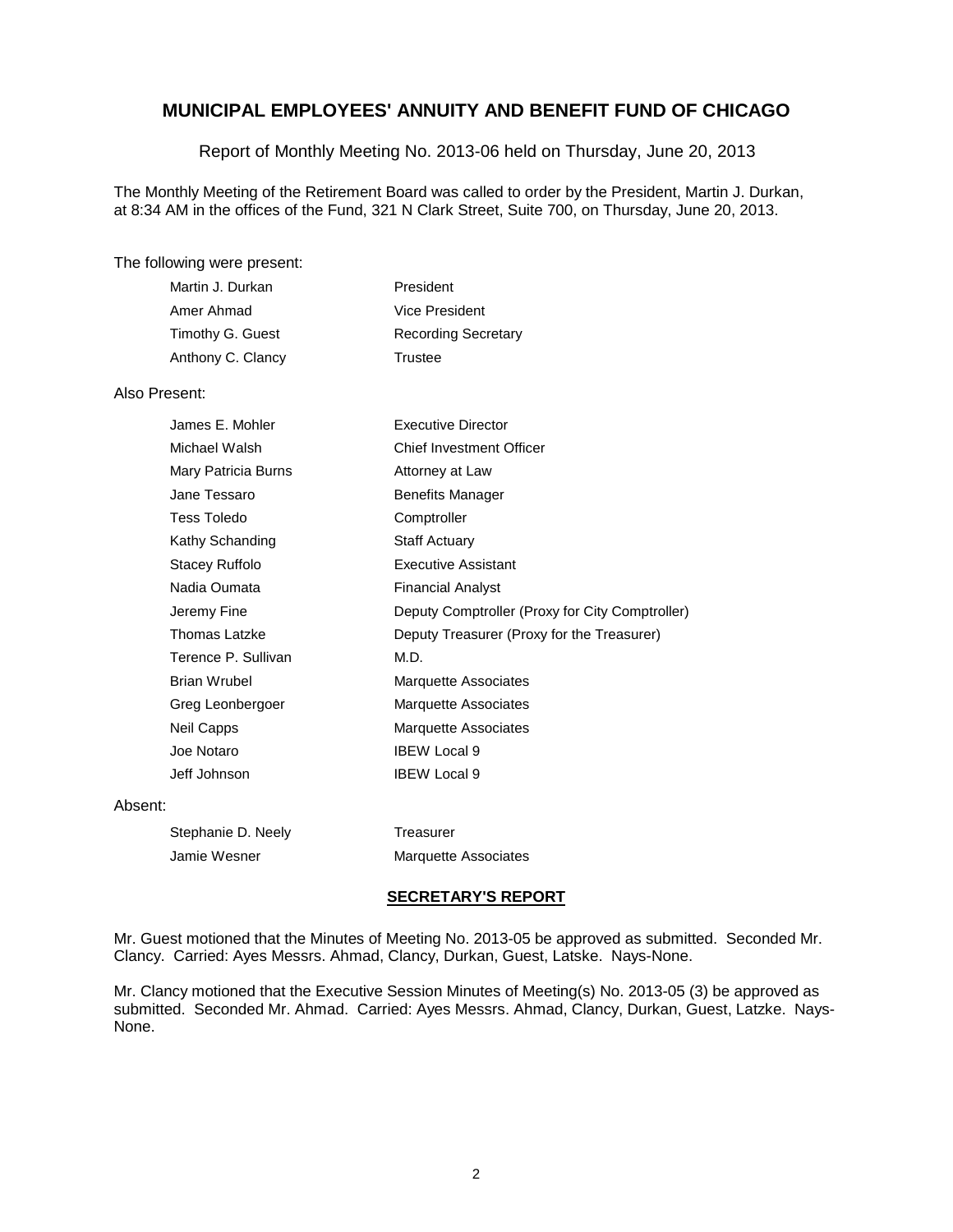Report of Monthly Meeting No. 2013-06 held on Thursday, June 20, 2013

## **REFUND DUE TO ERRORS IN DEDUCTION AND NON-MEMBERS**

## **Refund a/c errors in deduction**

| Name                                         | Reason                                                                                                                                                                                                                                                                                                                                                                                                                                                                                                                                                                                            | Amount      |
|----------------------------------------------|---------------------------------------------------------------------------------------------------------------------------------------------------------------------------------------------------------------------------------------------------------------------------------------------------------------------------------------------------------------------------------------------------------------------------------------------------------------------------------------------------------------------------------------------------------------------------------------------------|-------------|
| <b>BIRT, THOMAS</b>                          | PAYROLL ADJUSTMENT                                                                                                                                                                                                                                                                                                                                                                                                                                                                                                                                                                                | \$189.13    |
| COVELLO, NICHOLAS                            | <b>NEW ANNUITANT</b>                                                                                                                                                                                                                                                                                                                                                                                                                                                                                                                                                                              | \$10.54     |
| MILLER, MARTHA                               | <b>NEW ANNUITANT</b>                                                                                                                                                                                                                                                                                                                                                                                                                                                                                                                                                                              | \$169.92    |
| MURRAY, MICHAEL                              | PAYROLL ADJUSTMENT                                                                                                                                                                                                                                                                                                                                                                                                                                                                                                                                                                                | \$12.69     |
| PANCER, GEORGE                               | NEW WIDOW ANNUITANT                                                                                                                                                                                                                                                                                                                                                                                                                                                                                                                                                                               | \$52.18     |
| PRENDERGAST, JOHN                            | <b>NEW ANNUITANT</b>                                                                                                                                                                                                                                                                                                                                                                                                                                                                                                                                                                              | \$54.41     |
| RUBIO, IRENE                                 | <b>NEW ANNUITANT</b>                                                                                                                                                                                                                                                                                                                                                                                                                                                                                                                                                                              | \$8.84      |
| RUBIO, MICHAEL                               | <b>NEW ANNUITANT</b>                                                                                                                                                                                                                                                                                                                                                                                                                                                                                                                                                                              | \$270.09    |
| SARKAUSKAS, MICHAEL                          | <b>NEW ANNUITANT</b>                                                                                                                                                                                                                                                                                                                                                                                                                                                                                                                                                                              | \$444.51    |
| SOCZEK, JAMES                                | <b>NEW ANNUITANT</b>                                                                                                                                                                                                                                                                                                                                                                                                                                                                                                                                                                              | \$5.10      |
| SPIVEY, JOE                                  | <b>NEW ANNUITANT</b>                                                                                                                                                                                                                                                                                                                                                                                                                                                                                                                                                                              | \$11.68     |
| <b>TAYLOR, RICKEY</b>                        | <b>NEW ANNUITANT</b>                                                                                                                                                                                                                                                                                                                                                                                                                                                                                                                                                                              | \$28.56     |
| WEINER, RONALD                               | <b>NEW ANNUITANT</b>                                                                                                                                                                                                                                                                                                                                                                                                                                                                                                                                                                              | \$8.27      |
| Total Refund a/c errors in deduction         | 13 Case(s)                                                                                                                                                                                                                                                                                                                                                                                                                                                                                                                                                                                        | \$1,265.92  |
| Refund to Laborers a/c non-members           |                                                                                                                                                                                                                                                                                                                                                                                                                                                                                                                                                                                                   |             |
| <b>Name</b>                                  | <b>Period</b>                                                                                                                                                                                                                                                                                                                                                                                                                                                                                                                                                                                     | Amount      |
| <b>BILLINGSLEY, ANNIE</b>                    | 03/31/1997 TO 05/31/2001                                                                                                                                                                                                                                                                                                                                                                                                                                                                                                                                                                          | \$9,015.24  |
| CRAWFORD, RICHARD                            | 08/31/1984 TO 04/15/1987                                                                                                                                                                                                                                                                                                                                                                                                                                                                                                                                                                          | \$1,883.83  |
| WALSH, JUDITH                                | 02/15/1999 TO 06/15/2001                                                                                                                                                                                                                                                                                                                                                                                                                                                                                                                                                                          | \$5,354.55  |
| Total Refund to Laborers a/c non-<br>members | 3 Case(s)                                                                                                                                                                                                                                                                                                                                                                                                                                                                                                                                                                                         | \$16,253.62 |
|                                              | $\begin{array}{c} \bullet \end{array} \begin{array}{c} \bullet \end{array} \begin{array}{c} \bullet \end{array} \begin{array}{c} \bullet \end{array} \begin{array}{c} \bullet \end{array} \begin{array}{c} \bullet \end{array} \begin{array}{c} \bullet \end{array} \begin{array}{c} \bullet \end{array} \begin{array}{c} \bullet \end{array} \begin{array}{c} \bullet \end{array} \begin{array}{c} \bullet \end{array} \begin{array}{c} \bullet \end{array} \begin{array}{c} \bullet \end{array} \begin{array}{c} \bullet \end{array} \begin{array}{c} \end{array} \begin{array}{c} \end{array}$ |             |

## **TOTAL REFUND DUE TO ERRORS IN DEDUCTION AND NON-MEMBERS**

**16 Case(s) \$17,519.54**

| A  | Less than 60 years of age                                    |     | Female: No Post 9/74 Spouse Contributions |    | REL Released to Return to Work        |
|----|--------------------------------------------------------------|-----|-------------------------------------------|----|---------------------------------------|
| В  | Reversionary                                                 |     | MED Updated Medical Records               |    | RW Returned to Work                   |
|    | Calculated upon death of Employee MMI Maximum Medical Update |     |                                           | S. | Less than 10 years of Service         |
| CХ | <b>Credit Expires</b>                                        | N   | See Notes in File                         |    | <b>SPE</b> Specialist Doctor Visit    |
|    | Death                                                        |     | NTE Note for Mercy Works Update           |    | <b>Term Annuity</b>                   |
| DU | Duty Disability                                              | OR. | <b>Ordinary Disability</b>                | W  | Withdraw/Waiting to apply             |
|    | DIS Discharged                                               | R   | <b>Reciprocal Annuity</b>                 |    | WC Workmens' Compensation             |
|    | <b>EID</b> Errors in Deduction                               |     | RES Resigned                              |    | Married @ Res, Not Married @ Eff Date |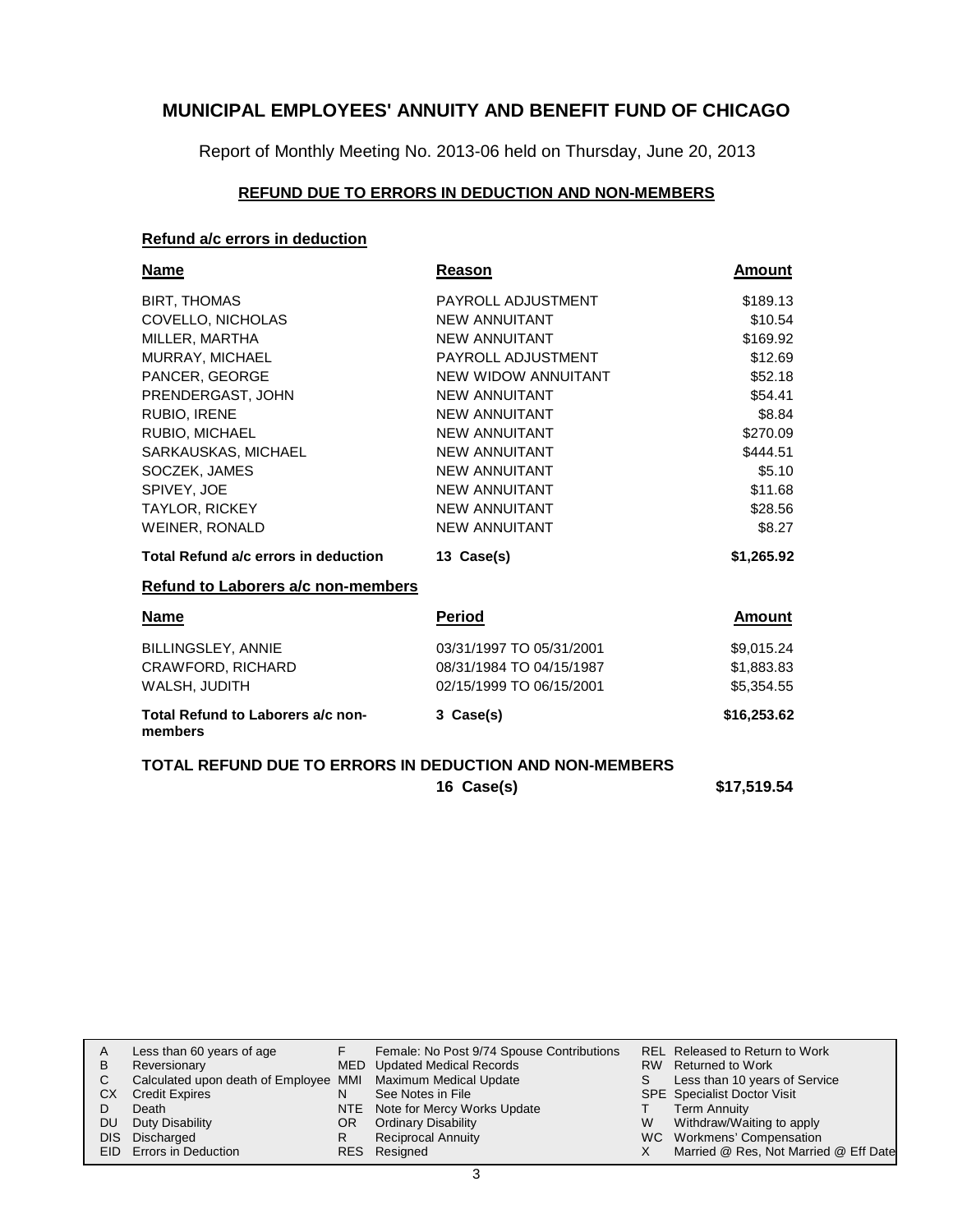Report of Monthly Meeting No. 2013-06 held on Thursday, June 20, 2013

#### **REFUND TO EMPLOYEES DUE TO SEPARATION FROM SERVICE**

| <b>Name</b>                                                                        |                 | <b>Resignation Date</b>                                                                                   |           | <b>Amount</b>                                                                              |      | <b>Note</b>       |
|------------------------------------------------------------------------------------|-----------------|-----------------------------------------------------------------------------------------------------------|-----------|--------------------------------------------------------------------------------------------|------|-------------------|
| ALLISON, JOHN                                                                      |                 | 02/01/2013                                                                                                |           | \$6,408.29                                                                                 |      |                   |
| <b>BARCHAM, NASER</b>                                                              |                 | 02/01/2013                                                                                                |           | \$24,336.13                                                                                | Hold |                   |
| <b>BLUFORD, NANIELLE</b>                                                           |                 | 04/12/2013                                                                                                |           | \$6,079.94                                                                                 | Hold |                   |
| BROWN, ALTYRONE                                                                    |                 | 02/02/2013                                                                                                |           | \$6,237.39                                                                                 | Hold |                   |
| <b>BUSCH, TRAMAL</b>                                                               |                 | 04/15/2013                                                                                                |           | \$34,574.24                                                                                |      |                   |
| CALLAHAN, PATRICK                                                                  |                 | 05/15/2013                                                                                                |           | \$14,746.21                                                                                |      |                   |
| CALVIN, CHERYL                                                                     |                 | 05/10/2013                                                                                                |           | \$5,852.89                                                                                 |      |                   |
| CAMBRAY, JULIA                                                                     |                 | 02/14/2009                                                                                                |           | \$34,114.29                                                                                | Hold |                   |
| CHICO, EMILIA                                                                      |                 | 06/24/2011                                                                                                |           | \$7,558.77                                                                                 |      |                   |
| COOK-FUNCHES, LINNIE                                                               |                 | 04/15/2013                                                                                                |           | \$8,964.11                                                                                 | Hold |                   |
| CORLEY, DWAYNE                                                                     |                 | 04/29/2013                                                                                                |           | \$3,507.46                                                                                 | Hold |                   |
| CRAIG, KARA                                                                        |                 | 04/19/2013                                                                                                |           | \$12,690.95                                                                                |      |                   |
| CROWDER, PAMELA                                                                    |                 | 05/01/2013                                                                                                |           | \$44,277.43                                                                                | Hold |                   |
| DOYLE, WILLIAM                                                                     |                 | 03/31/2007                                                                                                |           | \$34,470.97                                                                                | Hold |                   |
| DUNCAN, SOLOMON                                                                    |                 | 04/12/2013                                                                                                |           | \$37,585.67                                                                                |      |                   |
| ELLIS, ANTHONY                                                                     |                 | 05/08/2013                                                                                                |           | \$4,107.16                                                                                 | Hold |                   |
| EVANS, MICHELLE                                                                    |                 | 04/03/2013                                                                                                |           | \$2,527.95                                                                                 | Hold |                   |
| FORD, KEVIN                                                                        |                 | 08/14/2009                                                                                                |           | \$2,861.62                                                                                 |      |                   |
| FREELON, LAWANIA                                                                   |                 | 10/27/2011                                                                                                |           | \$13,937.52                                                                                |      |                   |
| GARCIA, DURETTA                                                                    |                 | 10/28/2011                                                                                                |           | \$67,262.99                                                                                |      | Hold A:50, S:13   |
| GARDNER, NICOLE                                                                    |                 | 05/02/2013                                                                                                |           | \$80,257.25                                                                                |      | Hold A:42, S:20.5 |
| GOMEZ, MARVELLA                                                                    |                 | 08/19/2005                                                                                                |           | \$22,272.77                                                                                |      |                   |
| GREENWOOD, CORNELIUS                                                               |                 | 04/26/2013                                                                                                |           | \$12,321.71                                                                                |      |                   |
| HARRIS, SHARON                                                                     |                 | 01/02/2013                                                                                                |           | \$9,454.20                                                                                 |      |                   |
| HEARD, MARIA                                                                       |                 | 04/16/2013                                                                                                |           | \$5,782.81                                                                                 | Hold |                   |
| HENDON, ROBERT                                                                     |                 | 04/20/2013                                                                                                |           | \$509.81                                                                                   | Hold |                   |
| HILL, RODNEY                                                                       |                 | 03/01/2013                                                                                                |           | \$4,589.68                                                                                 |      |                   |
| JAMES, JESSICA                                                                     |                 | 05/13/2013                                                                                                |           | \$5,830.24                                                                                 | Hold |                   |
| JOHNSON, ABIGAIL                                                                   |                 | 08/02/2012                                                                                                |           | \$3,855.44                                                                                 |      |                   |
| JONES, SHANIECE                                                                    |                 | 04/05/2013                                                                                                |           | \$1,197.97                                                                                 | Hold |                   |
| JUAREZ, ESTELLA                                                                    |                 | 05/07/2013                                                                                                |           | \$11,164.00                                                                                | Hold |                   |
| JURGENSEN, PAMELA                                                                  |                 | 02/20/2013                                                                                                |           | \$13,610.63                                                                                |      |                   |
| KELLY, DAVID                                                                       |                 | 01/08/2013                                                                                                |           | \$1,228.44                                                                                 |      |                   |
| KRAMER, PAM                                                                        |                 | 08/30/1996                                                                                                |           | \$4,862.23                                                                                 |      |                   |
| <b>LAMPTON, HELEN</b>                                                              |                 | 06/05/2012                                                                                                |           | \$6,571.83                                                                                 |      |                   |
| LOPEZ, ESMERALDA                                                                   |                 | 04/10/2013                                                                                                |           | \$16,774.38                                                                                | Hold |                   |
| LUGO, ANITA                                                                        |                 | 04/18/2013                                                                                                |           | \$75,933.33                                                                                |      | Hold A:47, S:23.5 |
| LUKASIK, SYLVIA                                                                    |                 | 06/29/2012                                                                                                |           | \$28,989.80                                                                                |      |                   |
| MATTHEWS, ANDRE                                                                    |                 | 05/03/2013                                                                                                |           | \$8,886.33                                                                                 | Hold |                   |
| MCNUTT, BIANCA                                                                     |                 | 12/23/2008                                                                                                |           | \$1,800.75                                                                                 | Hold |                   |
| MEMBERS, SHERI                                                                     |                 | 05/26/2010                                                                                                |           | \$8,293.53                                                                                 |      |                   |
| Less than 60 years of age<br>Reversionary<br>Calculated upon death of Employee MMI | F               | Female: No Post 9/74 Spouse Contributions<br><b>MED</b> Updated Medical Records<br>Maximum Medical Update | RW  <br>S | REL Released to Return to Work<br><b>Returned to Work</b><br>Less than 10 years of Service |      |                   |
| <b>Credit Expires</b><br>Death                                                     | N<br><b>NTE</b> | See Notes in File<br>Note for Mercy Works Update                                                          | T.        | <b>SPE</b> Specialist Doctor Visit<br><b>Term Annuity</b>                                  |      |                   |

- NTE Note for Mercy Works Update
- OR Ordinary Disability Reciprocal Annuity

Resigned RES

R

DIS Discharged EID Errors in Deduction

Duty Disability

A B  $\mathbf C$ CX D DU

Withdraw/Waiting to apply WC Workmens' Compensation

W X

Married @ Res, Not Married @ Eff Date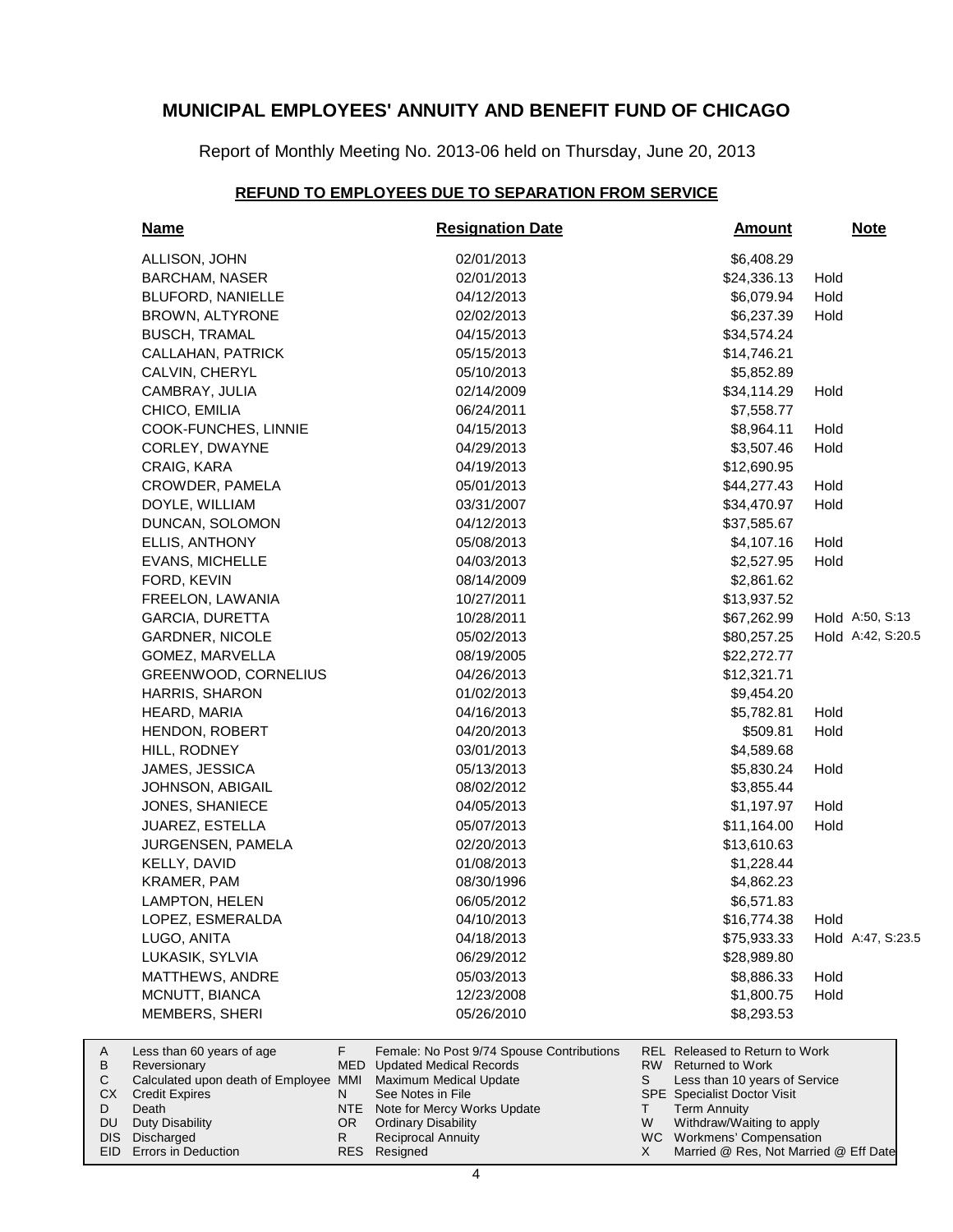Report of Monthly Meeting No. 2013-06 held on Thursday, June 20, 2013

#### **REFUND TO EMPLOYEES DUE TO SEPARATION FROM SERVICE**

|                    | <u>Name</u>                                                                                                 |        | <b>Resignation Date</b>                                                                                                        |          | <b>Amount</b>                                                                                                                           |      | <u>Note</u>     |  |
|--------------------|-------------------------------------------------------------------------------------------------------------|--------|--------------------------------------------------------------------------------------------------------------------------------|----------|-----------------------------------------------------------------------------------------------------------------------------------------|------|-----------------|--|
|                    | <b>MENAS, KRISTINE</b>                                                                                      |        | 03/20/2013                                                                                                                     |          | \$10,914.04                                                                                                                             |      |                 |  |
|                    | MENDOZA, CHRISTOPHER                                                                                        |        | 04/20/2012                                                                                                                     |          | \$56,810.11                                                                                                                             |      | A:37, S:10.5    |  |
|                    | MILLER, CRANDON                                                                                             |        | 10/08/2012                                                                                                                     |          | \$2,432.07                                                                                                                              | Hold |                 |  |
|                    | MORALES, MINERVA                                                                                            |        | 05/17/2013                                                                                                                     |          | \$1,945.21                                                                                                                              |      |                 |  |
|                    | MURPHY, MICHELLE                                                                                            |        | 02/14/2013                                                                                                                     |          | \$7,157.06                                                                                                                              | Hold |                 |  |
|                    | MURRAY, MICHAEL                                                                                             |        | 04/30/2013                                                                                                                     |          | \$91,784.26                                                                                                                             |      | Hold A:44, S:16 |  |
|                    | NOLEN, AMAUN                                                                                                |        | 07/01/2011                                                                                                                     |          | \$1,949.12                                                                                                                              |      |                 |  |
|                    | NORTON, JOHN                                                                                                |        | 02/05/2013                                                                                                                     |          | \$33,228.08                                                                                                                             |      |                 |  |
|                    | PACHECO, LUIS                                                                                               |        | 04/10/2013                                                                                                                     |          | \$2,318.30                                                                                                                              |      |                 |  |
|                    | PALMER, ROBERT                                                                                              |        | 12/18/2012                                                                                                                     |          | \$3,948.55                                                                                                                              |      |                 |  |
|                    | PEREZ, JOAQUIN                                                                                              |        | 04/02/2013                                                                                                                     |          | \$6,853.55                                                                                                                              | Hold |                 |  |
|                    | PERSON, KHRISHAWN                                                                                           |        | 03/04/2013                                                                                                                     |          | \$577.08                                                                                                                                | Hold |                 |  |
|                    | PETTY, LISA                                                                                                 |        | 04/16/2013                                                                                                                     |          | \$10,650.05                                                                                                                             | Hold |                 |  |
|                    | PITTMAN, DARLENE                                                                                            |        | 08/29/2009                                                                                                                     |          | \$6,375.13                                                                                                                              |      |                 |  |
|                    | RAUCCI, RANDOLPH                                                                                            |        | 01/31/2012                                                                                                                     |          | \$88,642.20                                                                                                                             |      | A:48, S:16      |  |
|                    | REGEN, JILL                                                                                                 |        | 04/13/2013                                                                                                                     |          | \$24,247.17                                                                                                                             |      |                 |  |
|                    | RICE, TERRI                                                                                                 |        | 05/08/2013                                                                                                                     |          | \$15,061.81                                                                                                                             | Hold |                 |  |
|                    | RICHARDSON, ALISON                                                                                          |        | 08/30/2010                                                                                                                     |          | \$1,583.24                                                                                                                              | Hold |                 |  |
|                    | RICKETTS, MICHAEL                                                                                           |        | 04/10/2013                                                                                                                     |          | \$26,668.05                                                                                                                             | Hold |                 |  |
|                    | RIVERA, ARNALDO                                                                                             |        | 04/26/2013                                                                                                                     |          | \$53,260.65                                                                                                                             |      | A:32, S:6       |  |
|                    | ROGERS, SHARRI                                                                                              |        | 08/25/2012                                                                                                                     |          | \$55,656.46                                                                                                                             |      | Hold A:45, S:21 |  |
|                    | ROUNSAVILLE, IRA                                                                                            |        | 04/05/2013                                                                                                                     |          | \$67,649.69                                                                                                                             |      | A:39, S:8       |  |
|                    | SANDERS-CARTER, TAMA                                                                                        |        | 03/29/2013                                                                                                                     |          | \$14,259.60                                                                                                                             |      |                 |  |
|                    | SANTANA, DANIEL                                                                                             |        | 03/22/2013                                                                                                                     |          | \$1,151.92                                                                                                                              |      |                 |  |
|                    | SCOTT, MICHAEL                                                                                              |        | 06/27/2012                                                                                                                     |          | \$7,679.98                                                                                                                              |      |                 |  |
|                    | SHEEHAN, SARAH                                                                                              |        | 05/06/2013                                                                                                                     |          | \$33,387.75                                                                                                                             |      |                 |  |
|                    | SPANN, GLORIA                                                                                               |        | 11/05/2011                                                                                                                     |          | \$44,605.43                                                                                                                             |      |                 |  |
|                    | STANTON, JEANNE                                                                                             |        | 04/19/2013                                                                                                                     |          | \$3,693.06                                                                                                                              |      |                 |  |
|                    | STAPLETON, ARTHUR                                                                                           |        | 05/17/2013                                                                                                                     |          | \$19,608.25                                                                                                                             | Hold |                 |  |
|                    | SWANAGAN, JANINE                                                                                            |        | 05/14/2013                                                                                                                     |          | \$3,897.66                                                                                                                              |      |                 |  |
|                    | SWAYZER, COREY                                                                                              |        | 01/28/2013                                                                                                                     |          | \$1,101.06                                                                                                                              |      |                 |  |
|                    | TAYLOR, GLORIA                                                                                              |        | 04/18/2013                                                                                                                     |          | \$10,799.29                                                                                                                             |      |                 |  |
|                    | THOMAS, SANDRA                                                                                              |        | 04/01/2013                                                                                                                     |          | \$42,759.41                                                                                                                             |      |                 |  |
|                    | THOMPSON, OLIVIA                                                                                            |        | 12/17/2012                                                                                                                     |          | \$7,536.56                                                                                                                              | Hold |                 |  |
|                    | THURMOND, RUKIYA                                                                                            |        | 04/05/2013                                                                                                                     |          | \$7,445.64                                                                                                                              | Hold |                 |  |
|                    | TORRES, GLORIA                                                                                              |        | 08/27/2012                                                                                                                     |          | \$32,237.14                                                                                                                             |      |                 |  |
|                    | TUCKER, LONNIE                                                                                              |        | 04/30/2013                                                                                                                     |          | \$30,506.23                                                                                                                             | Hold |                 |  |
|                    | VAUGHN, QUILLA                                                                                              |        | 06/29/2012                                                                                                                     |          | \$47,695.61                                                                                                                             | Hold |                 |  |
|                    | <b>WALKER, ANTOINETTE</b>                                                                                   |        | 05/13/2013                                                                                                                     |          | \$2,244.12                                                                                                                              |      |                 |  |
|                    | WALKER, NICOLE                                                                                              |        | 04/22/2013                                                                                                                     |          | \$29,476.80                                                                                                                             |      |                 |  |
|                    | WASHINGTON, BRENDA                                                                                          |        | 04/17/2013                                                                                                                     |          | \$2,261.41                                                                                                                              | Hold |                 |  |
| A<br>В<br>С<br>CX. | Less than 60 years of age<br>Reversionary<br>Calculated upon death of Employee MMI<br><b>Credit Expires</b> | F<br>N | Female: No Post 9/74 Spouse Contributions<br><b>MED</b> Updated Medical Records<br>Maximum Medical Update<br>See Notes in File | RW.<br>S | <b>REL Released to Return to Work</b><br><b>Returned to Work</b><br>Less than 10 years of Service<br><b>SPE</b> Specialist Doctor Visit |      |                 |  |
| D                  | Death<br><b>Duty Disability</b>                                                                             | NTE    | Note for Mercy Works Update<br><b>Ordinary Disability</b>                                                                      | Τ<br>W   | <b>Term Annuity</b><br>Withdraw/Waiting to apply                                                                                        |      |                 |  |

Reciprocal Annuity

Resigned RES

R

WC Workmens' Compensation

X

Married @ Res, Not Married @ Eff Date

DIS Discharged EID Errors in Deduction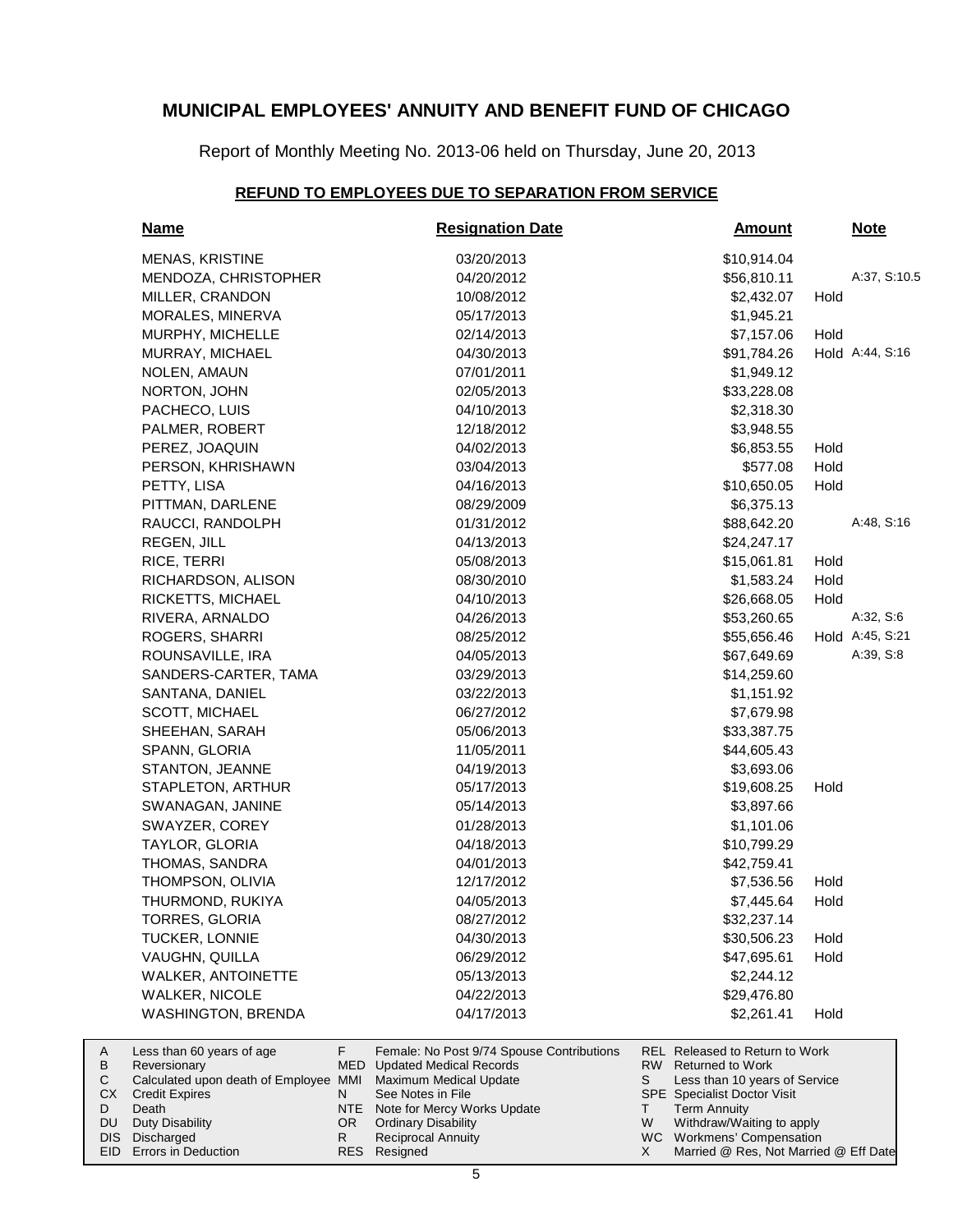Report of Monthly Meeting No. 2013-06 held on Thursday, June 20, 2013

## **REFUND TO EMPLOYEES DUE TO SEPARATION FROM SERVICE**

| <b>Name</b>               | <b>Resignation Date</b> | Amount      | <b>Note</b> |
|---------------------------|-------------------------|-------------|-------------|
| WENHOLZ, JOSEPH           | 10/27/2011              | \$923.51    |             |
| WHITE, BILLY              | 04/11/2013              | \$11,873.55 | Hold        |
| WILLIAMS, BRENDA          | 05/07/2013              | \$32,256.12 | Hold        |
| <b>WILLIAMS, DERON</b>    | 06/28/2012              | \$1,390.88  |             |
| <b>WILLIAMS, TRISTIAN</b> | 05/16/2013              | \$1,899.70  |             |
| WILLIAMS, WANDA           | 04/16/2013              | \$43,231,52 | Hold        |
|                           |                         |             |             |

#### **TOTAL REFUND TO EMPLOYEES DUE TO SEPARATION FROM SERVICE**

**88 Case(s) \$1,699,923.19**

| A          | Less than 60 years of age                                    |    | Female: No Post 9/74 Spouse Contributions |   | REL Released to Return to Work        |
|------------|--------------------------------------------------------------|----|-------------------------------------------|---|---------------------------------------|
| в          | Reversionary                                                 |    | MED Updated Medical Records               |   | RW Returned to Work                   |
| С          | Calculated upon death of Employee MMI Maximum Medical Update |    |                                           |   | Less than 10 years of Service         |
| СX         | <b>Credit Expires</b>                                        |    | See Notes in File                         |   | <b>SPE</b> Specialist Doctor Visit    |
|            | Death                                                        |    | NTE Note for Mercy Works Update           |   | <b>Term Annuity</b>                   |
| DU         | Duty Disability                                              | OR | <b>Ordinary Disability</b>                | W | Withdraw/Waiting to apply             |
| <b>DIS</b> | Discharged                                                   | R  | <b>Reciprocal Annuity</b>                 |   | WC Workmens' Compensation             |
|            | EID Errors in Deduction                                      |    | RES Resigned                              |   | Married @ Res, Not Married @ Eff Date |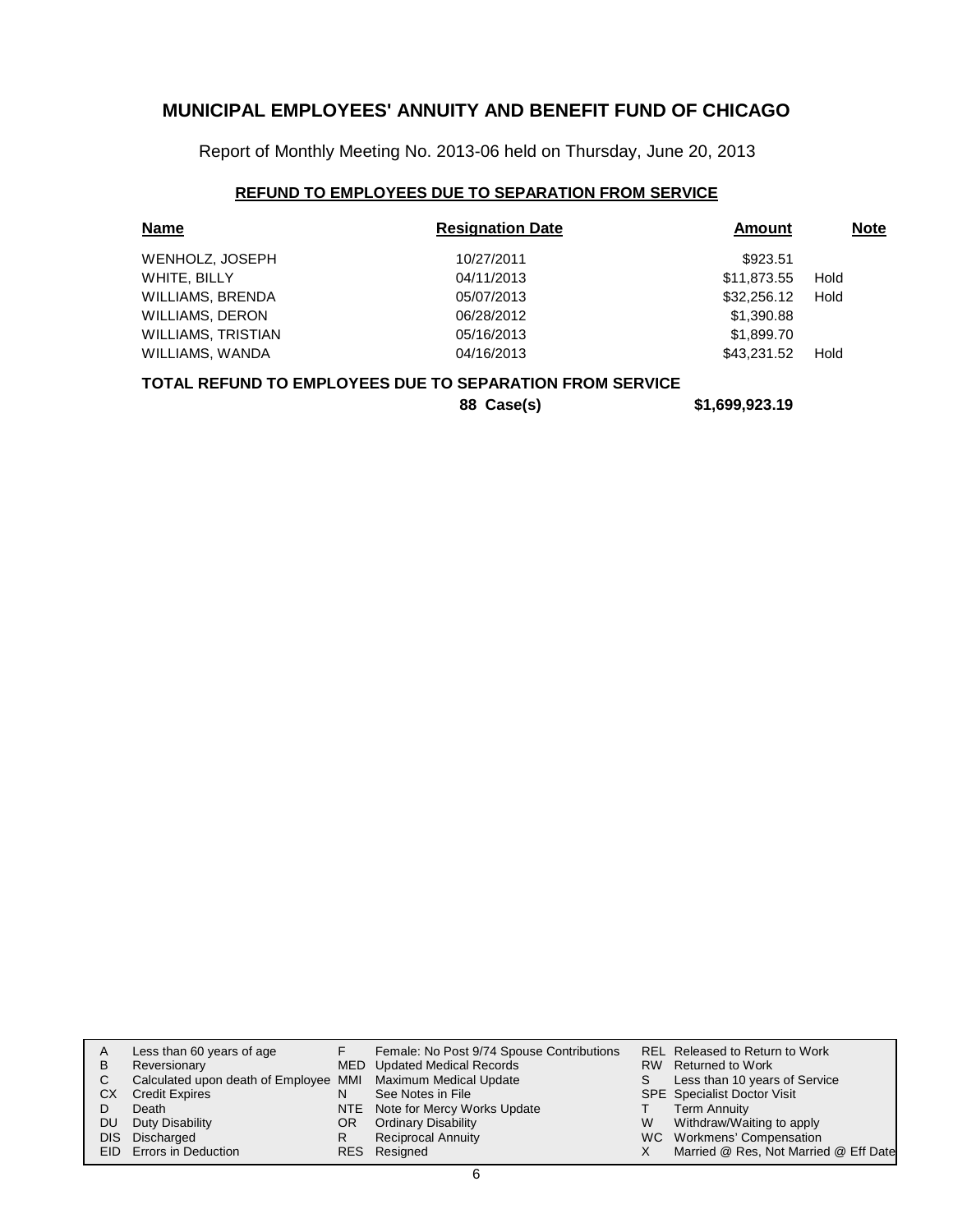Report of Monthly Meeting No. 2013-06 held on Thursday, June 20, 2013

#### **REFUND IN ACCORDANCE WITH SECTION 8-170 OF THE LAW GOVERNING THIS FUND**

| <b>Name</b>                                                                            | Date of Death | Pay to         | <b>Amount</b> |  |
|----------------------------------------------------------------------------------------|---------------|----------------|---------------|--|
| <b>BIRT, THOMAS</b>                                                                    | 12/25/2012    | DesBen         | \$128,090.10  |  |
| <b>BUTLER, DIANE</b>                                                                   | 02/20/2013    | DesBen $(1/2)$ | \$18,275.39   |  |
| CHAN, THOMAS                                                                           | 09/03/2012    | Child          | \$35.352.61   |  |
| JACKSON, THERESA                                                                       | 04/09/2013    | <b>DesBen</b>  | \$85,060.90   |  |
| PITZEN, NICHOLAS                                                                       | 07/23/2012    | Heirs $(2/2)$  | \$9,721.50    |  |
| <b>Total REFUND IN ACCORDANCE WITH SECTION 8-170 OF</b><br>THE LAW GOVERNING THIS FUND | 5 Case(s)     | \$276,500.50   |               |  |

#### **REFUND OF DIFFERENCE IN ACCORDANCE WITH SECTION 8-170 OF THE LAW GOVERNING THIS FUND**

| <b>Name</b>                                                                                                 | Date of Death            | Pay to                        | Amount                     |
|-------------------------------------------------------------------------------------------------------------|--------------------------|-------------------------------|----------------------------|
| BURNETT, SANDRA<br>REYES, NORMA                                                                             | 02/04/2013<br>05/06/2013 | <b>DesBen</b><br>DesBen (2/4) | \$11,880,37<br>\$27,400.66 |
| <b>Total REFUND OF DIFFERENCE IN ACCORDANCE WITH</b><br><b>SECTION 8-170 OF THE LAW GOVERNING THIS FUND</b> | 2 Case(s)                | \$39,281.03                   |                            |

#### **REFUND ELECTIONS IN LIEU OF EMPLOYEE ANNUITY**

| <b>Name</b>           | <b>Resignation Date</b> | Amount      |      |
|-----------------------|-------------------------|-------------|------|
| DEVOE, BARBARA        | 05/09/2013              | \$7,255.19  |      |
| <b>JUSTIC, JANE</b>   | 03/29/2013              | \$4.228.91  | Hold |
| <b>REID. MARGARET</b> | 04/25/2013              | \$5.155.89  | Hold |
| SLOAN, MARIE          | 05/07/2013              | \$13,009.51 | Hold |
| TAYLOR, WALTER        | 04/30/2013              | \$21,258.15 |      |
|                       |                         | $$          |      |

**Total REFUND ELECTIONS IN LIEU OF EMPLOYEE ANNUITY 5 Case(s) \$50,907.65**

### **REFUND OF SPOUSAL CONTRIBUTIONS (To New Annuitants with No Spouse at the Time of Retirement)**

|                                             | Name                                                                                                                                              |                                               | <b>Effective Date</b>                                                                                                                                                                                                | <b>Amount</b> |                                                                                                                                                                                                               |  |  |
|---------------------------------------------|---------------------------------------------------------------------------------------------------------------------------------------------------|-----------------------------------------------|----------------------------------------------------------------------------------------------------------------------------------------------------------------------------------------------------------------------|---------------|---------------------------------------------------------------------------------------------------------------------------------------------------------------------------------------------------------------|--|--|
|                                             | ANDERSON, ATHALEE                                                                                                                                 |                                               | 05/14/2013                                                                                                                                                                                                           |               | \$2,876.17                                                                                                                                                                                                    |  |  |
|                                             | BADAWI, OLGA                                                                                                                                      |                                               | 03/26/2013                                                                                                                                                                                                           |               | \$2,460.59                                                                                                                                                                                                    |  |  |
|                                             | <b>BELL, EILEEN</b>                                                                                                                               |                                               | 05/01/2013                                                                                                                                                                                                           |               | \$33,963.00                                                                                                                                                                                                   |  |  |
|                                             | BURNEY-JACKSON, AURELIA                                                                                                                           |                                               | 08/20/2011                                                                                                                                                                                                           |               | \$6,261.16                                                                                                                                                                                                    |  |  |
|                                             | CARDELLA, SALVATORE                                                                                                                               |                                               | 05/01/2013                                                                                                                                                                                                           |               | \$148.64                                                                                                                                                                                                      |  |  |
|                                             | <b>CARON, MARY ELLEN</b>                                                                                                                          |                                               | 05/29/2013                                                                                                                                                                                                           |               | \$21,509.44                                                                                                                                                                                                   |  |  |
|                                             | CLARK, ELIZABETH                                                                                                                                  |                                               | 04/21/2012                                                                                                                                                                                                           |               | \$5,213.52                                                                                                                                                                                                    |  |  |
|                                             | DEANES, JAMES                                                                                                                                     |                                               | 04/24/2013                                                                                                                                                                                                           |               | \$35,238.57                                                                                                                                                                                                   |  |  |
|                                             | <b>GABRYSIAK, BERNADINE</b>                                                                                                                       |                                               | 05/01/2013                                                                                                                                                                                                           |               | \$15,815.89                                                                                                                                                                                                   |  |  |
| Α<br>В<br>С<br>CX<br>D<br><b>DU</b><br>DIS. | Less than 60 years of age<br>Reversionary<br>Calculated upon death of Employee<br><b>Credit Expires</b><br>Death<br>Duty Disability<br>Discharged | F.<br>MED.<br>MMI<br>N.<br>NTE I<br>OR.<br>R. | Female: No Post 9/74 Spouse Contributions<br><b>Updated Medical Records</b><br>Maximum Medical Update<br>See Notes in File<br>Note for Mercy Works Update<br><b>Ordinary Disability</b><br><b>Reciprocal Annuity</b> | S<br>W        | <b>REL Released to Return to Work</b><br>RW Returned to Work<br>Less than 10 years of Service<br><b>SPE</b> Specialist Doctor Visit<br>Term Annuity<br>Withdraw/Waiting to apply<br>WC Workmens' Compensation |  |  |
| EID                                         | Errors in Deduction                                                                                                                               | <b>RES</b>                                    | Resigned                                                                                                                                                                                                             | X             | Married @ Res, Not Married @ Eff Date                                                                                                                                                                         |  |  |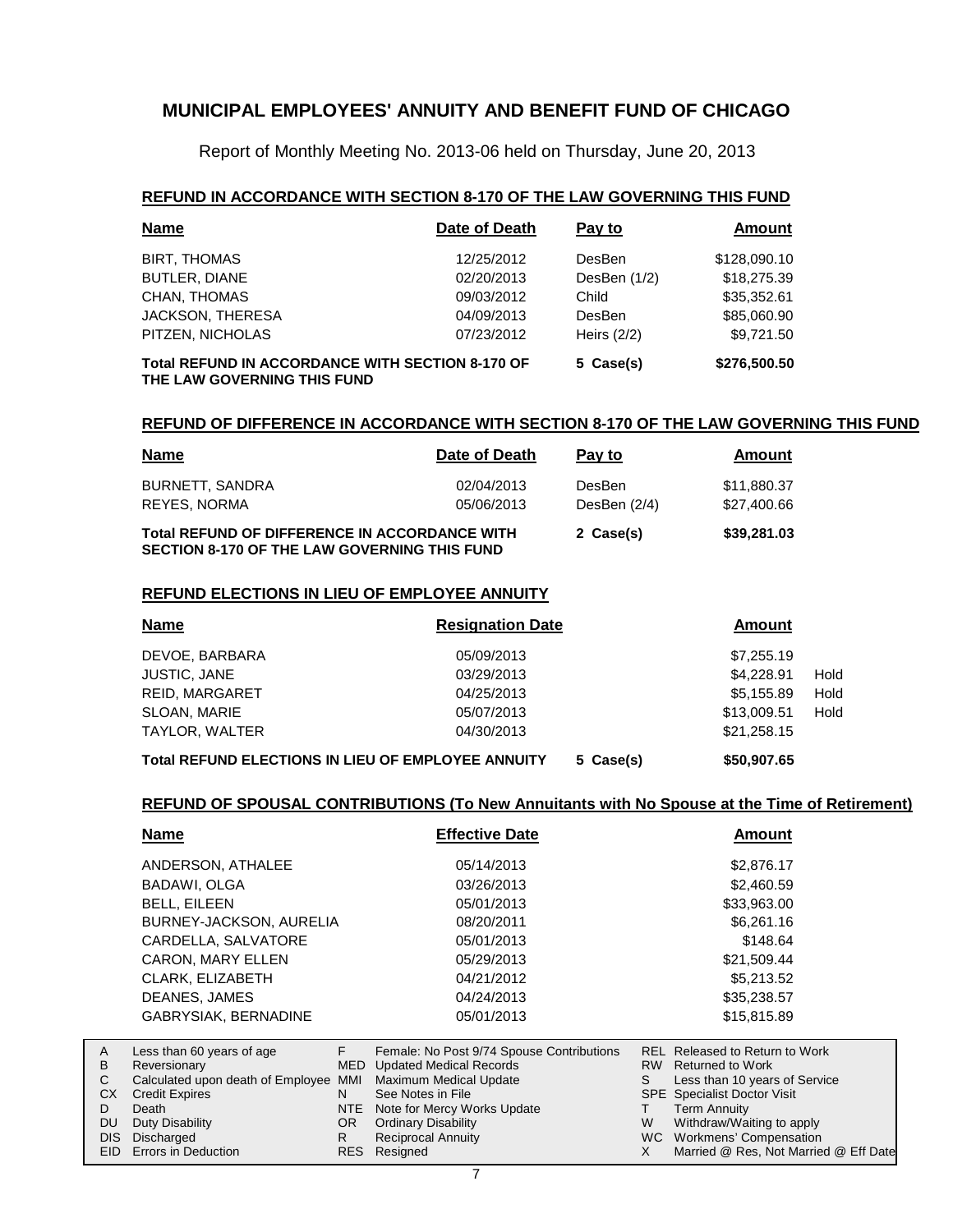Report of Monthly Meeting No. 2013-06 held on Thursday, June 20, 2013

## **REFUND OF SPOUSAL CONTRIBUTIONS (To New Annuitants with No Spouse at the Time of Retirement)**

| <b>Name</b>                                                                                                  | <b>Effective Date</b> |              | Amount      |
|--------------------------------------------------------------------------------------------------------------|-----------------------|--------------|-------------|
| HARVEY, DEBRA                                                                                                | 04/27/2013            |              | \$29,367.90 |
| HAWKINS, PATRICIA                                                                                            | 05/01/2013            |              | \$19,953.30 |
| HENDERSON, JAPELYN                                                                                           | 05/01/2013            |              | \$25,961.44 |
| HENLEY, WALTER                                                                                               | 07/27/2012            |              | \$17,491.55 |
| HILL, YOLANDA                                                                                                | 05/01/2013            |              | \$23,799.10 |
| JIMENEZ COSME, WILLIAM                                                                                       | 04/16/2013            |              | \$15,184.75 |
| <b>MATTHEWS, TERI</b>                                                                                        | 05/01/2013            |              | \$9,053.85  |
| MCKNIGHT, PATRICIA                                                                                           | 05/01/2013            |              | \$5,843.28  |
| PAGONE, PAMELA                                                                                               | 05/01/2013            |              | \$9,335.13  |
| RUBIO, MICHAEL                                                                                               | 04/23/2013            |              | \$25,619.17 |
| SALONE, MILDRED                                                                                              | 05/01/2013            |              | \$6,742.91  |
| SOCZEK, JAMES                                                                                                | 02/23/2011            |              | \$18,973.40 |
| SPIVEY, JOE                                                                                                  | 05/20/2013            |              | \$5,420.30  |
| <b>TAYLOR, RICKEY</b>                                                                                        | 05/08/2013            |              | \$26,786.63 |
| TORRES, ARACELIS                                                                                             | 10/01/2010            |              | \$7,770.46  |
| VAZQUEZ, RAMON                                                                                               | 05/13/2013            |              | \$10,202.10 |
| <b>WALKER, LIONEL</b>                                                                                        | 08/31/2011            |              | \$2,208.48  |
| WEINER, RONALD                                                                                               | 04/10/2013            |              | \$14,764.41 |
| YOUNG, JUDY                                                                                                  | 05/11/2013            |              | \$6,745.35  |
| <b>Total REFUND OF SPOUSAL CONTRIBUTIONS (To New</b><br>Annuitants with No Spouse at the Time of Retirement) | 28 Case(s)            | \$404,710.49 |             |

**TOTAL REFUNDS \$2,488,842.40**

| В  | Less than 60 years of age<br>Reversionary                    |     | Female: No Post 9/74 Spouse Contributions<br>MED Updated Medical Records |   | REL Released to Return to Work<br>RW Returned to Work |
|----|--------------------------------------------------------------|-----|--------------------------------------------------------------------------|---|-------------------------------------------------------|
|    | Calculated upon death of Employee MMI Maximum Medical Update |     |                                                                          | S | Less than 10 years of Service                         |
| CХ | <b>Credit Expires</b>                                        | N   | See Notes in File                                                        |   | <b>SPE</b> Specialist Doctor Visit                    |
|    | Death                                                        |     | NTE Note for Mercy Works Update                                          |   | <b>Term Annuity</b>                                   |
| DU | Duty Disability                                              | OR. | <b>Ordinary Disability</b>                                               | W | Withdraw/Waiting to apply                             |
|    | DIS Discharged                                               |     | <b>Reciprocal Annuity</b>                                                |   | WC Workmens' Compensation                             |
|    | EID Errors in Deduction                                      |     | RES Resigned                                                             |   | Married @ Res, Not Married @ Eff Date                 |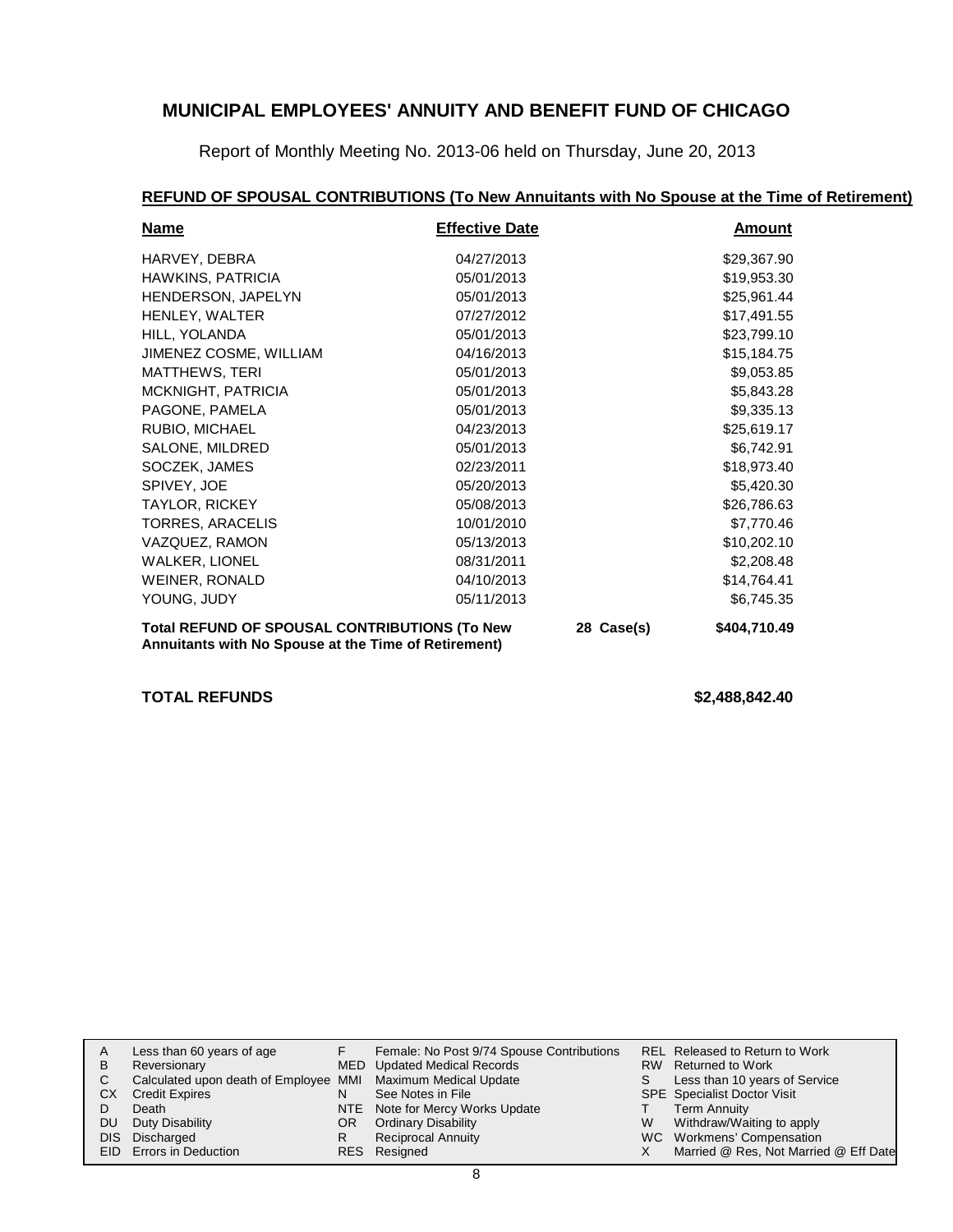Report of Monthly Meeting No. 2013-06 held on Thursday, June 20, 2013

## **ADJUSTED REFUND**

| <b>Name</b> | Refund Type Reason | <b>Resignation Date</b> | Amount |             |
|-------------|--------------------|-------------------------|--------|-------------|
| <b>NONE</b> |                    |                         |        | ORG.<br>ADJ |

Mr. Ahmad moved that the various amounts shown for refunds be approved for payment in the amount shown opposite their respective names. Seconded Mr. Clancy. Carried: Ayes Messrs. Ahmad, Clancy, Durkan, Guest, Latzke. Nays-None.

|      | Less than 60 years of age                                    |     | Female: No Post 9/74 Spouse Contributions |    | REL Released to Return to Work        |
|------|--------------------------------------------------------------|-----|-------------------------------------------|----|---------------------------------------|
| в    | Reversionary                                                 |     | MED Updated Medical Records               |    | RW Returned to Work                   |
| С    | Calculated upon death of Employee MMI Maximum Medical Update |     |                                           | S. | Less than 10 years of Service         |
| CХ   | <b>Credit Expires</b>                                        | N   | See Notes in File                         |    | <b>SPE</b> Specialist Doctor Visit    |
|      | Death                                                        |     | NTE Note for Mercy Works Update           |    | <b>Term Annuity</b>                   |
| DU   | Duty Disability                                              | OR. | <b>Ordinary Disability</b>                | W  | Withdraw/Waiting to apply             |
| DIS. | Discharged                                                   | R   | <b>Reciprocal Annuity</b>                 |    | WC Workmens' Compensation             |
|      | EID Errors in Deduction                                      |     | RES Resigned                              |    | Married @ Res, Not Married @ Eff Date |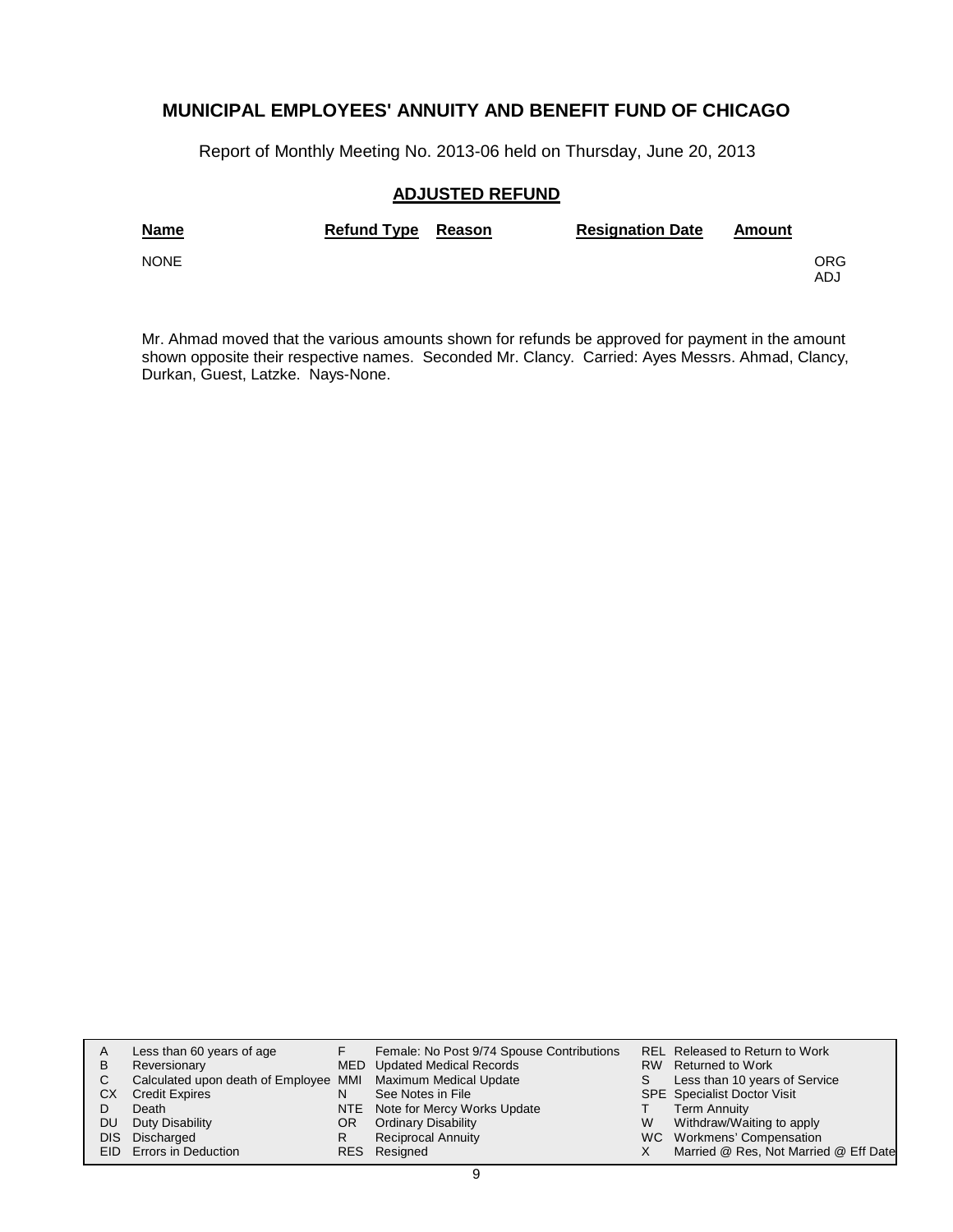## **Report for Monthly Meeting No. 2013-06 held on Thursday, June 20, 2013**

## **ADMINISTRATIVE & OPERATING DISBURSEMENTS**

| <b>PERSONNEL:</b>                                                          |                    |              |                  |
|----------------------------------------------------------------------------|--------------------|--------------|------------------|
| Salaries & Wages - Regular (3 pay period month)                            |                    | \$337,833.97 |                  |
| Salaries & Wages - Part-Time (3 pay period month)                          |                    | 3,534.49     | \$<br>341,368.46 |
| <b>Employee Insurance &amp; Benefits:</b>                                  |                    |              |                  |
| Employee Medical Insurance                                                 | 92,344.02<br>\$.   |              |                  |
| <b>Employee Cost</b>                                                       | (3,582.07)         | 88,761.95    |                  |
| Retiree Health Insurance                                                   | 16,795.30          |              |                  |
| <b>MEAB Retiree Cost</b>                                                   | (5,615.88)         | 11,179.42    | 99,941.37        |
| <b>Employee Training &amp; Other Employee Expense:</b>                     |                    |              |                  |
| Adetola Adenaya: Tuition reimbursement - Spring Term 2013                  |                    | 2,244.00     |                  |
| Demond Turner: Tuition reimbursement - Spring Session II, 2013             |                    | 1,575.00     | 3,819.00         |
| <b>TOTAL PERSONNEL</b>                                                     |                    |              | 445,128.83       |
| <b>PROFESSIONAL SERVICES:</b>                                              |                    |              |                  |
| <b>Actuarial Services:</b>                                                 |                    |              |                  |
| Gabriel, Roeder, Smith, & Company:                                         |                    |              |                  |
| 05/10/13, Inv#121444, FY 12/31/12 - Services in 04/13                      |                    | 30,641.00    |                  |
| Laborers' Annuity & Benefit of Chicago:                                    |                    |              |                  |
| 05/07/13, Inv#1st Qtr Re: Katherine Schanding                              |                    | 18,226.56    | 48,867.56        |
| <b>Legal Advisory Services:</b>                                            |                    |              |                  |
| Burke Burns & Pinelli, Ltd.: Legal services                                |                    |              |                  |
| 05/07/13, Inv#16235, 04/01/13 - 04/30/13                                   |                    | 9,745.00     |                  |
| 05/07/13, Inv#16235, Reimbursable expenses                                 |                    | 215.00       | 9,960.00         |
| <b>Other Consulting Services:</b>                                          |                    |              |                  |
| Terence P Sullivan, Medical consulting, 05/13 (3 pay period month)         |                    | 5,971.29     |                  |
| Bansley and Kiener, L.L.P.:                                                |                    |              |                  |
| Billing for audit of 12/31/12 Financial                                    |                    |              |                  |
| Statements *2012 Accrual                                                   |                    | 34,000.00    |                  |
| Robert S Molaro & Associates, Legislative Liaison, 04/13                   |                    | 1,433.41     |                  |
| The Segal Company:                                                         |                    |              |                  |
| Proportional Share of consulting services                                  |                    |              |                  |
| Review of Annuitant Medical Benefits Agreement for                         |                    |              |                  |
| 03/30/11, Inv#158427, Period 02/11                                         |                    | 120.90       |                  |
| Vedder Price P.C., IRS Determination Letter:                               |                    |              |                  |
| 04/17/13, Inv#464468                                                       | 1,121.80           |              |                  |
| 05/14/13, Inv#467018                                                       | 110.00             | 1,231.80     |                  |
| Xerillion Corporation, 04/30/13, Inv#10425, Network support - onsite       |                    | 520.00       |                  |
| Chicago Web Management, 05/01/13, Inv#0002076, Consulting - website        |                    | 630.00       |                  |
| ADP, Inc.:                                                                 |                    |              |                  |
| Payroll processing charges for PPE 04/26/13<br>Adjustment Notice 99-381551 | 233.41<br>(119.80) |              |                  |
| Payroll processing charges for PPE 05/10/13                                | 220.91             |              |                  |
| Time & Attendance - 04/08/13 - 05/09/13 (52 EEs)                           | 247.00             |              |                  |
| Workforce Now Essential HR - 04/08/13 - 05/09/13 (53 EEs)                  | 116.60             | 698.12       | 44,605.52        |
| <b>TOTAL PROFESSIONAL SERVICES</b>                                         |                    |              | 103,433.08       |
|                                                                            |                    |              |                  |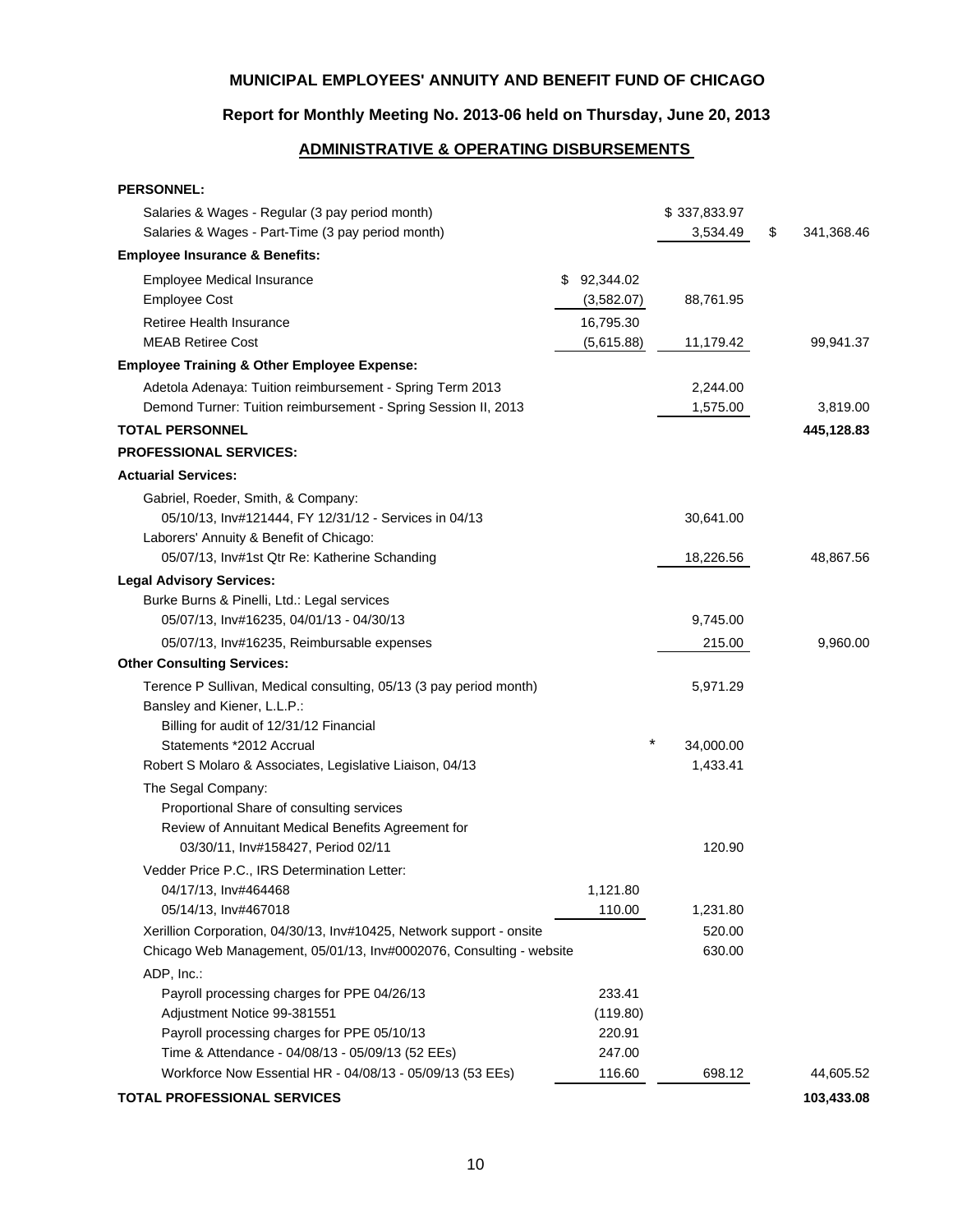## **Report for Monthly Meeting No. 2013-06 held on Thursday, June 20, 2013**

| <b>COMMUNICATIONS EXPENSES:</b>                                                                                               |                 |                 |              |
|-------------------------------------------------------------------------------------------------------------------------------|-----------------|-----------------|--------------|
| <b>Printing &amp; Publications:</b>                                                                                           |                 |                 |              |
| William's Harold Marketing, Inc:                                                                                              |                 |                 |              |
| 04/29/13, Inv#16281, #9 Window tinted envelopes                                                                               |                 |                 | \$<br>600.00 |
| Postage:                                                                                                                      |                 |                 |              |
| Postmaster:                                                                                                                   |                 |                 |              |
| <b>Estimated postage for Summer Newsletter</b>                                                                                | 13,216.81<br>S. |                 |              |
| Prepaid postage for Summer Newsletter                                                                                         | (3,216.81)      |                 |              |
| Remaining postage for Summer Newsletter                                                                                       |                 | \$<br>10,000.00 |              |
| United States Postal Service, 05/13, Regular Postage - meter acct<br>US Messenger & Logistics, Inc., 04/30/13, Inv#3234-19347 |                 | 1,700.00        |              |
| services from 04/04/13 - 04/30/13                                                                                             |                 | 54.21           | 11,754.21    |
| <b>Telephone &amp; Communications:</b>                                                                                        |                 |                 |              |
|                                                                                                                               |                 |                 |              |
| ShoreTel, 05/01/13, Inv#0206348, Phone system, 06/13                                                                          |                 | 2,615.58        |              |
| Access Point, Inc., Inv#3381795, VOIP Telefax services, 05/13                                                                 |                 | 175.27          |              |
| Cook Co. Pension: 04/30/13, Inv#IV334 - DR Site                                                                               |                 |                 |              |
| Telephone                                                                                                                     | 25.17           |                 |              |
| Data Connection                                                                                                               | 174.59          |                 |              |
| Internet                                                                                                                      | 91.04           | 290.80          |              |
| Verizon Financial Services LLC, 05/10/13, Inv#68379162                                                                        |                 |                 |              |
| Data connection - DR site                                                                                                     |                 | 318.62          |              |
| XO Comm, 05/01/13, Inv#46610588, Internet - Onsite                                                                            |                 | 429.87          |              |
| Business Continuity - Managers Cell Phone Reimbursement for                                                                   |                 |                 |              |
| May                                                                                                                           |                 | 390.00          | 4,220.14     |
| <b>TOTAL COMMUNICATIONS EXPENSES</b>                                                                                          |                 |                 | 16,574.35    |
| <b>OTHER OPERATING EXPENSES:</b>                                                                                              |                 |                 |              |
| <b>Rental &amp; Utilities:</b>                                                                                                |                 |                 |              |
| Hines REIT 321 N. Clark St. LLC, 05/13 rent                                                                                   | 46,392.80       |                 |              |
| Hines, 2012 Operating expenses adj - as defined in lease agreement                                                            | (7, 128.32)     |                 |              |
| Cook Co. Pension, 04/30/13, Inv#IV334, Rent 05/13 - DR site                                                                   | 1,020.80        | 40,285.28       |              |
| Utilities:                                                                                                                    |                 |                 |              |
|                                                                                                                               |                 | 750.88          |              |
| ComEd, 05/06/13, Services from 04/04/13 - 05/03/13                                                                            |                 |                 |              |
| Cook Co. Pension, 04/30/13, Inv#IV334, DR site                                                                                |                 |                 |              |
| Electricity                                                                                                                   |                 | 110.08          | 41,146.24    |
| <b>Contractual Services:</b>                                                                                                  |                 |                 |              |
| <b>Cintas Document Mngmt:</b>                                                                                                 |                 |                 |              |
| Inv#DD25192112, Shredding charges                                                                                             | 60.00           |                 |              |
| Inv#DD25196224, Shredding charges                                                                                             | 60.00           | 120.00          |              |
| Iron Mountain:<br>Inv#GYL7510, 05/13 Storage charges                                                                          | 592.37          |                 |              |
| Retrieval charges                                                                                                             | 13.65           | 606.02          |              |
| Federal Companies, Inv#822355, 05/13 Storage charges                                                                          |                 | 801.67          | 1,527.69     |
| <b>Dues &amp; Subscriptions:</b>                                                                                              |                 |                 |              |
| Illinois State Treasurer:                                                                                                     |                 |                 |              |
| 05/15/13, Inv#F58474, FY2014 Compliance fee                                                                                   |                 | 8,000.00        |              |
| Laborers' Annuity & Benefit Fund of Chicago:                                                                                  |                 |                 |              |
| 05/07/13, Inv#1st Qtr, The American Academy of                                                                                |                 |                 |              |
| Actuaries and The Society of Actuaries                                                                                        |                 | 302.50          | 8,302.50     |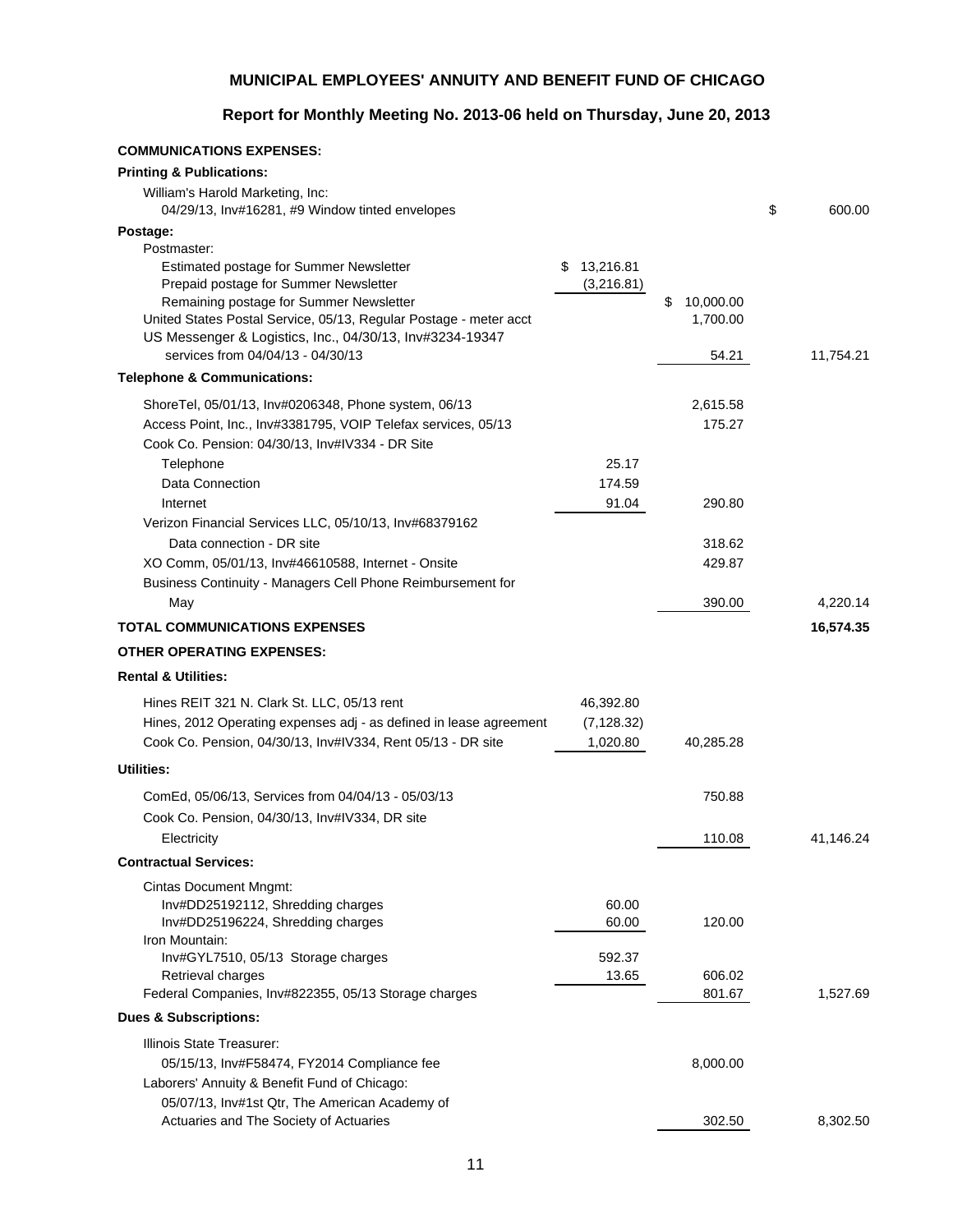## **Report for Monthly Meeting No. 2013-06 held on Thursday, June 20, 2013**

| <b>Repairs &amp; Maintenance - Office:</b>                                  |              |             |                  |
|-----------------------------------------------------------------------------|--------------|-------------|------------------|
| Hines @ 321 North Clark:                                                    |              |             |                  |
| 04/30/13, Inv#072853                                                        |              | \$<br>50.00 |                  |
| Staples Advantage, 04/20/13, Inv#3197939761                                 |              | 72.98       | \$<br>122.98     |
| Travel Expenses - Conferences & Others:                                     |              |             |                  |
| Martin Durkan:                                                              |              |             |                  |
| Reimbursement for expenses incurred while attending the                     |              |             |                  |
| IPPFA Conf held in New York, NY on 03/07/13 - 03/08/13                      |              |             | 1,103.96         |
| <b>Office Supplies:</b>                                                     |              |             |                  |
| Inter-City Supply Co., 05/17/13, Inv#04291                                  |              | 208.40      |                  |
| Staples Advantage:                                                          |              |             |                  |
| 05/11/13, Inv#3199759296                                                    | \$<br>140.09 |             |                  |
| 05/11/13, Inv#3199759297                                                    | 74.55        |             |                  |
| 05/11/13, Inv#3199759298                                                    | 51.49        | 266.13      |                  |
| Staples Advantage, 05/11/13, Inv#3199759296, Other office supplies          |              | 65.03       |                  |
| CDW Government, 04/08/13, Inv#BM76664, Other office supplies                |              | 47.33       | 586.89           |
| <b>Materials &amp; Supplies - Equipment:</b>                                |              |             |                  |
| First Choice, 05/13/13, Inv#270862, Lunchroom supplies                      |              |             | 132.25           |
| <b>Computer/Technical Supplies:</b>                                         |              |             |                  |
| CDW Government, 04/15/13, Inv#BQ49458, Software/Subscriptions               |              |             | 69.82            |
| <b>Miscellaneous Expense:</b>                                               |              |             |                  |
| 05/13, FIOA, Qildro & Subpoena Fees:                                        |              | (446.00)    |                  |
| Alonti Café & Catering, 05/22/13, Board Room Supplies                       |              | 169.00      |                  |
| Standard Parking, Discounted parking passes issued to trustees              |              | 360.00      | 83.00            |
| <b>TOTAL OTHER OPERATING EXPENSES</b>                                       |              |             | 53,075.33        |
| TOTAL ADMINISTRATIVE OPERATING EXPENSES BEFORE INVESTMENT FEES              |              |             | 618,211.59       |
| <b>INVESTMENT EXPENSES:</b>                                                 |              |             |                  |
| <b>Investment Management Fees:</b>                                          |              |             |                  |
| Herndon Capital Management, LLC., Services for the quarter ending 03/31/13  |              | 99,488.73   |                  |
| UBS Global Asset Management, Inc., Services for the quarter ending 03/31/13 |              | 28,573.54   |                  |
| <b>Investment Management Fees</b>                                           |              |             | 128,062.27       |
| <b>Investment Legal Services:</b>                                           |              |             |                  |
| Baker & McKenzie LLP:                                                       |              |             |                  |
| 05/14/13, Inv#21364688, 04/01/13 - 04/30/13                                 |              | 18,408.82   |                  |
| <b>Investment Legal Services</b>                                            |              |             | 18,408.82        |
| <b>TOTAL INVESTMENT EXPENSES</b>                                            |              |             | \$<br>146,471.09 |
| TOTAL ADMINISTRATIVE AND OPERATING DISBURSEMENTS                            |              |             | \$<br>764,682.68 |
|                                                                             |              |             |                  |

Mr. Ahmad moved to approve disbursements as reflected above, to persons or firms in the amounts shown opposite their respective names. Second by Mr. Clancy.

Carried: Ayes - Messrs. Ahmad, Clancy, Durkan, Guest, Latzke. Nays - None.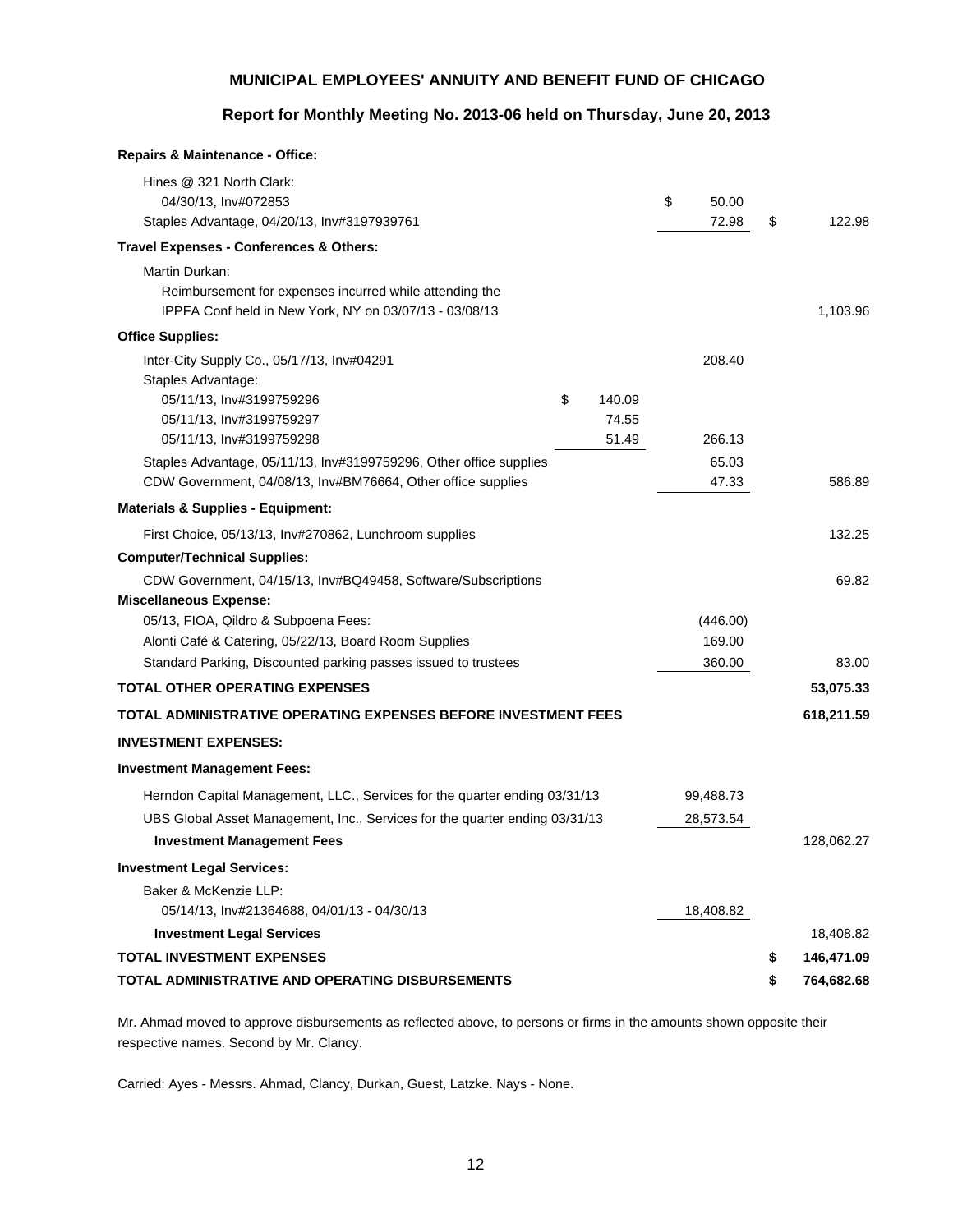Report of Monthly Meeting No. 2013-06 held on Thursday, June 20, 2013

The Fund presents the following Resolutions pertaining to Annuities

Resolved, that each of the following named members of the Fund be granted an annuity of the amount stated, and to continue for life, unless otherwise stated in the notes, provided that separation from the service of the City of Chicago shall have become effective as of such date:

|                                     |                                                                                                                                                       |                |                                                                                                                                                                                                                                          |                 |                                                                                                                                                                                                               | <b>Annuity Amount</b> |              |
|-------------------------------------|-------------------------------------------------------------------------------------------------------------------------------------------------------|----------------|------------------------------------------------------------------------------------------------------------------------------------------------------------------------------------------------------------------------------------------|-----------------|---------------------------------------------------------------------------------------------------------------------------------------------------------------------------------------------------------------|-----------------------|--------------|
|                                     | <b>Name</b>                                                                                                                                           | ER             | <b>Title</b>                                                                                                                                                                                                                             | <b>Eff Date</b> | <b>Employee</b>                                                                                                                                                                                               | <b>Spouse</b>         | <b>Notes</b> |
|                                     | AARON, DAVID L                                                                                                                                        | В              | <b>SECURITY AIDE</b>                                                                                                                                                                                                                     | 07/11/2011      | \$980.11                                                                                                                                                                                                      | N/A                   |              |
|                                     | AJAYI, HAZIZ A                                                                                                                                        | $\mathsf C$    | <b>AUDITOR III</b>                                                                                                                                                                                                                       | 04/17/2013      | \$2,816.97                                                                                                                                                                                                    | \$1,408.48            |              |
|                                     | ANDERSON, ATHALEE                                                                                                                                     | B              | <b>CUST WKR</b>                                                                                                                                                                                                                          | 05/14/2013      | \$173.83                                                                                                                                                                                                      | N/A                   | AS           |
|                                     | BADAWI, OLGA                                                                                                                                          | B              | <b>LRA</b>                                                                                                                                                                                                                               | 03/26/2013      | \$850.00                                                                                                                                                                                                      | N/A                   |              |
|                                     | BELL, EILEEN L                                                                                                                                        | $\mathsf{C}$   | ASST CORP COUNSEL                                                                                                                                                                                                                        | 05/01/2013      | \$4,172.62                                                                                                                                                                                                    | N/A                   | R            |
|                                     | BURNEY-JACKSON,<br><b>AURELIA</b>                                                                                                                     | B              | <b>TEACHER ASST</b>                                                                                                                                                                                                                      | 08/20/2011      | \$969.80                                                                                                                                                                                                      | N/A                   |              |
|                                     | CAMPBELL, EFFRON B                                                                                                                                    | В              | <b>CUSTODIAL WORKER</b>                                                                                                                                                                                                                  | 05/17/2013      | \$1,157.62                                                                                                                                                                                                    | \$800.00              |              |
|                                     | CARDELLA, SALVATORE J                                                                                                                                 | C              | <b>STATION LABORER</b>                                                                                                                                                                                                                   | 05/01/2013      | \$133.15                                                                                                                                                                                                      | N/A                   | <b>RS</b>    |
|                                     | CARON, MARY ELLEN                                                                                                                                     | C              | <b>DEPUTY COMM</b>                                                                                                                                                                                                                       | 05/29/2013      | \$3,065.77                                                                                                                                                                                                    | N/A                   |              |
|                                     | CHATMAN, IRMA J                                                                                                                                       | B              | <b>LRA</b>                                                                                                                                                                                                                               | 04/17/2013      | \$850.00                                                                                                                                                                                                      | \$800.00              |              |
|                                     | CLARK, ELIZABETH L                                                                                                                                    | B              | <b>TEACHER ASST</b>                                                                                                                                                                                                                      | 04/21/2012      | \$850.00                                                                                                                                                                                                      | N/A                   |              |
|                                     | COLLINS, BRENDA J                                                                                                                                     | B              | <b>TEACHER ASST</b>                                                                                                                                                                                                                      | 02/05/2013      | \$1,194.06                                                                                                                                                                                                    | \$800.00              |              |
|                                     | COVELLO, NICHOLAS                                                                                                                                     | $\mathsf C$    | <b>BUILDING CONSTR INSPEC</b>                                                                                                                                                                                                            | 09/06/2012      | \$6,006.92                                                                                                                                                                                                    | \$2,658.06            |              |
|                                     | CRULCICH, JOHN M                                                                                                                                      | C              | ASST DIR PUBLIC HEALTH<br><b>NURSING</b>                                                                                                                                                                                                 | 05/01/2013      | \$7,116.35                                                                                                                                                                                                    | \$3,634.33            |              |
|                                     | DEANES, JAMES A                                                                                                                                       | В              | DIR ATTEND & TRUANCY                                                                                                                                                                                                                     | 04/24/2013      | \$4,471.95                                                                                                                                                                                                    | N/A                   |              |
|                                     | DENNIS, ETHEL L                                                                                                                                       | B              | <b>CWA</b>                                                                                                                                                                                                                               | 05/28/2013      | \$676.03                                                                                                                                                                                                      | \$800.00              | S            |
|                                     | FLETCHER, SHEILA A                                                                                                                                    | В              | <b>TEACHER ASST</b>                                                                                                                                                                                                                      | 07/01/2012      | \$1,265.04                                                                                                                                                                                                    | \$800.00              |              |
|                                     | GABRYSIAK, BERNADINE M                                                                                                                                | $\mathsf C$    | PYMT SERV REP                                                                                                                                                                                                                            | 05/01/2013      | \$2,530.78                                                                                                                                                                                                    | N/A                   |              |
|                                     | <b>GRUMBIR, GERALD R</b>                                                                                                                              | В              | ENG CUST GR IV                                                                                                                                                                                                                           | 04/25/2013      | \$5,543.98                                                                                                                                                                                                    | \$2,633.39            |              |
|                                     | GUTIERREZ, ROSA L                                                                                                                                     | $\mathsf C$    | <b>CLERKIV</b>                                                                                                                                                                                                                           | 05/01/2013      | \$1,311.31                                                                                                                                                                                                    | \$800.00              |              |
|                                     | HARVEY, DEBRA A                                                                                                                                       | B              | ASST GEN COUNSEL                                                                                                                                                                                                                         | 04/27/2013      | \$3,370.41                                                                                                                                                                                                    | N/A                   |              |
|                                     | HAWKINS, PATRICIA A                                                                                                                                   | $\mathsf C$    | <b>CLERK IV</b>                                                                                                                                                                                                                          | 05/01/2013      | \$4,017.73                                                                                                                                                                                                    | N/A                   |              |
|                                     | HEIBERGER, CLAUDIA                                                                                                                                    | $\mathsf C$    | <b>CROSSING GUARD</b>                                                                                                                                                                                                                    | 04/02/2013      | \$313.36                                                                                                                                                                                                      | \$421.18              | S            |
|                                     | HENDERSON, JAPELYN                                                                                                                                    | $\mathsf C$    | PUBLIC HEALTH ADMIN I                                                                                                                                                                                                                    | 05/01/2013      | \$4,715.61                                                                                                                                                                                                    | N/A                   |              |
|                                     | HILL, YOLANDA E                                                                                                                                       | $\mathsf C$    | <b>TIMEKEEPER</b>                                                                                                                                                                                                                        | 05/01/2013      | \$4,230.10                                                                                                                                                                                                    | N/A                   |              |
|                                     | JACKSON, MARION E                                                                                                                                     | C              | PLUMBING INSPEC                                                                                                                                                                                                                          | 04/16/2013      | \$2,946.66                                                                                                                                                                                                    | \$2,098.70            |              |
|                                     | JIMENEZ COSME, WILLIAM                                                                                                                                | В              | <b>SCH SECURITY OFFICER</b>                                                                                                                                                                                                              | 04/16/2013      | \$2,461.85                                                                                                                                                                                                    | N/A                   |              |
|                                     | KERN, JEANELLA C                                                                                                                                      | В              | PARENT ADVOCATE                                                                                                                                                                                                                          | 09/01/2009      | \$188.30                                                                                                                                                                                                      | \$243.29              | S            |
|                                     | LAURENCE, DOROTHY R                                                                                                                                   | $\mathbf C$    | <b>CLERK III</b>                                                                                                                                                                                                                         | 04/26/2013      | \$2,030.51                                                                                                                                                                                                    | \$1,015.26            |              |
|                                     | MARTORANO, FRANCES M                                                                                                                                  | В              | SCH CLERK I                                                                                                                                                                                                                              | 05/01/2013      | \$2,791.90                                                                                                                                                                                                    | \$1,395.95            |              |
|                                     | MATTHEWS, TERIL                                                                                                                                       | В              | <b>OPERATING ENG II</b>                                                                                                                                                                                                                  | 05/01/2013      | \$2,198.98                                                                                                                                                                                                    | N/A                   | R            |
|                                     | MCKNIGHT, PATRICIA                                                                                                                                    | B              | <b>LUNCHRM MGR</b>                                                                                                                                                                                                                       | 05/01/2013      | \$856.61                                                                                                                                                                                                      | N/A                   |              |
|                                     | MILLER, MARTHA                                                                                                                                        | C              | <b>SECRETARY</b>                                                                                                                                                                                                                         | 05/30/2013      | \$1,891.88                                                                                                                                                                                                    | \$1,075.53            |              |
|                                     | MOSES, JAMES L                                                                                                                                        | в              | LUNCHRM MGR                                                                                                                                                                                                                              | 11/14/2012      | \$1,111.96                                                                                                                                                                                                    | \$800.00              |              |
|                                     | NATHAN, BUVANESWA                                                                                                                                     | С              | <b>STAFF ASST</b>                                                                                                                                                                                                                        | 04/01/2013      | \$378.59                                                                                                                                                                                                      | \$189.30              | <b>RAS</b>   |
| A<br>В<br>С<br>СX<br>D<br>DU<br>DIS | Less than 60 years of age<br>Reversionary<br>Calculated upon death of Employee MMI<br><b>Credit Expires</b><br>Death<br>Duty Disability<br>Discharged | F.<br>N.<br>R. | Female: No Post 9/74 Spouse Contributions<br><b>MED</b> Updated Medical Records<br>Maximum Medical Update<br>See Notes in File<br>NTE .<br>Note for Mercy Works Update<br>OR.<br><b>Ordinary Disability</b><br><b>Reciprocal Annuity</b> | S<br>T.<br>W    | <b>REL Released to Return to Work</b><br>RW Returned to Work<br>Less than 10 years of Service<br>SPE Specialist Doctor Visit<br><b>Term Annuity</b><br>Withdraw/Waiting to apply<br>WC Workmens' Compensation |                       |              |
|                                     | EID Errors in Deduction                                                                                                                               |                | RES Resigned                                                                                                                                                                                                                             | X               | Married @ Res, Not Married @ Eff Date                                                                                                                                                                         |                       |              |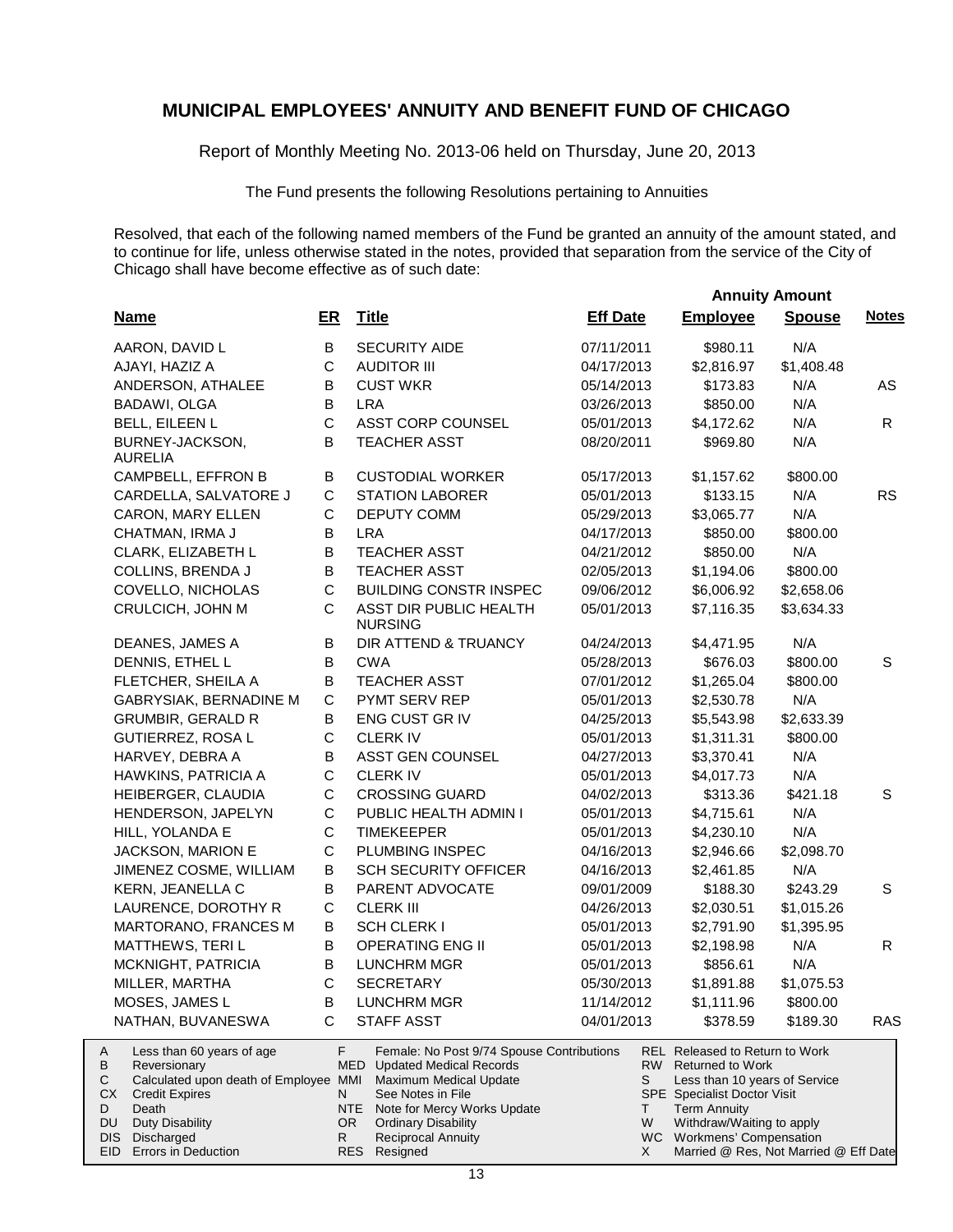Report of Monthly Meeting No. 2013-06 held on Thursday, June 20, 2013

The Fund presents the following Resolutions pertaining to Annuities

Resolved, that each of the following named members of the Fund be granted an annuity of the amount stated, and to continue for life, unless otherwise stated in the notes, provided that separation from the service of the City of Chicago shall have become effective as of such date:

 **Annuity Amount**

| <b>Name</b>                     | ER | <b>Title</b>                                | <b>Eff Date</b> | <b>Employee</b> | <b>Spouse</b> | <b>Notes</b> |
|---------------------------------|----|---------------------------------------------|-----------------|-----------------|---------------|--------------|
| PAGONE, PAMELA K                | C  | <b>SPECIALIST IN AGING III</b>              | 05/01/2013      | \$1,372.70      | N/A           |              |
| PESAVENTO, JEFFREY              | B  | <b>DRIVERS ED AIDE</b>                      | 02/13/2017      | \$232.14        | \$116.07      | <b>RAS</b>   |
| PONDELICEK, JOSEPH G            | B  | <b>ENG CUST GR V</b>                        | 11/03/2012      | \$5,673.82      | \$2,918.08    |              |
| PRENDERGAST, JOHN W             | С  | <b>ENG TECH VI</b>                          | 04/19/2013      | \$5,936.43      | \$2,968.22    |              |
| PRESCOTT, THEODORE M            | С  | <b>MACHINIST</b>                            | 05/01/2013      | \$2,685.84      | \$1,342.92    | R.           |
| RESTARSKI, RAYMOND D            | C  | <b>INVENTORY AUDITOR</b>                    | 03/30/2013      | \$2,321.56      | \$1,160.78    | R            |
| RIVERA, CARLOS                  | B  | <b>TEACHER ASST</b>                         | 06/17/2012      | \$60.80         | \$76.77       | <b>RS</b>    |
| RUBIO, IRENE                    | B  | <b>PORTER</b>                               | 05/01/2013      | \$850.00        | \$800.00      |              |
| RUBIO, MICHAEL A                | С  | <b>FOREMAN MTD</b>                          | 04/23/2013      | \$3,701.48      | N/A           |              |
| SALONE, MILDRED W               | В  | <b>CWA</b>                                  | 05/01/2013      | \$945.03        | N/A           |              |
| SARKAUSKAS, MICHAEL A           | C  | <b>EQUIPMENT DISPATCHER</b>                 | 05/01/2013      | \$4,743.96      | \$2,371.98    |              |
| SOCZEK, JAMES R                 | C  | <b>SUPV BUILD/CONTRUCT</b><br><b>INSPEC</b> | 02/23/2011      | \$937.57        | N/A           | A            |
| SPIVEY, JOE                     | B  | <b>WATCHMAN</b>                             | 05/20/2013      | \$585.13        | N/A           | S            |
| STACHNIK, DANIEL M              | C  | <b>HEALTH EDUC AIDE I</b>                   | 05/01/2013      | \$296.96        | \$148.48      | <b>RS</b>    |
| <b>TAYLOR, RICKEY</b>           | C  | <b>ASST CORP COUNSEL</b>                    | 05/08/2013      | \$4.819.15      | N/A           |              |
| TEATER, TRICIA                  | C  | <b>ADMIN ASST</b>                           | 05/01/2013      | \$1,298.24      | \$626.40      | R.           |
| TILLMON, GREGORY                | B  | <b>CUST WKR</b>                             | 05/18/2013      | \$2,014.34      | \$1,007.17    |              |
| <b>TORRES, ARACELIS B</b>       | B  | <b>TEACHER ASST</b>                         | 10/01/2010      | \$1,198.81      | N/A           |              |
| TULLY, MARGUERITE M             | С  | ASST COORD SPEC PROJ                        | 05/22/2013      | \$739.16        | \$1,050.78    | A            |
| VAZQUEZ, RAMON                  | C  | <b>COMM HUMAN SERV</b>                      | 05/13/2013      | \$964.00        | N/A           | R.           |
| <b>WALKER, LIONEL C</b>         | B  | SPECIAL ED CLASSRM ASST II                  | 08/31/2011      | \$158.82        | N/A           | S            |
| WEINER, RONALD G                | B  | STUDENT SPEC SERV ADV                       | 04/10/2013      | \$2,952.94      | N/A           |              |
| YOUNG, JUDY M                   | C  | <b>TRAFFIC CTRL AIDE</b>                    | 05/11/2013      | \$2,268.26      | N/A           |              |
| <b>Total Employee Annuities</b> |    | 58 Case(s)                                  |                 | \$126,397.88    |               |              |

| A<br>в<br>C<br>CХ<br>DU<br>DIS. | Less than 60 years of age<br>Reversionary<br>Calculated upon death of Employee MMI Maximum Medical Update<br><b>Credit Expires</b><br>Death<br>Duty Disability<br>Discharged<br>EID Errors in Deduction | MED<br>N<br>NTE<br>OR.<br>R | Female: No Post 9/74 Spouse Contributions<br><b>Updated Medical Records</b><br>See Notes in File<br>Note for Mercy Works Update<br><b>Ordinary Disability</b><br><b>Reciprocal Annuity</b><br>RES Resigned | W | REL Released to Return to Work<br>RW Returned to Work<br>Less than 10 years of Service<br><b>SPE</b> Specialist Doctor Visit<br><b>Term Annuity</b><br>Withdraw/Waiting to apply<br>WC Workmens' Compensation<br>Married @ Res, Not Married @ Eff Date |
|---------------------------------|---------------------------------------------------------------------------------------------------------------------------------------------------------------------------------------------------------|-----------------------------|------------------------------------------------------------------------------------------------------------------------------------------------------------------------------------------------------------|---|--------------------------------------------------------------------------------------------------------------------------------------------------------------------------------------------------------------------------------------------------------|
|---------------------------------|---------------------------------------------------------------------------------------------------------------------------------------------------------------------------------------------------------|-----------------------------|------------------------------------------------------------------------------------------------------------------------------------------------------------------------------------------------------------|---|--------------------------------------------------------------------------------------------------------------------------------------------------------------------------------------------------------------------------------------------------------|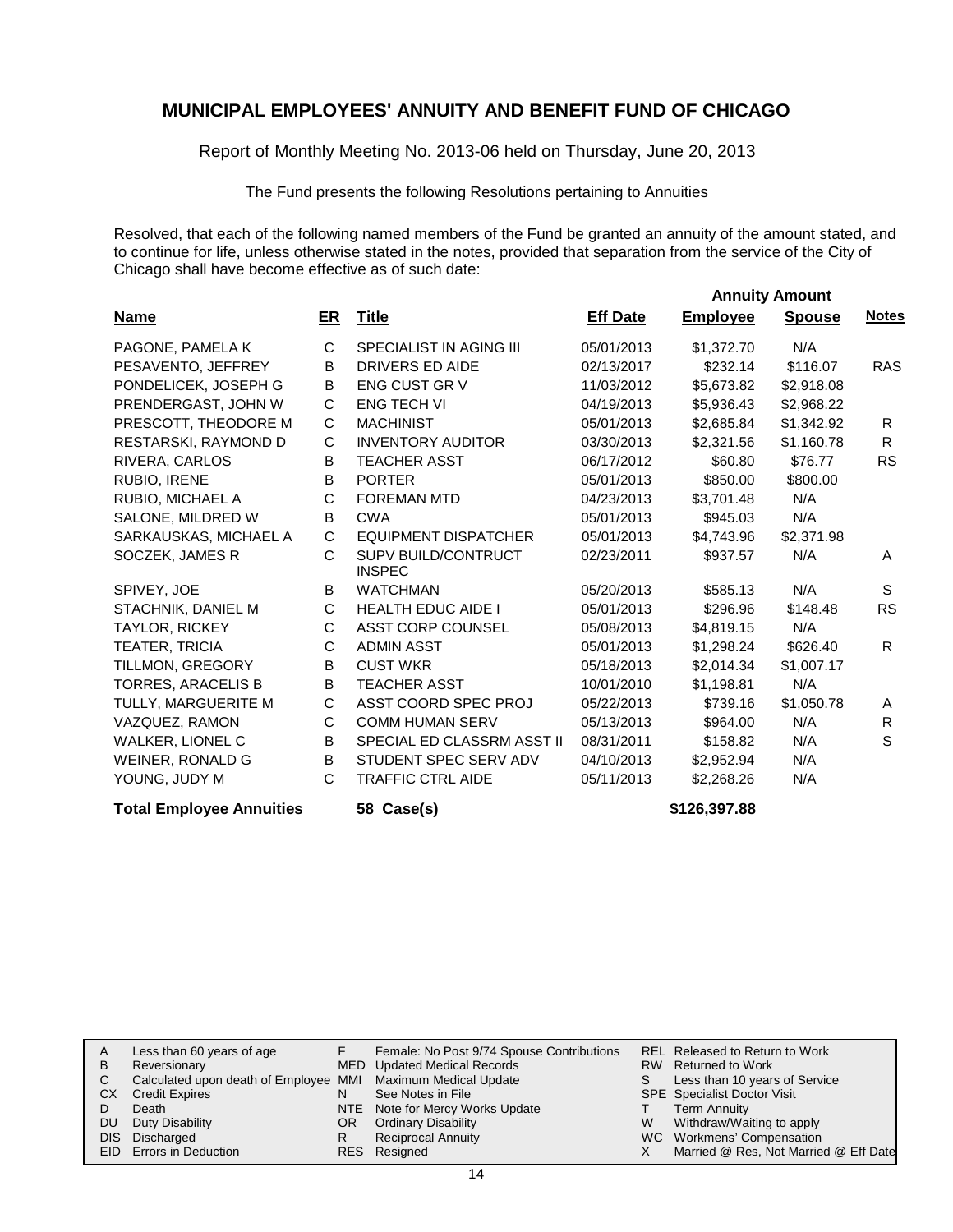Report of Monthly Meeting No. 2013-06 held on Thursday, June 20, 2013

The Fund presents the following Resolutions pertaining to Annuities

Resolved, that each of the following widows, widowers, minor children, and certain other relatives of former members of the Fund be granted annuities of the amounts stated, and to continue until the expiration date indicated.

 **Monthly Annuity**

#### **Spouse Annuities**

| <b>Former Employee Name</b>   | ER | <b>Title</b>             | <b>Eff Date</b> | <b>Annuity</b> | <b>Expires</b> | <b>Notes</b> |
|-------------------------------|----|--------------------------|-----------------|----------------|----------------|--------------|
| ANDERSON, JAMES               | C  | <b>BAILIFF</b>           | 05/03/2013      | \$202.84       | Death          | <b>RSA</b>   |
| BECERRA, CONSUELO             | B  | <b>SCH COMM REP</b>      | 05/01/2013      | \$800.00       | Death          |              |
| <b>BISCH, ROBERT</b>          | C  | ASST CHIEF CONSTR ENG    | 04/25/2013      | \$3,535.56     | Death          |              |
| <b>COLEMAN, MILTON</b>        | С  | <b>GUARD</b>             | 04/02/2013      | \$159.80       | Death          | <b>RSA</b>   |
| DIFILIPPO, EGIDIO             | B  | <b>DISTRICT SUPV ENG</b> | 03/31/2013      | \$2,992.76     | Death          |              |
| EPPS, MATTIE                  | C  | <b>LIBRARY ASSOC</b>     | 04/21/2013      | \$1,805.71     | Death          | R            |
| FARRELL, JAY                  | В  | <b>TRUANT OFFICER</b>    | 01/14/2012      | \$1,074.22     | Death          | R.           |
| FLAUTA, LIGAYA                | C  | <b>LIBRARY ASSOC</b>     | 04/12/2013      | \$1,305.88     | Death          |              |
| <b>GALLION, HENRY</b>         | В  | <b>WATCHMAN</b>          | 02/23/2013      | \$800.00       | Death          |              |
| <b>GUERRERO, RICHARD</b>      | B  | <b>ENGR CUST</b>         | 04/18/2013      | \$800.00       | Death          |              |
| HENRY, TOMMY                  | C  | <b>FILTRATION ENG II</b> | 05/15/2013      | \$2,687.70     | Death          |              |
| JOHNSON, KENNETH              | C  | SHIFT SUPV AVIATION SEC  | 03/25/2013      | \$1,114.57     | Death          |              |
| LILL, ROBERT                  | С  | CHIEF ACCOUNTANT         | 04/09/2013      | \$878.18       | Death          | R.           |
| LITVINOV, MICHAEL             | C  | <b>CUST WKR</b>          | 04/01/2013      | \$800.00       | Death          |              |
| PANCER, GEORGE                | C  | <b>MTD</b>               | 05/04/2013      | \$1,019.52     | Death          |              |
| PANNELL, PATRICIA             | B  | <b>LRA</b>               | 04/02/2013      | \$674.90       | Death          |              |
| SCHUMACHER, GERALD            | С  | <b>HOISTING ENG</b>      | 05/01/2013      | \$2,698.33     | Death          |              |
| <b>TESAR, TERRANCE</b>        | С  | <b>HOISTING ENG</b>      | 05/01/2013      | \$722.16       | Death          | <b>RS</b>    |
| TOPPS, COZETTA                | В  | <b>TEACHER ASST</b>      | 04/18/2013      | \$800.00       | Death          |              |
| TULUD, ANGEL                  | C  | <b>OUTREACH WKR</b>      | 01/17/2013      | \$800.00       | Death          |              |
| WARD, ETHEL                   | B  | COOK I                   | 04/05/2013      | \$800.00       | Death          |              |
| ZIM, WALTER                   | C  | OPER ENG GROUP C         | 05/16/2013      | \$662.13       | Death          | S            |
| <b>Total Spouse Annuities</b> |    | 22 Case(s)               |                 | \$27,134.26    |                |              |
| <b>Child(ren) Annuities</b>   |    |                          |                 |                |                |              |
|                               |    |                          |                 | <b>Monthly</b> | <b>Annuity</b> |              |
| <b>Former Employee Name</b>   | ER |                          | <b>Eff Date</b> | <b>Annuity</b> | <b>Expires</b> | <b>Notes</b> |
| <b>NONE</b>                   |    |                          |                 |                |                |              |

|    | Less than 60 years of age                                    |     | Female: No Post 9/74 Spouse Contributions |    | REL Released to Return to Work        |
|----|--------------------------------------------------------------|-----|-------------------------------------------|----|---------------------------------------|
| B  | Reversionary                                                 |     | MED Updated Medical Records               |    | RW Returned to Work                   |
|    | Calculated upon death of Employee MMI Maximum Medical Update |     |                                           | S. | Less than 10 years of Service         |
| СX | <b>Credit Expires</b>                                        |     | See Notes in File                         |    | <b>SPE</b> Specialist Doctor Visit    |
|    | Death                                                        |     | NTE Note for Mercy Works Update           |    | <b>Term Annuity</b>                   |
| DU | Duty Disability                                              | OR. | <b>Ordinary Disability</b>                | W  | Withdraw/Waiting to apply             |
|    | DIS Discharged                                               |     | <b>Reciprocal Annuity</b>                 |    | WC Workmens' Compensation             |
|    | <b>EID</b> Errors in Deduction                               |     | RES Resigned                              |    | Married @ Res, Not Married @ Eff Date |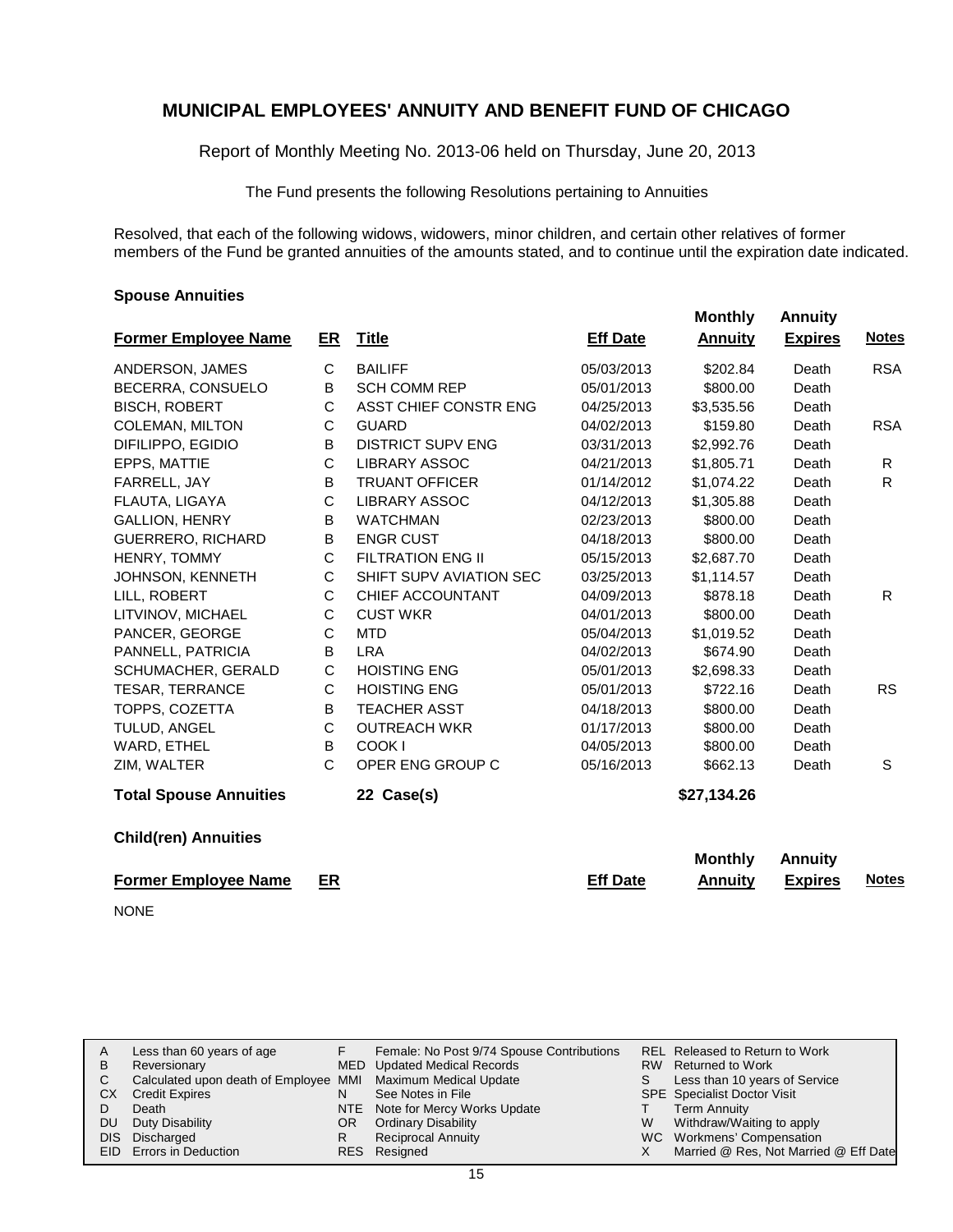Report of Monthly Meeting No. 2013-06 held on Thursday, June 20, 2013

The Fund presents the following Resolutions pertaining to Annuities

Resolved, that each of the following widows, widowers, minor children, and certain other relatives of former members of the Fund be granted annuities of the amounts stated, and to continue until the expiration date indicated.

#### **Reversionary Annuities in Accordance with Section 8-139 of the Law**

| <b>Former Employee Name</b>         | ER        | <b>Eff Date</b> | <b>Monthly</b><br>Annuitv | Annuity<br><b>Expires</b> | <b>Notes</b> |
|-------------------------------------|-----------|-----------------|---------------------------|---------------------------|--------------|
| TAYLOR, MARY                        | в         | 10/17/2012      | \$132.50                  | Death                     | SΑ           |
| <b>Total Reversionary Annuities</b> | 1 Case(s) |                 | \$132.50                  |                           |              |

| в<br>С<br>СX<br>DU<br>DIS. | Less than 60 years of age<br>Reversionary<br>Calculated upon death of Employee MMI Maximum Medical Update<br><b>Credit Expires</b><br>Death<br>Duty Disability<br>Discharged<br>EID Errors in Deduction | N<br>OR<br>R | Female: No Post 9/74 Spouse Contributions<br>MED Updated Medical Records<br>See Notes in File<br>NTE Note for Mercy Works Update<br><b>Ordinary Disability</b><br><b>Reciprocal Annuity</b><br>RES Resigned | S.<br>W | REL Released to Return to Work<br>RW Returned to Work<br>Less than 10 years of Service<br><b>SPE</b> Specialist Doctor Visit<br><b>Term Annuity</b><br>Withdraw/Waiting to apply<br>WC Workmens' Compensation<br>Married @ Res, Not Married @ Eff Date |
|----------------------------|---------------------------------------------------------------------------------------------------------------------------------------------------------------------------------------------------------|--------------|-------------------------------------------------------------------------------------------------------------------------------------------------------------------------------------------------------------|---------|--------------------------------------------------------------------------------------------------------------------------------------------------------------------------------------------------------------------------------------------------------|
|----------------------------|---------------------------------------------------------------------------------------------------------------------------------------------------------------------------------------------------------|--------------|-------------------------------------------------------------------------------------------------------------------------------------------------------------------------------------------------------------|---------|--------------------------------------------------------------------------------------------------------------------------------------------------------------------------------------------------------------------------------------------------------|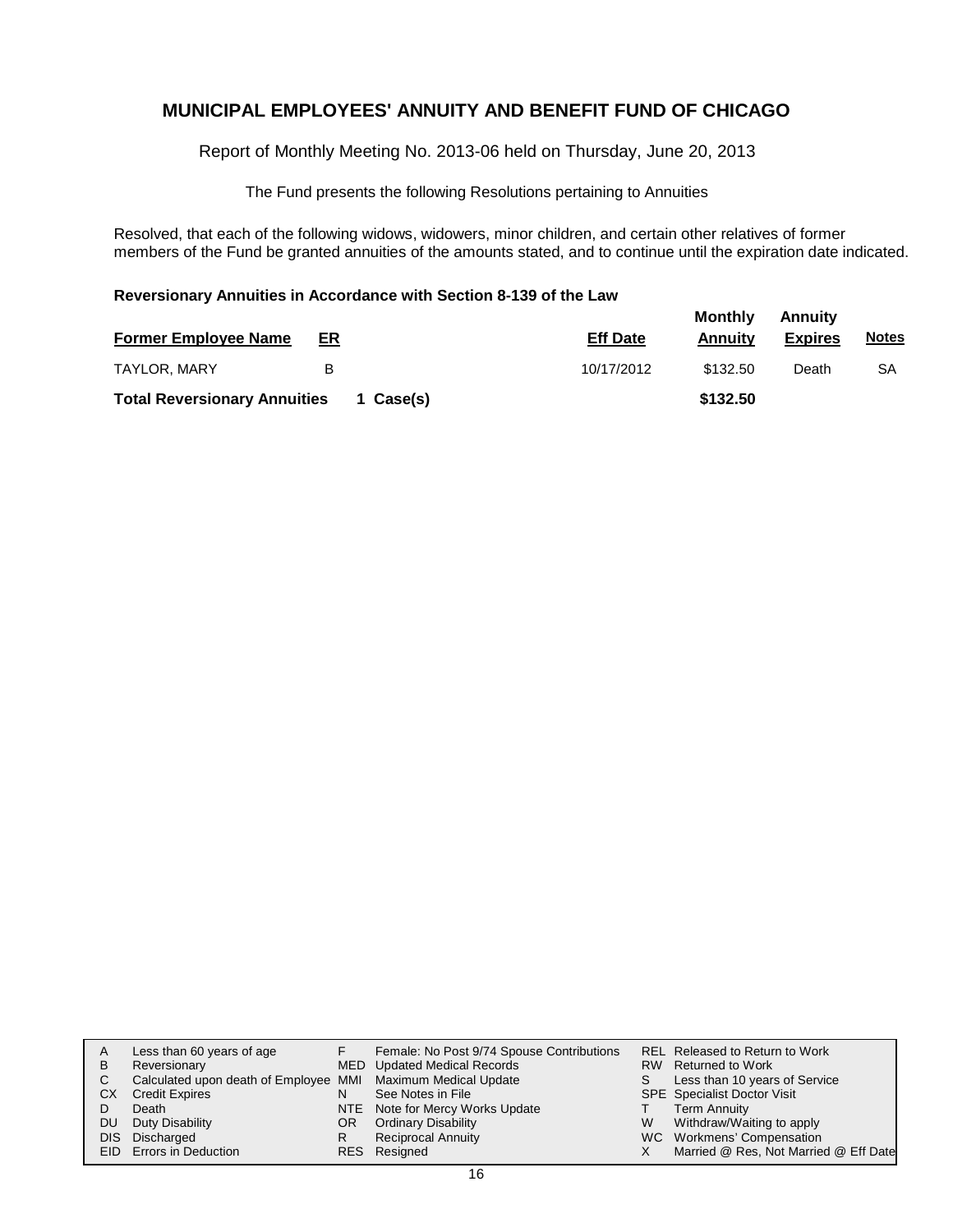Report of Monthly Meeting No. 2013-06 held on Thursday, June 20, 2013

The Fund presents the following Resolutions pertaining to Adjusted Annuities

Resolved, that each of the following named members of the Fund, or widows, widowers, or minor children of former members of the Fund be granted an adjusted annuity of the amount stated, and to continue for life, unless otherwise stated.

|                    |    |                              | <b>Annuity Amount</b>    |                          |                          |            |  |  |
|--------------------|----|------------------------------|--------------------------|--------------------------|--------------------------|------------|--|--|
| <b>Name</b>        | ER | Reason                       | <b>Eff Date</b>          |                          | Employee Spouse/Child    |            |  |  |
| BREWER, ROCHELLE   | C  | Change in FAS                | 01/01/2012               | \$258.32<br>\$260.05     | \$129.16<br>\$130.02     | <b>ORG</b> |  |  |
|                    |    |                              |                          |                          |                          | ADJ        |  |  |
| GIL, MARIA N       | B  | Change in FAS                | 01/15/2012<br>01/01/2012 | \$1,622.13<br>\$1,671.55 | \$811.06<br>\$835.78     | <b>ORG</b> |  |  |
|                    |    |                              |                          |                          |                          | ADJ        |  |  |
| HUGHES, STEPHEN C  | C  | Change in FAS                | 02/01/2013               | \$7,086.62<br>\$7,093.63 | \$3,543.31<br>\$3,546.82 | <b>ORG</b> |  |  |
|                    |    |                              |                          |                          |                          | ADJ        |  |  |
| KOUBA, ADALBERT    | B  | Change in FAS                | 07/01/2012               | \$5,415.86<br>\$5,794.32 | \$2,707.93<br>\$2,897.16 | <b>ORG</b> |  |  |
|                    |    |                              |                          |                          |                          | ADJ        |  |  |
| LUGARDO, CARMEN    | C  | Change in FAS                | 06/17/2012               | \$978.24<br>\$1,068.30   | N/A<br>N/A               | <b>ORG</b> |  |  |
|                    |    |                              |                          |                          |                          | ADJ        |  |  |
| RIVERO, MARIA T    | B  | Change in FAS                | 06/17/2012               | \$1,541.09               | N/A                      | <b>ORG</b> |  |  |
|                    |    |                              |                          | \$1,607.05               | N/A                      | ADJ        |  |  |
| SCHMITZ, CHRISTINE | C  | Change in FAS                | 06/01/2011               | \$958.57                 | \$800.00                 | <b>ORG</b> |  |  |
|                    |    |                              |                          | \$960.86                 | \$800.00                 | ADJ        |  |  |
| SULLIVAN, SHARON F | C  | Change in FAS                | 01/01/2012               | \$512.31                 | N/A                      | <b>ORG</b> |  |  |
|                    |    |                              |                          | \$515.10                 | N/A                      | ADJ        |  |  |
| THORNTON, PEGGY    | C  | Change in Reciprocal Service | 03/01/2013               | \$5,384.60               | N/A                      | <b>ORG</b> |  |  |
|                    |    |                              |                          | \$5,697.99               | N/A                      | ADJ        |  |  |

**Total Adjusted Annuities 9 Case(s)**

Mr. Ahmad moved that the resolutions be adopted and that the applicants be granted employee, widow(er), child, reversionary, or adjusted annuities for the period and at the rates stated opposite their respective names.

| A   | Less than 60 years of age                                    |     | Female: No Post 9/74 Spouse Contributions |    | REL Released to Return to Work        |
|-----|--------------------------------------------------------------|-----|-------------------------------------------|----|---------------------------------------|
| B   | Reversionary                                                 |     | MED Updated Medical Records               |    | RW Returned to Work                   |
|     | Calculated upon death of Employee MMI Maximum Medical Update |     |                                           | S. | Less than 10 years of Service         |
| СX  | <b>Credit Expires</b>                                        |     | See Notes in File                         |    | <b>SPE</b> Specialist Doctor Visit    |
|     | Death                                                        |     | NTE Note for Mercy Works Update           |    | <b>Term Annuity</b>                   |
| DU. | Duty Disability                                              | OR. | <b>Ordinary Disability</b>                | W  | Withdraw/Waiting to apply             |
|     | DIS Discharged                                               |     | <b>Reciprocal Annuity</b>                 |    | WC Workmens' Compensation             |
|     | <b>EID</b> Errors in Deduction                               |     | RES Resigned                              |    | Married @ Res, Not Married @ Eff Date |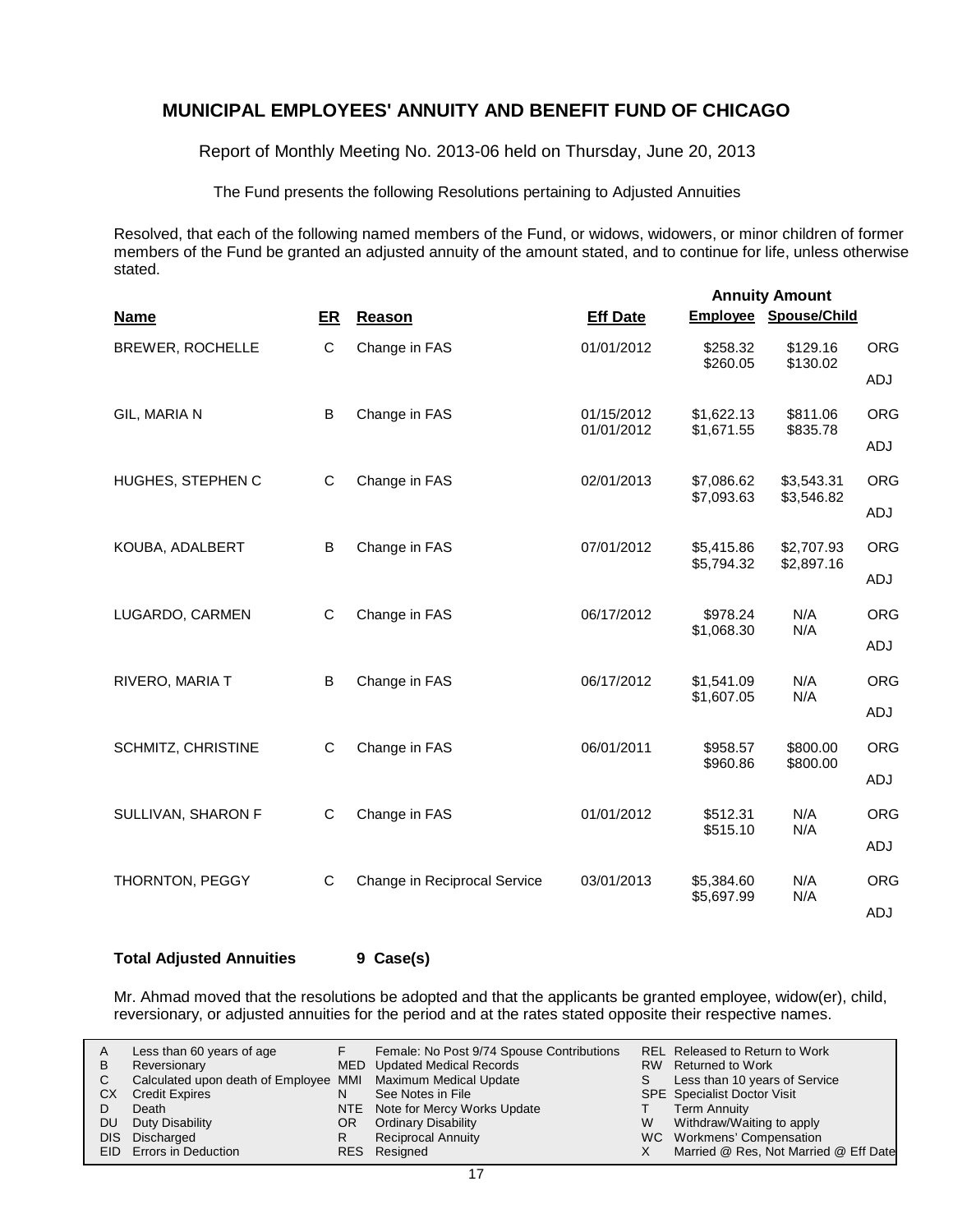Report of Monthly Meeting No. 2013-06 held on Thursday, June 20, 2013

The Fund presents the following Resolutions pertaining to Adjusted Annuities

Resolved, that each of the following named members of the Fund, or widows, widowers, or minor children of former members of the Fund be granted an adjusted annuity of the amount stated, and to continue for life, unless otherwise stated.

Seconded Mr. Clancy. Carried: Ayes Messrs. Ahmad, Clancy, Durkan, Guest, Latzke. Nays-None.

| A    | Less than 60 years of age                                    |    | Female: No Post 9/74 Spouse Contributions |   | <b>REL Released to Return to Work</b> |
|------|--------------------------------------------------------------|----|-------------------------------------------|---|---------------------------------------|
| в    | Reversionary                                                 |    | MED Updated Medical Records               |   | RW Returned to Work                   |
| С    | Calculated upon death of Employee MMI Maximum Medical Update |    |                                           | S | Less than 10 years of Service         |
| СX   | <b>Credit Expires</b>                                        | N  | See Notes in File                         |   | SPE Specialist Doctor Visit           |
|      | Death                                                        |    | NTE Note for Mercy Works Update           |   | <b>Term Annuity</b>                   |
| DU   | Duty Disability                                              | OR | <b>Ordinary Disability</b>                | W | Withdraw/Waiting to apply             |
| DIS. | Discharged                                                   | R  | <b>Reciprocal Annuity</b>                 |   | WC Workmens' Compensation             |
|      | EID Errors in Deduction                                      |    | RES Resigned                              |   | Married @ Res, Not Married @ Eff Date |
|      |                                                              |    |                                           |   |                                       |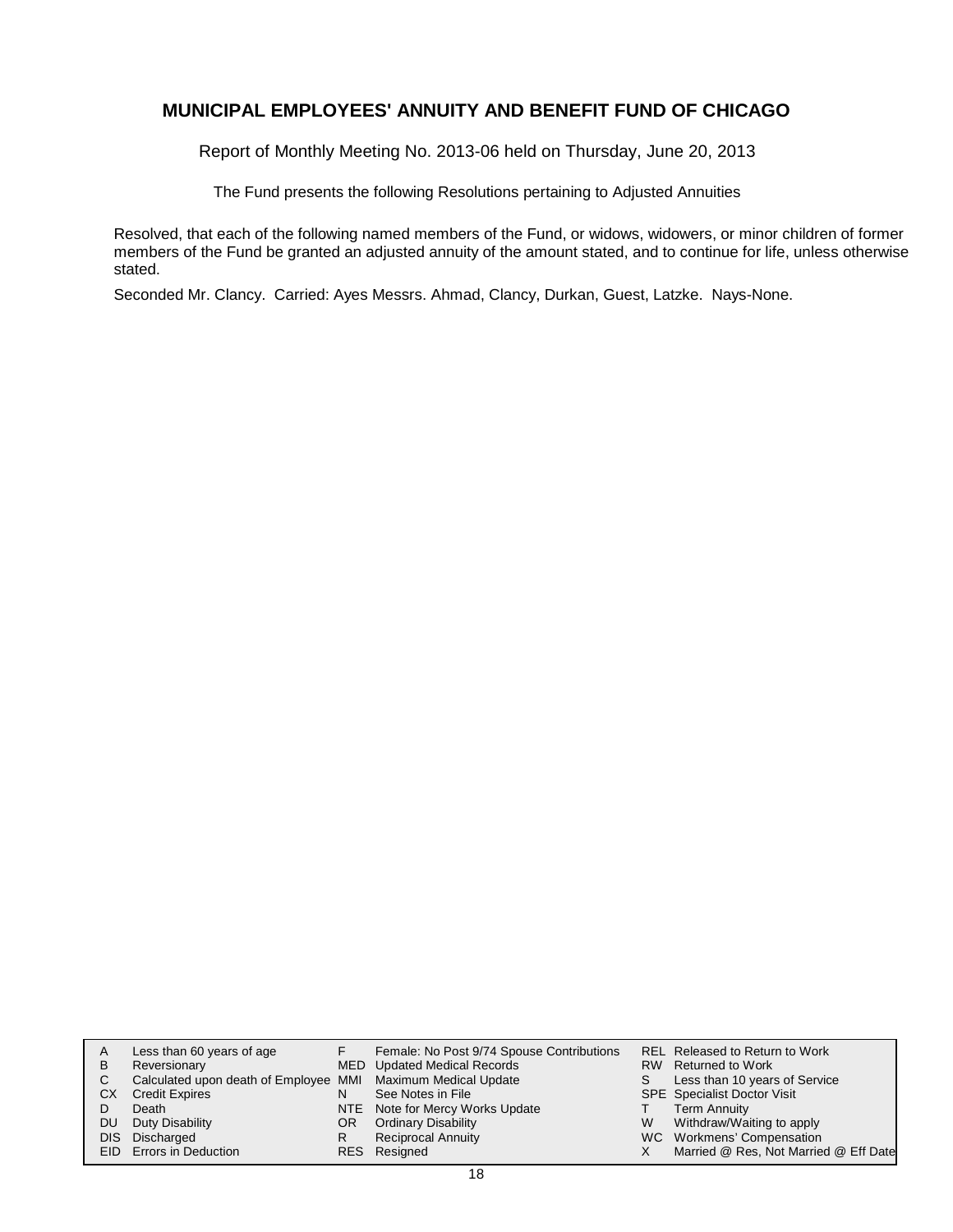Report of Monthly Meeting No. 2013-06 held on Thursday, June 20, 2013

The following employees have filed application for Duty Disability Benefits. The applications have been examined by the Medical Examiner for this Fund who recommended the following periods of disability.

#### **DUTY DISABILITY**

| <u> דוואטאטוע דוטע</u>       |                                    |                             |          |                  | Rate       | *No. of         |
|------------------------------|------------------------------------|-----------------------------|----------|------------------|------------|-----------------|
| <b>Name</b>                  | <b>Dept</b>                        | <b>Eff Date Fol-Up Date</b> |          | <b>Term Date</b> | Per Day    | <b>Children</b> |
| <b>BERMAN, NEIL D</b>        | <b>AVIATION</b>                    | 01/07/13                    |          | 06/06/13         | \$177.45   | 1               |
| CALACE JR, LAWRENCE P        | <b>WATER</b>                       | 04/24/13                    |          | 04/30/13         | \$181.00   | 1               |
| DANIEL, LINDA A              | <b>BE</b>                          | 10/01/12                    | 09/01/13 |                  | \$100.19   |                 |
|                              |                                    | (Less 4 days)               |          |                  |            |                 |
| DILLARD, GLENN E             | <b>WATER</b>                       | 04/02/13                    |          | 05/02/13         | \$173.86   |                 |
| FELSKE, JEROME M             | STS & SAN                          | 02/16/13                    | 09/01/13 |                  | \$146.85   |                 |
| <b>GERHART, RICHARD J</b>    | STS & SAN                          | 04/23/13                    | 09/01/13 |                  | \$144.67   |                 |
| <b>GLADNEY, JANICE F</b>     | <b>HEALTH</b>                      | 03/06/13                    |          | 04/07/13         | \$89.88    |                 |
|                              |                                    | (Less 8 days)               |          |                  |            |                 |
| <b>GRISSOM, BRENDA</b>       | STS & SAN                          | 04/17/13                    |          | 05/27/13         | \$144.67   |                 |
| HENDERSON, LYNDON R          | <b>CPL</b>                         | 02/27/13                    | 09/01/13 |                  | \$129.28   |                 |
| HUFF, JASON                  | <b>FINANCE</b>                     | 03/15/13                    |          | 03/18/13         | \$88.67    |                 |
| ILGES, EDWARD A              | BE                                 | 04/19/13                    |          | 05/30/13         | \$160.15   |                 |
| PAYNE, JIMMY L               | <b>GEN SERV</b>                    | 11/14/12                    | 12/01/13 |                  | \$144.67   |                 |
| ROBERTS, SABRINA             | <b>FAMILY &amp;</b><br><b>SUPP</b> | 04/17/13                    | 08/01/13 |                  | \$172.26   |                 |
| SHARKEY, DAVID V             | <b>AVIATION</b>                    | 04/16/13                    | 10/01/13 |                  | \$144.67   | $\overline{2}$  |
| SHAW, GERALD                 | <b>WATER</b>                       | 05/13/13                    | 08/01/13 |                  | \$144.67   |                 |
| SOWA, ROBERT P               | STS & SAN                          | 04/23/13                    |          | 05/07/13         | \$144.67   |                 |
| STERLING, RENA               | <b>AVIATION</b>                    | 03/20/13                    | 08/01/13 |                  | \$181.64   |                 |
| SUTCLIFFE, SCOTT J           | <b>AVIATION</b>                    | 04/22/13                    | 12/01/13 |                  | \$170.96   | 1               |
| TORRES, WILSON               | <b>WATER</b>                       | 05/07/13                    | 10/01/13 |                  | \$154.72   |                 |
| TRAVIS, CLARENCE             | <b>WATER</b>                       | 03/18/13                    | 08/01/13 |                  | \$192.76   | 1               |
| TURNER, REGINA M             | <b>TRANS</b>                       | 03/18/13                    | 12/01/13 |                  | \$144.67   |                 |
| WILCZYNSKI, ROBERT K         | <b>GEN SERV</b>                    | 04/25/13                    |          | 05/05/13         | \$186.13   | 1               |
| ZIZUMBO, JOSE N              | STS & SAN                          | 04/17/13                    | 09/01/13 |                  | \$144.67   | $\overline{2}$  |
| <b>Total DUTY DISABILITY</b> |                                    | 23 Case(s)                  |          |                  | \$3,463.16 | 0               |

\* Based on 40 ILCS 5/8-160, the Employee shall also have a right to receive child's disability benefit of \$10.00 a month on account of each child less than 18 years of age. Rates will be prorated based on days of eligibility.

| A  | Less than 60 years of age                                    |    | Female: No Post 9/74 Spouse Contributions |    | REL Released to Return to Work        |
|----|--------------------------------------------------------------|----|-------------------------------------------|----|---------------------------------------|
| В  | Reversionary                                                 |    | <b>MED</b> Updated Medical Records        |    | RW Returned to Work                   |
|    | Calculated upon death of Employee MMI Maximum Medical Update |    |                                           | S. | Less than 10 years of Service         |
| СX | <b>Credit Expires</b>                                        | N  | See Notes in File                         |    | <b>SPE</b> Specialist Doctor Visit    |
|    | Death                                                        |    | NTE Note for Mercy Works Update           |    | <b>Term Annuity</b>                   |
| DU | Duty Disability                                              | OR | <b>Ordinary Disability</b>                | W  | Withdraw/Waiting to apply             |
|    | DIS Discharged                                               | R  | <b>Reciprocal Annuity</b>                 |    | WC Workmens' Compensation             |
|    | <b>EID</b> Errors in Deduction                               |    | RES Resigned                              |    | Married @ Res, Not Married @ Eff Date |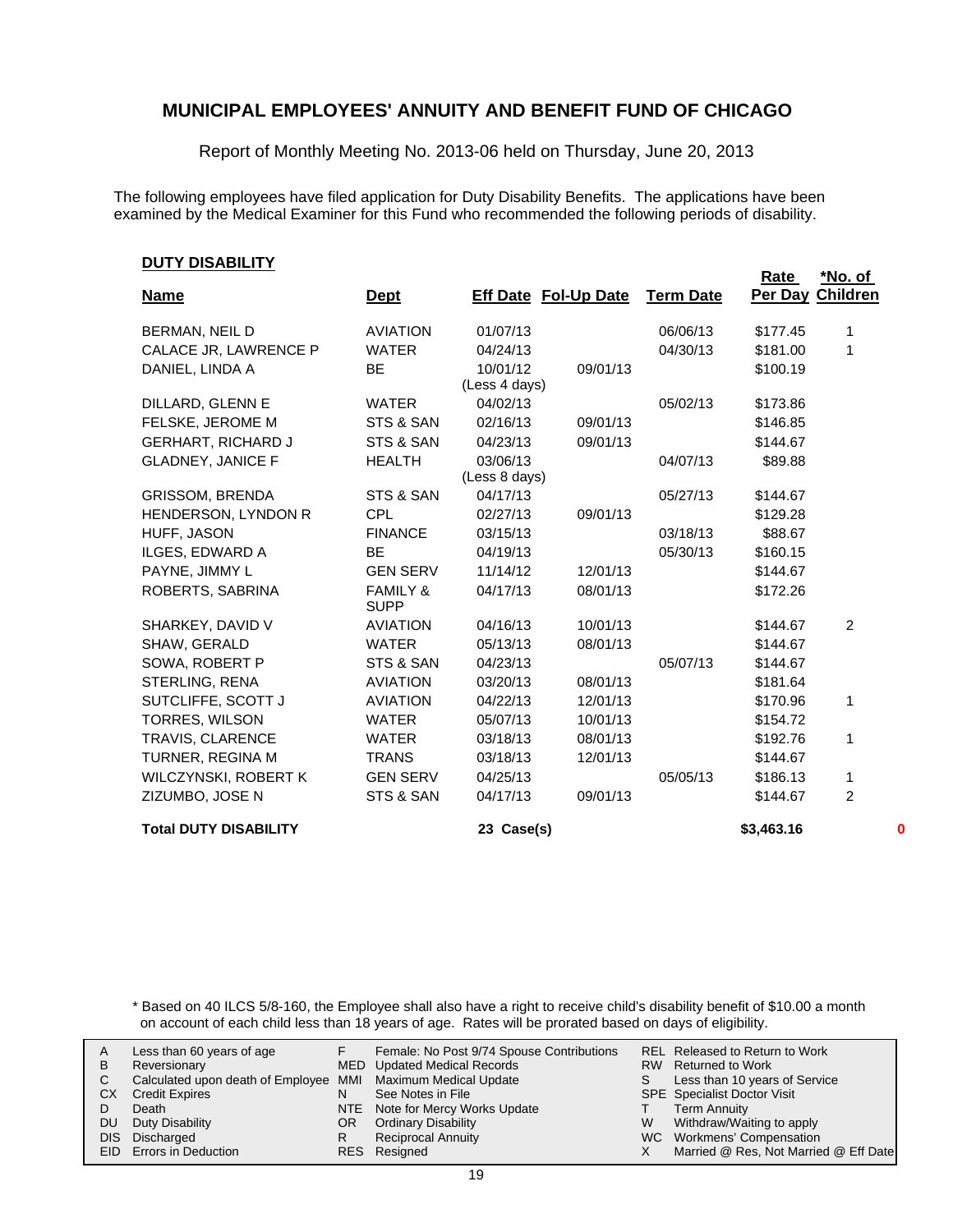Report of Monthly Meeting No. 2013-06 held on Thursday, June 20, 2013

The following employees have filed application for Ordinary Disability Benefits. The applications have been examined by the Medical Examiner for this Fund who recommended the following periods of disability.

#### **ORDINARY DISABILITY**

|                                  |                 |               |                             |                  | <u>Rate</u> |  |
|----------------------------------|-----------------|---------------|-----------------------------|------------------|-------------|--|
| <u>Name</u>                      | <u>Dept</u>     |               | <b>Eff Date Fol-Up Date</b> | <b>Term Date</b> | Per Day     |  |
| <b>BAHENA, BLANCA E</b>          | <b>CPL</b>      | 05/09/13      |                             | 07/03/13         | \$85.33     |  |
| <b>BONGAT, ISAIAH T</b>          | <b>GEN SERV</b> | 04/07/13      |                             | 05/12/13         | \$119.67    |  |
| CASTANEDA, DANIEL G              | <b>WATER</b>    | 06/01/13      | 09/01/13                    |                  | \$57.13     |  |
| CONYERS, PATRICIA A              | <b>HEALTH</b>   | 03/28/13      | 08/01/13                    |                  | \$114.84    |  |
| DARLING, BREDA M                 | <b>POLICE</b>   | 04/05/13      | 10/01/13                    |                  | \$18.19     |  |
| HUDLEY, FRANK                    | <b>AVIATION</b> | 05/08/13      | 10/01/13                    |                  | \$96.45     |  |
| JOHNSON, JEANETTE R              | <b>FINANCE</b>  | 05/16/13      |                             | 06/02/13         | \$91.08     |  |
| MCKEITHEN, THERESA A             | BE.             | 06/02/13      | 09/01/13                    |                  | \$23.61     |  |
| MITCHELL, ZELLASTINE E           | <b>POLICE</b>   | 04/19/13      | 07/01/13                    |                  | \$113.95    |  |
| RODRIGUEZ, MARIA F               | BE.             | 04/08/12      |                             | 02/20/14         | \$25.49     |  |
| SHIELDS, THOMAS W                | <b>GEN SERV</b> | 03/29/13      | 09/01/13                    |                  | \$66.48     |  |
| STASHAK, ROBERT W                | <b>WATER</b>    | 02/10/13      |                             | 04/07/13         | \$124.09    |  |
| TRICHE, YVONNE                   | <b>CPL</b>      | 04/25/13      |                             | 05/06/13         | \$54.67     |  |
| WASHINGTON, DIANA E              | <b>OEMC</b>     | 05/03/13      | 12/01/13                    |                  | \$81.85     |  |
| YAMEOGO, MICHELLE M              | <b>WATER</b>    | 05/30/13      | 09/01/13                    |                  | \$57.87     |  |
| <b>Total ORDINARY DISABILITY</b> |                 | Case(s)<br>15 |                             |                  | \$1,130.70  |  |

Mr. Ahmad moved that the applicants for Ordinary and Duty disability benefits be granted such benefits for the period and at the rate shown opposite their respective names. Seconded Mr. Latzke. Carried: Ayes Messrs. Ahmad, Clancy, Durkan, Guest, Latzke. Nays-None.

| A  | Less than 60 years of age                                    |     | Female: No Post 9/74 Spouse Contributions |    | REL Released to Return to Work        |
|----|--------------------------------------------------------------|-----|-------------------------------------------|----|---------------------------------------|
| В  | Reversionary                                                 |     | MED Updated Medical Records               |    | RW Returned to Work                   |
| C. | Calculated upon death of Employee MMI Maximum Medical Update |     |                                           | S. | Less than 10 years of Service         |
| CХ | <b>Credit Expires</b>                                        | N   | See Notes in File                         |    | <b>SPE</b> Specialist Doctor Visit    |
|    | Death                                                        |     | NTE Note for Mercy Works Update           |    | <b>Term Annuity</b>                   |
| DU | Duty Disability                                              | OR. | <b>Ordinary Disability</b>                | W  | Withdraw/Waiting to apply             |
|    | DIS Discharged                                               | R   | <b>Reciprocal Annuity</b>                 |    | WC Workmens' Compensation             |
|    | <b>EID</b> Errors in Deduction                               |     | RES Resigned                              |    | Married @ Res, Not Married @ Eff Date |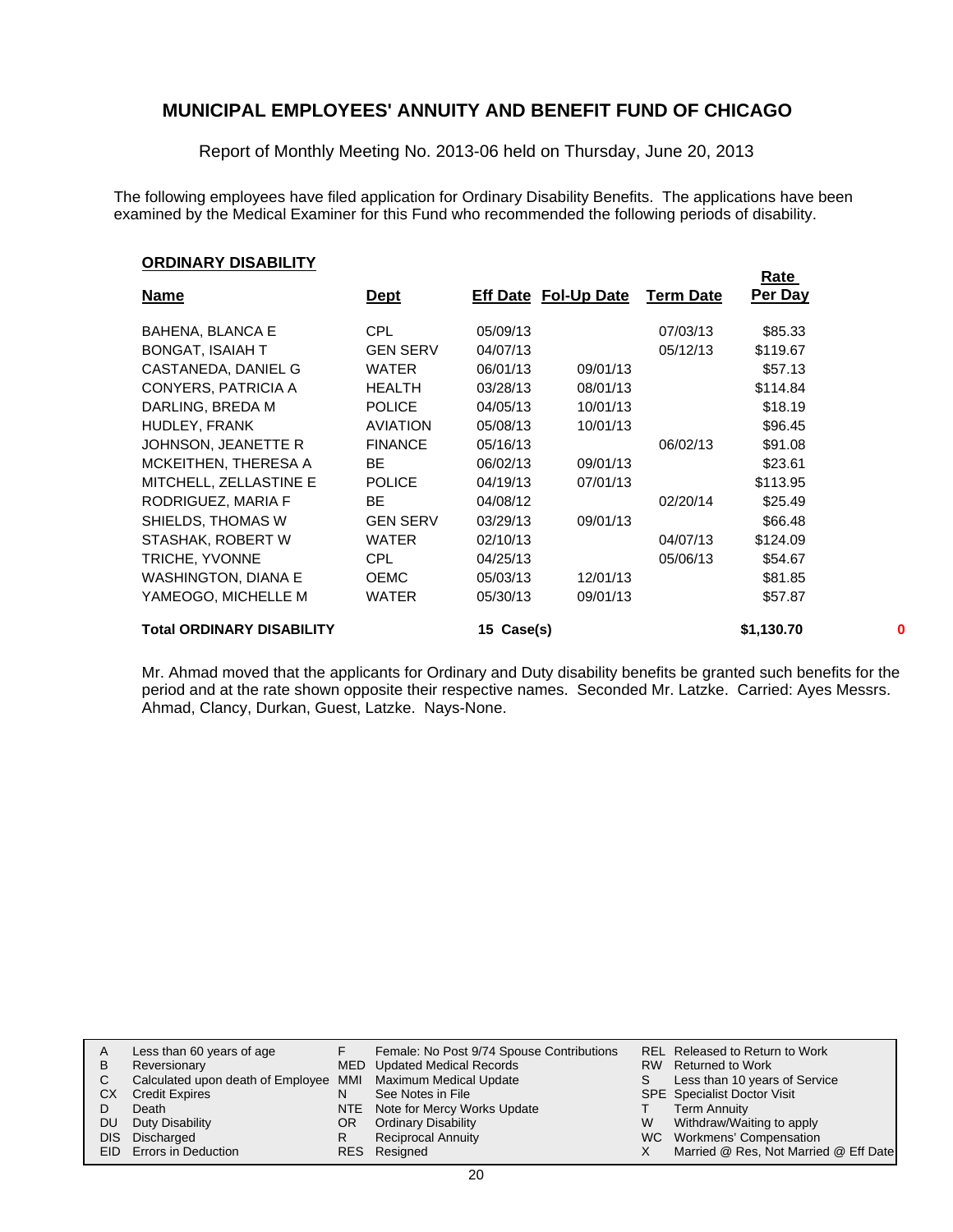Report of Monthly Meeting No. 2013-06 held on Thursday, June 20, 2013

The following employees receiving Duty Disability Benefits have applied for extension of such benefits. The applications have been examined by the Medical Examiner for this Fund who recommended the following extensions.

#### **DUTY-EXTENSION OF**

|                            |                 |                   |               |                | Rate     | <u>*No. of</u>  |
|----------------------------|-----------------|-------------------|---------------|----------------|----------|-----------------|
| <b>Name</b>                | <b>Dept</b>     | <b>Start Date</b> | <b>Period</b> | <b>Ext Reg</b> | Per Day  | <b>Children</b> |
| ADAME, JORGE A             | <b>FLEET</b>    | 11/10/10          | 06/01/14      | <b>MED</b>     | \$157.67 | 1               |
| AKSAMITOWSKI, JOSEPH W     | <b>AVIATION</b> | 05/12/10          | 04/01/14      | <b>MED</b>     | \$140.83 |                 |
| ALONZO, JOAQUIN            | STS & SAN       | 11/10/12          | 08/01/13      | <b>MED</b>     | \$144.67 |                 |
| BAKER, SCOTT D             | <b>FLEET</b>    | 05/20/92          | 05/01/14      | <b>MED</b>     | \$98.94  |                 |
| <b>BIEGEL, MATT H</b>      | <b>TRANS</b>    | 05/26/10          | 05/01/14      | <b>MED</b>     | \$182.72 |                 |
| <b>BLANKUS, RONALD E</b>   | <b>WATER</b>    | 07/23/12          | 05/01/14      | <b>MED</b>     | \$164.37 |                 |
| BOLLACKER, RAYMOND D       | STS & SAN       | 08/02/11          | 05/01/14      | <b>MED</b>     | \$91.46  | 1               |
| <b>BREWER, EDWARD E</b>    | <b>TRANS</b>    | 07/28/11          | 05/01/14      | <b>MED</b>     | \$162.41 |                 |
| CABRERA, JOSE L            | <b>WATER</b>    | 10/19/12          | 09/01/13      | <b>MED</b>     | \$178.44 |                 |
| CAMPOS, RUBEN M            | STS & SAN       | 11/28/12          | 10/01/13      | <b>MED</b>     | \$144.67 |                 |
| CHANDLER, RE SHEMA         | <b>WATER</b>    | 02/16/12          | 05/01/14      | <b>MED</b>     | \$150.44 | $\overline{c}$  |
| CHOY, ROBERT F             | <b>WATER</b>    | 08/22/12          | 08/01/13      | <b>MED</b>     | \$192.76 | $\overline{2}$  |
| COOPER, DWAYNE A           | STS & SAN       | 07/12/12          | 10/01/13      | SPE            | \$144.67 |                 |
| <b>CROFFET, BEVERLY R</b>  | <b>BE</b>       | 07/02/12          | 07/01/13      | <b>MED</b>     | \$73.65  | $\overline{2}$  |
| DAVENPORT, CYNTHIA A       | <b>SEWERS</b>   | 11/04/04          | 05/01/14      | <b>MED</b>     | \$136.98 |                 |
| FLISK, NIKKI V             | STS & SAN       | 08/31/11          | 05/01/14      | <b>MED</b>     | \$95.40  | $\mathbf{1}$    |
| GARZA, RAUL                | <b>TRANS</b>    | 03/07/13          | 10/01/13      | <b>MED</b>     | \$174.38 |                 |
| GILLUM, JAMES              | <b>WATER</b>    | 01/27/10          | 05/01/14      | <b>MED</b>     | \$140.83 |                 |
| <b>GRUJICIC, MIRJANA E</b> | STS & SAN       | 01/04/11          | 12/01/13      | <b>MED</b>     | \$144.67 | 1               |
| <b>GUTEKANST, STEVE M</b>  | <b>TRANS</b>    | 02/18/11          | 12/01/13      | <b>MED</b>     | \$174.59 |                 |
| HALKO, DELIA               | <b>GEN SERV</b> | 11/15/12          | 09/01/13      | <b>MED</b>     | \$90.22  | 1               |
| HALL, JACQUETTA            | <b>AVIATION</b> | 04/06/12          | 12/01/13      | <b>MED</b>     | \$144.67 | 1               |
| HORWICK, BRIAN G           | <b>AVIATION</b> | 02/19/11          | 12/01/13      | <b>MED</b>     | \$144.67 |                 |
| JACKSON, ROSELEE D         | <b>FLEET</b>    | 06/21/11          | 12/01/13      | <b>MED</b>     | \$131.21 |                 |
| JAMES, ELAINE              | BE              | 11/18/10          | 05/01/14      | <b>MED</b>     | \$35.50  |                 |
| JOHNSON, JOHN M            | <b>GEN SERV</b> | 07/13/12          | 12/01/13      | <b>SPE</b>     | \$176.86 |                 |
| LANAS, RICKY J             | <b>AVIATION</b> | 08/01/10          | 08/01/13      | <b>MED</b>     | \$100.53 |                 |
| LINK, ROBERT P             | STS & SAN       | 03/31/11          | 10/01/13      | <b>MED</b>     | \$144.67 |                 |
| LIWANAG, ISAGANI G         | STS & SAN       | 07/11/12          | 09/01/13      | <b>MED</b>     | \$144.67 | 1               |
| MANLAPAZ, OSCAR            | <b>WATER</b>    | 04/06/12          | 07/01/13      | <b>SPE</b>     | \$150.44 |                 |
| MARZULLO, CARRIE M         | BE              | 11/05/07          | 03/01/14      | <b>MED</b>     | \$65.78  | 1               |
| MC NICHOLS, BRIDGET M      | <b>OEMC</b>     | 10/29/10          | 09/01/13      | <b>MED</b>     | \$100.53 |                 |
| MCNAMARA, MICHAEL L        | <b>BE</b>       | 08/16/09          | 04/01/14      | <b>MED</b>     | \$150.96 | $\overline{2}$  |
| MEEKS JR, FREDDIE          | <b>GEN SERV</b> | 10/23/12          | 09/01/13      | <b>MED</b>     | \$82.06  |                 |

\* Based on 40 ILCS 5/8-160, the Employee shall also have a right to receive child's disability benefit of \$10.00 a month on account of each child less than 18 years of age. Rates will be prorated based on days of eligibility.

| A<br>в | Less than 60 years of age<br>Reversionary                    |    | Female: No Post 9/74 Spouse Contributions<br>MED Updated Medical Records |    | REL Released to Return to Work<br>RW Returned to Work |
|--------|--------------------------------------------------------------|----|--------------------------------------------------------------------------|----|-------------------------------------------------------|
|        | Calculated upon death of Employee MMI Maximum Medical Update |    |                                                                          | S. | Less than 10 years of Service                         |
| СX     | <b>Credit Expires</b>                                        | N  | See Notes in File                                                        |    | <b>SPE</b> Specialist Doctor Visit                    |
|        | Death                                                        |    | NTE Note for Mercy Works Update                                          |    | <b>Term Annuity</b>                                   |
| DU     | Duty Disability                                              | OR | <b>Ordinary Disability</b>                                               | W  | Withdraw/Waiting to apply                             |
| DIS.   | Discharged                                                   |    | <b>Reciprocal Annuity</b>                                                |    | WC Workmens' Compensation                             |
|        | EID Errors in Deduction                                      |    | RES Resigned                                                             |    | Married @ Res, Not Married @ Eff Date                 |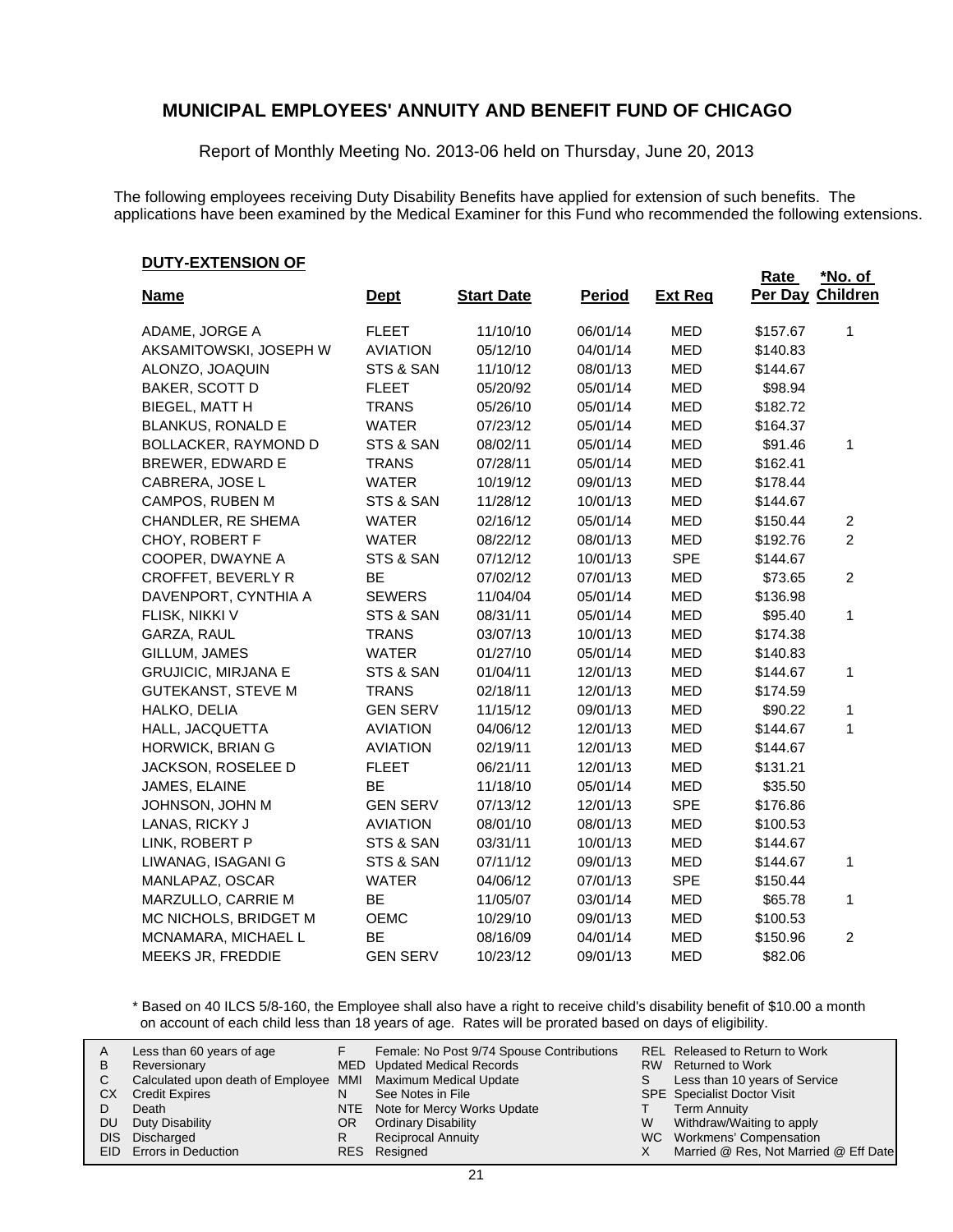Report of Monthly Meeting No. 2013-06 held on Thursday, June 20, 2013

The following employees receiving Duty Disability Benefits have applied for extension of such benefits. The applications have been examined by the Medical Examiner for this Fund who recommended the following extensions.

#### **DUTY-EXTENSION OF**

|                                |                 |                   |               |                | Rate             | <u>*No. of</u> |          |
|--------------------------------|-----------------|-------------------|---------------|----------------|------------------|----------------|----------|
| <b>Name</b>                    | <u>Dept</u>     | <b>Start Date</b> | <u>Period</u> | <b>Ext Req</b> | Per Day Children |                |          |
| MENDOZA, ROSA                  | <b>HEALTH</b>   | 06/21/12          | 09/01/13      | <b>MED</b>     | \$170.93         | 1              |          |
| PAYNE, DEBRA R                 | <b>BLDGS</b>    | 04/01/97          | 03/01/14      | MED            | \$47.76          |                |          |
| PENNINGTON, CHERIE A           | <b>BE</b>       | 05/12/10          | 06/01/14      | MED            | \$72.40          |                |          |
| PLATT, PATRICK D               | <b>GEN SERV</b> | 05/07/12          | 12/01/13      | <b>MED</b>     | \$210.28         | 1              |          |
| POOLE JR, EUGENE B             | <b>TRANS</b>    | 11/02/11          | 09/01/13      | MED            | \$144.67         | 1              |          |
| PRATT, WILLIAM F               | <b>WATER</b>    | 11/17/10          | 03/01/14      | <b>MED</b>     | \$168.40         | 1              |          |
| REGAN, ROBERT D                | BE.             | 03/14/11          | 02/01/14      | MED            | \$178.23         |                |          |
| SALDIVAR, STEVE                | <b>WATER</b>    | 11/12/11          | 12/01/13      | <b>MED</b>     | \$150.44         |                |          |
| SCOTT, ROBIN A                 | <b>WATER</b>    | 02/17/12          | 09/01/13      | MED            | \$170.02         |                |          |
| SMITH, CARDELL                 | <b>FLEET</b>    | 06/18/04          | 04/01/14      | <b>MED</b>     | \$72.23          | 1              |          |
| SULLIVAN, CHARLES E            | <b>BE</b>       | 10/20/12          | 09/01/13      | <b>MED</b>     | \$92.66          |                |          |
| TELLEZ, MARK A                 | <b>AVIATION</b> | 06/02/12          | 09/01/13      | MED            | \$91.60          | 3              |          |
| TORRES, LEON F                 | <b>WATER</b>    | 06/28/12          | 11/01/13      | <b>MED</b>     | \$85.09          | 2              |          |
| VALDEZ, ROSA E                 | <b>BE</b>       | 10/27/08          | 04/01/14      | <b>MED</b>     | \$25.80          |                |          |
| VARGAS, MARIBEL                | BE.             | 03/08/05          | 05/01/14      | MED            | \$51.02          |                |          |
| <b>WASHINGTON, NANCY</b>       | <b>OEMC</b>     | 12/01/05          | 07/01/14      | <b>MED</b>     | \$85.40          |                |          |
| WEATHERSPOON, JUANITA          | <b>WATER</b>    | 07/08/10          | 05/01/14      | MED            | \$140.83         |                |          |
| WHITENHILL, NORMAN             | STS & SAN       | 06/15/12          | 11/01/13      | <b>SPE</b>     | \$144.67         |                |          |
| WILLIS, MARK A                 | <b>GEN SERV</b> | 09/14/12          | 10/01/13      | MED            | \$179.51         |                |          |
| WITEK, KENNETH J               | <b>AVIATION</b> | 06/08/11          | 12/01/13      | MED            | \$162.41         |                |          |
| ZUCCARELLI, ROBERT A           | <b>TRANS</b>    | 05/11/12          | 10/01/13      | <b>MED</b>     | \$174.16         | 1              |          |
| <b>Total DUTY-EXTENSION OF</b> |                 | 55 Case(s)        |               |                | \$7,175.83       |                | $\bf{0}$ |

\* Based on 40 ILCS 5/8-160, the Employee shall also have a right to receive child's disability benefit of \$10.00 a month on account of each child less than 18 years of age. Rates will be prorated based on days of eligibility.

| A | Less than 60 years of age                                    |    | Female: No Post 9/74 Spouse Contributions |    | REL Released to Return to Work        |
|---|--------------------------------------------------------------|----|-------------------------------------------|----|---------------------------------------|
| В | Reversionary                                                 |    | <b>MED</b> Updated Medical Records        |    | RW Returned to Work                   |
|   | Calculated upon death of Employee MMI Maximum Medical Update |    |                                           | S. | Less than 10 years of Service         |
|   | СX<br><b>Credit Expires</b>                                  | N  | See Notes in File                         |    | <b>SPE</b> Specialist Doctor Visit    |
|   | Death                                                        |    | NTE Note for Mercy Works Update           |    | <b>Term Annuity</b>                   |
|   | Duty Disability<br>DU                                        | OR | <b>Ordinary Disability</b>                | W  | Withdraw/Waiting to apply             |
|   | DIS Discharged                                               | R  | <b>Reciprocal Annuity</b>                 |    | WC Workmens' Compensation             |
|   | EID Errors in Deduction                                      |    | RES Resigned                              |    | Married @ Res, Not Married @ Eff Date |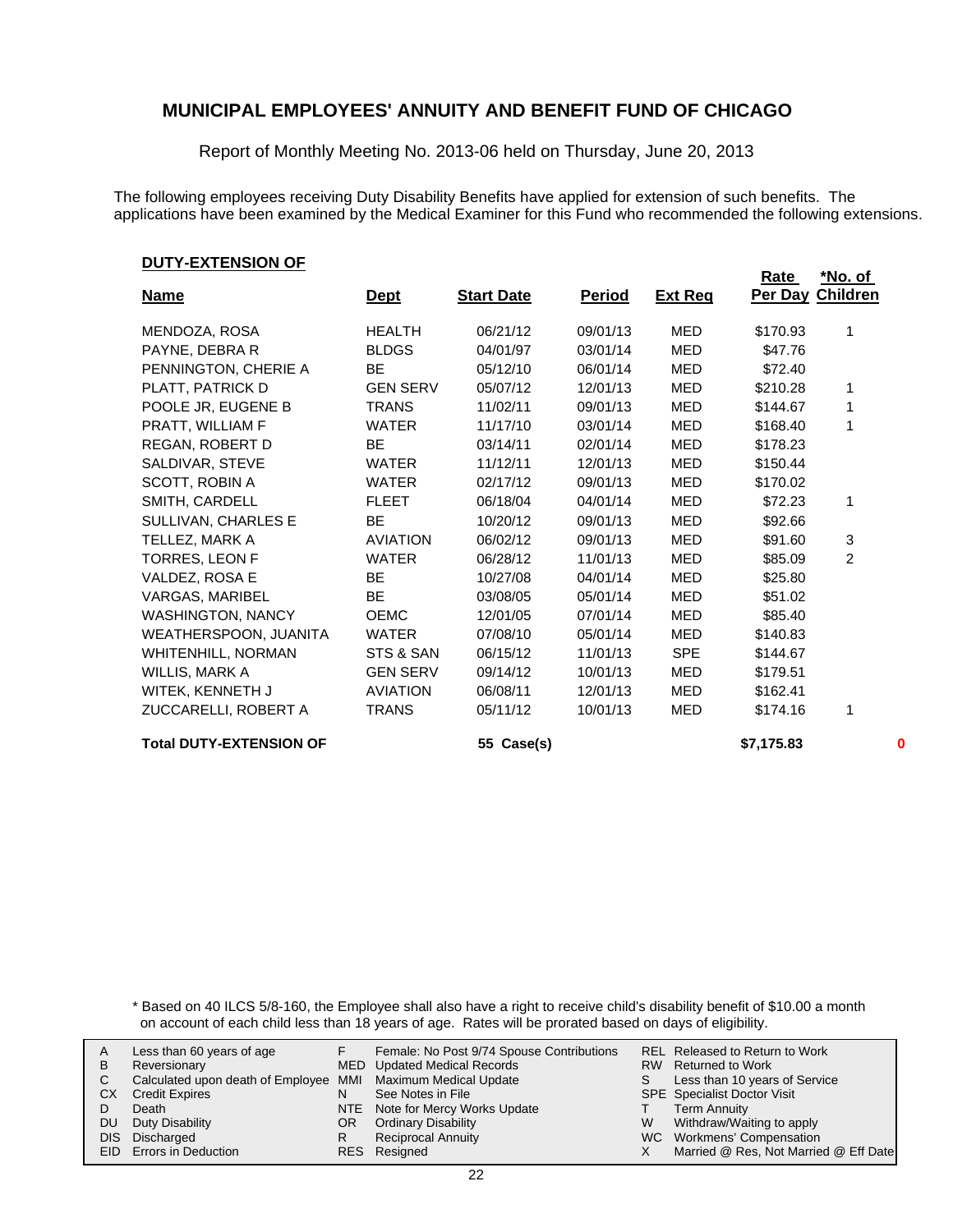Report of Monthly Meeting No. 2013-06 held on Thursday, June 20, 2013

The following employees receiving Ordinary Disability Benefits have applied for extension of such benefits. The applications have been examined by the Medical Examiner for this Fund who recommended the following extensions.

**Rate** 

#### **ORDINARY-EXTENSION OF**

| <u>Name</u>               | <b>Dept</b>         | <b>Start Date</b> | <b>Period</b> | <b>Ext Reg</b> | <u>nale</u><br>Per Day |
|---------------------------|---------------------|-------------------|---------------|----------------|------------------------|
| ALLAN, ANTHONY            | <b>FAMILY &amp;</b> | 09/08/12          | 09/01/13      | <b>MED</b>     | \$113.44               |
|                           | <b>SUPP</b>         |                   |               |                |                        |
| <b>BEN, LINDA F</b>       | <b>BE</b>           | 08/27/08          | 08/26/13      | <b>CX</b>      | \$42.16                |
| <b>BOLEY, DENISE</b>      | <b>BE</b>           | 10/14/12          | 12/01/13      | MED            | \$28.31                |
| <b>BRAY, KAREN S</b>      | <b>AVIATION</b>     | 12/04/10          | 01/16/14      | <b>CX</b>      | \$96.45                |
| CHEATEAM, COLLEEN         | <b>REVENUE</b>      | 09/26/09          | 05/01/14      | <b>MED</b>     | \$104.35               |
| COGLIANESE, THERESA M     | STS & SAN           | 01/12/13          | 05/01/14      | <b>MED</b>     | \$79.22                |
| COOPER, JETTIE            | <b>BLDGS</b>        | 06/15/12          | 05/01/14      | <b>MED</b>     | \$166.44               |
| COTTO, LUIS               | STS & SAN           | 11/04/11          | 05/01/14      | <b>MED</b>     | \$96.45                |
| DAVIS, DAVID E            | <b>GEN SERV</b>     | 08/03/12          | 08/01/13      | <b>MED</b>     | \$125.20               |
| DENSON, LINDA S           | <b>HEALTH</b>       | 02/16/13          | 11/01/13      | <b>MED</b>     | \$83.01                |
| EARTHELY, STEVEN E        | <b>CPL</b>          | 11/16/11          | 05/01/14      | MED            | \$66.54                |
| EDWARDS, RALPH L          | <b>BE</b>           | 08/27/10          | 05/01/14      | <b>MED</b>     | \$104.68               |
| FORD, MARION R            | STS & SAN           | 12/08/12          | 12/01/13      | MED            | \$96.45                |
| FOULKS, TRACY             | <b>AVIATION</b>     | 01/21/12          | 11/01/13      | <b>MED</b>     | \$84.25                |
| <b>GREEN, MARGUERITE</b>  | <b>OEMC</b>         | 05/02/11          | 10/01/13      | <b>MED</b>     | \$73.46                |
| HEATH, LINDA D            | BE                  | 10/19/12          | 10/01/13      | <b>MED</b>     | \$60.90                |
| HILL, SHARON              | <b>HEALTH</b>       | 05/19/11          | 05/01/14      | <b>MED</b>     | \$76.54                |
| JOHNSON, SANDRA M         | <b>BE</b>           | 09/20/12          | 11/01/13      | <b>MED</b>     | \$73.72                |
| LEWIS, CATHY E            | BE                  | 07/15/12          | 11/01/13      | <b>MED</b>     | \$20.91                |
| MACKOWIAK, CHARMAINE R    | STS & SAN           | 01/17/11          | 05/01/14      | <b>MED</b>     | \$96.45                |
| MOUGOLIAS, AMALIA         | BE                  | 12/19/09          | 06/05/13      | <b>CX</b>      | \$47.13                |
| MUNOZ, DANIEL             | <b>BE</b>           | 06/29/12          | 09/01/13      | <b>MED</b>     | \$50.20                |
| NEGRETE, CONCEPCION C     | <b>POLICE</b>       | 01/02/09          | 08/21/13      | <b>CX</b>      | \$17.98                |
| PEREZ, STEVEN             | <b>BE</b>           | 03/02/12          | 05/01/14      | <b>MED</b>     | \$51.04                |
| REYNOLDS, SHAUNTELLE      | LAW                 | 12/01/12          | 12/01/13      | <b>MED</b>     | \$86.93                |
| SANCHEZ, YVETTE S         | <b>GEN SERV</b>     | 05/05/12          | 12/01/13      | <b>MED</b>     | \$65.82                |
| STRICKLAND, THERESA ANN   | <b>BE</b>           | 04/30/12          | 12/01/13      | <b>MED</b>     | \$79.67                |
| SZADO, JOHN R             | <b>WATER</b>        | 05/31/10          | 05/01/14      | <b>MED</b>     | \$93.89                |
| THOMAS, ALFRED W          | <b>TRANS</b>        | 09/17/12          | 12/01/13      | MED            | \$96.45                |
| THOMAS, MICHAEL E         | <b>AVIATION</b>     | 07/16/10          | 02/25/14      | <b>CX</b>      | \$93.89                |
| <b>WHEAT, FREDERICA E</b> | <b>POLICE</b>       | 04/02/13          | 06/11/13      | <b>FINAL</b>   | \$74.89                |
| YOUNG, DOROTHY M          | <b>BE</b>           | 05/05/12          | 06/01/14      | MED            | \$36.06                |

| A  | Less than 60 years of age                                    |    | Female: No Post 9/74 Spouse Contributions |    | REL Released to Return to Work        |
|----|--------------------------------------------------------------|----|-------------------------------------------|----|---------------------------------------|
| В  | Reversionary                                                 |    | <b>MED</b> Updated Medical Records        |    | RW Returned to Work                   |
|    | Calculated upon death of Employee MMI Maximum Medical Update |    |                                           | S. | Less than 10 years of Service         |
| СX | <b>Credit Expires</b>                                        | N  | See Notes in File                         |    | <b>SPE</b> Specialist Doctor Visit    |
|    | Death                                                        |    | NTE Note for Mercy Works Update           |    | <b>Term Annuity</b>                   |
| DU | Duty Disability                                              | OR | <b>Ordinary Disability</b>                | W  | Withdraw/Waiting to apply             |
|    | DIS Discharged                                               | R  | <b>Reciprocal Annuity</b>                 |    | WC Workmens' Compensation             |
|    | EID Errors in Deduction                                      |    | RES Resigned                              |    | Married @ Res, Not Married @ Eff Date |
|    |                                                              |    |                                           |    |                                       |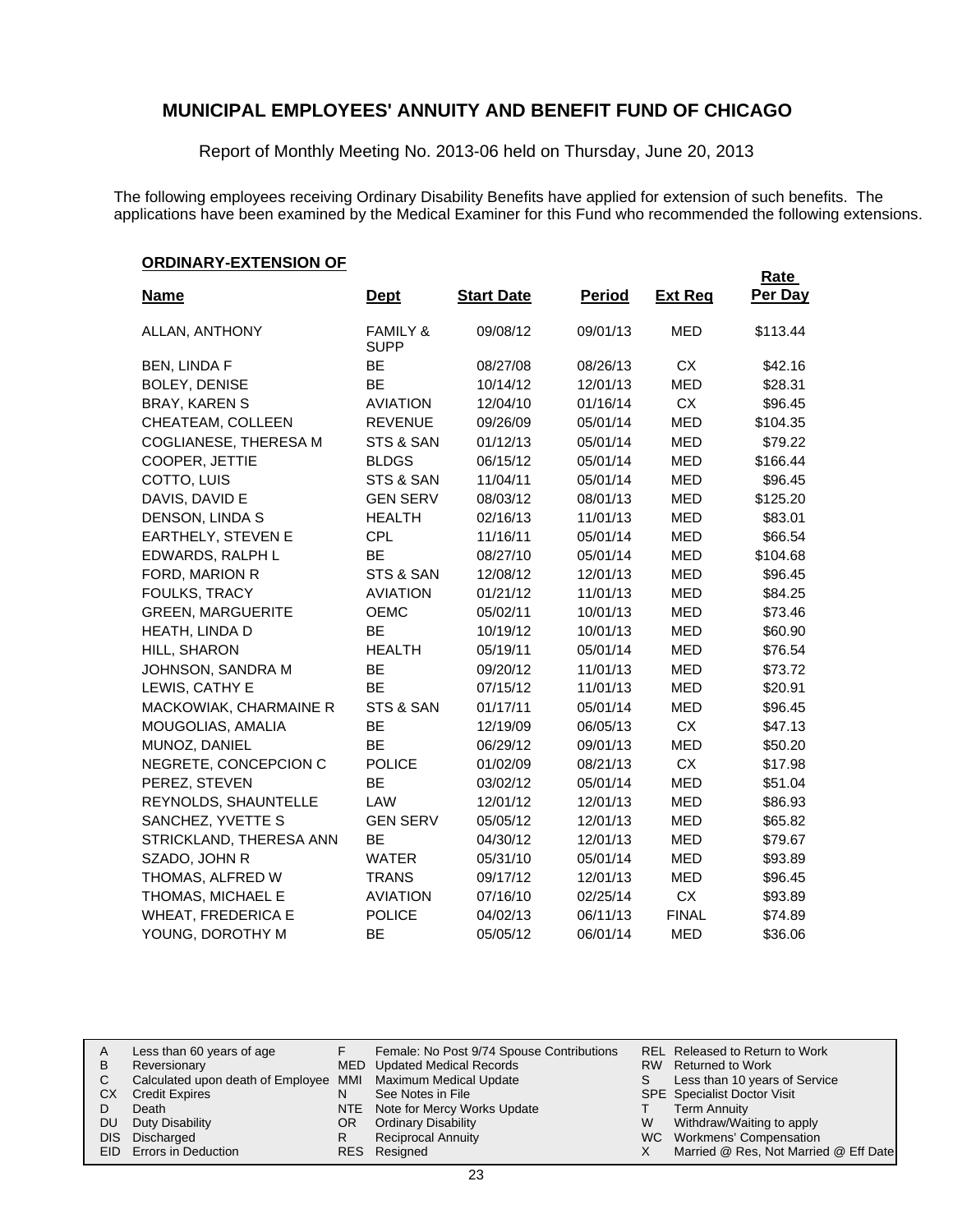Report of Monthly Meeting No. 2013-06 held on Thursday, June 20, 2013

The following employees receiving Ordinary Disability Benefits have applied for extension of such benefits. The applications have been examined by the Medical Examiner for this Fund who recommended the following extensions.

| <b>ORDINARY-EXTENSION OF</b>       |      |                   |               |         | <u>Rate</u> |   |
|------------------------------------|------|-------------------|---------------|---------|-------------|---|
| <b>Name</b>                        | Dept | <b>Start Date</b> | <b>Period</b> | Ext Rea | Per Day     |   |
| <b>Total ORDINARY-EXTENSION OF</b> |      | 32 Case(s)        |               |         | \$2,482.88  | 0 |

Mr. Ahmad moved that the applicants for extension of Ordinary and Duty disability benefits shown hereinbefore be granted such extension for the period and at the rate shown opposite their respective names. Seconded Mr. Clancy. Carried: Ayes Messrs. Ahmad, Clancy, Durkan, Guest, Latzke. Nays-None.

| A    | Less than 60 years of age                                    |    | Female: No Post 9/74 Spouse Contributions |    | REL Released to Return to Work        |
|------|--------------------------------------------------------------|----|-------------------------------------------|----|---------------------------------------|
| в    | Reversionary                                                 |    | MED Updated Medical Records               |    | RW Returned to Work                   |
| C.   | Calculated upon death of Employee MMI Maximum Medical Update |    |                                           | S. | Less than 10 years of Service         |
| CХ   | <b>Credit Expires</b>                                        |    | See Notes in File                         |    | <b>SPE</b> Specialist Doctor Visit    |
|      | Death                                                        |    | NTE Note for Mercy Works Update           |    | <b>Term Annuity</b>                   |
| DU   | Duty Disability                                              | OR | <b>Ordinary Disability</b>                | W  | Withdraw/Waiting to apply             |
| DIS. | Discharged                                                   | R  | <b>Reciprocal Annuity</b>                 |    | WC Workmens' Compensation             |
|      | EID Errors in Deduction                                      |    | RES Resigned                              |    | Married @ Res, Not Married @ Eff Date |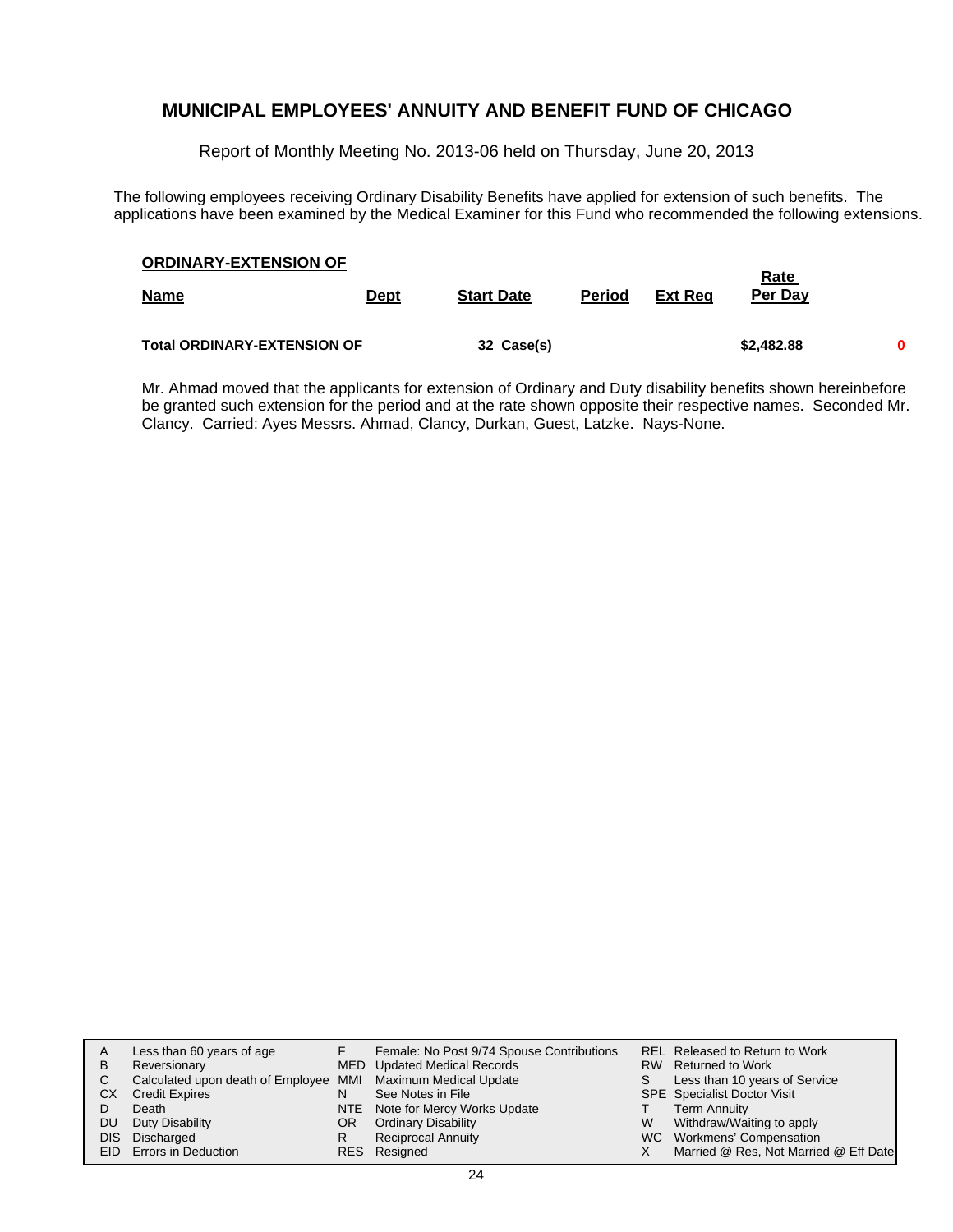Report of Monthly Meeting No. 2013-06 held on Thursday, June 20, 2013

| <b>ADJUSTED DUTY DISABILITY</b> |        |                   |                | <u>Rate</u>       |
|---------------------------------|--------|-------------------|----------------|-------------------|
| <b>Name</b>                     | Reason | <b>Start Date</b> | <b>To Date</b> | Per Day           |
| <b>NONE</b>                     |        |                   |                | <b>ORG</b><br>ADJ |

**0**

| A    | Less than 60 years of age                                    |    | Female: No Post 9/74 Spouse Contributions |    | REL Released to Return to Work        |
|------|--------------------------------------------------------------|----|-------------------------------------------|----|---------------------------------------|
| в    | Reversionary                                                 |    | MED Updated Medical Records               |    | RW Returned to Work                   |
|      | Calculated upon death of Employee MMI Maximum Medical Update |    |                                           | S. | Less than 10 years of Service         |
| СX   | <b>Credit Expires</b>                                        | N  | See Notes in File                         |    | <b>SPE</b> Specialist Doctor Visit    |
|      | Death                                                        |    | NTE Note for Mercy Works Update           |    | <b>Term Annuity</b>                   |
| DU   | Duty Disability                                              | OR | <b>Ordinary Disability</b>                | W  | Withdraw/Waiting to apply             |
| DIS. | Discharged                                                   | R  | <b>Reciprocal Annuity</b>                 |    | WC Workmens' Compensation             |
|      | EID Errors in Deduction                                      |    | RES Resigned                              |    | Married @ Res, Not Married @ Eff Date |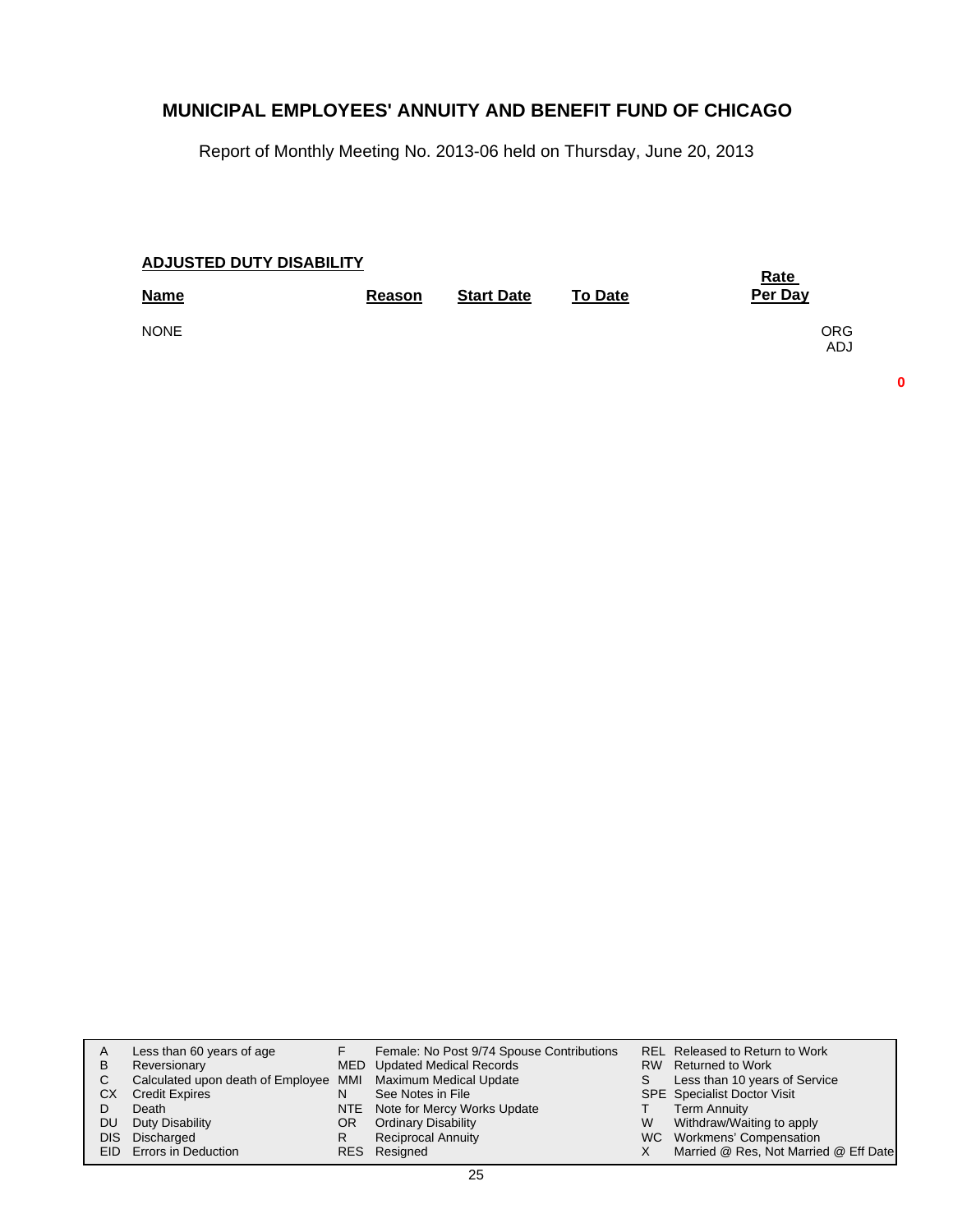Report of Monthly Meeting No. 2013-06 held on Thursday, June 20, 2013

| ADJUSTED ORDINARY DISABILITY | <b>Rate</b> |                   |                |                          |
|------------------------------|-------------|-------------------|----------------|--------------------------|
| <b>Name</b>                  | Reason      | <b>Start Date</b> | <b>To Date</b> | Per Day                  |
| <b>NONE</b>                  |             |                   |                | <b>ORG</b><br><b>ADJ</b> |

**0**

| A    | Less than 60 years of age                                    |    | Female: No Post 9/74 Spouse Contributions |    | <b>REL Released to Return to Work</b> |
|------|--------------------------------------------------------------|----|-------------------------------------------|----|---------------------------------------|
| В    | Reversionary                                                 |    | <b>MED</b> Updated Medical Records        |    | RW Returned to Work                   |
|      | Calculated upon death of Employee MMI Maximum Medical Update |    |                                           | S. | Less than 10 years of Service         |
| CХ   | <b>Credit Expires</b>                                        | N  | See Notes in File                         |    | <b>SPE</b> Specialist Doctor Visit    |
|      | Death                                                        |    | NTE Note for Mercy Works Update           |    | <b>Term Annuity</b>                   |
| DU.  | Duty Disability                                              | OR | <b>Ordinary Disability</b>                | W  | Withdraw/Waiting to apply             |
| DIS. | Discharged                                                   | R  | <b>Reciprocal Annuity</b>                 |    | WC Workmens' Compensation             |
|      | <b>EID</b> Errors in Deduction                               |    | RES Resigned                              |    | Married @ Res, Not Married @ Eff Date |
|      |                                                              |    |                                           |    |                                       |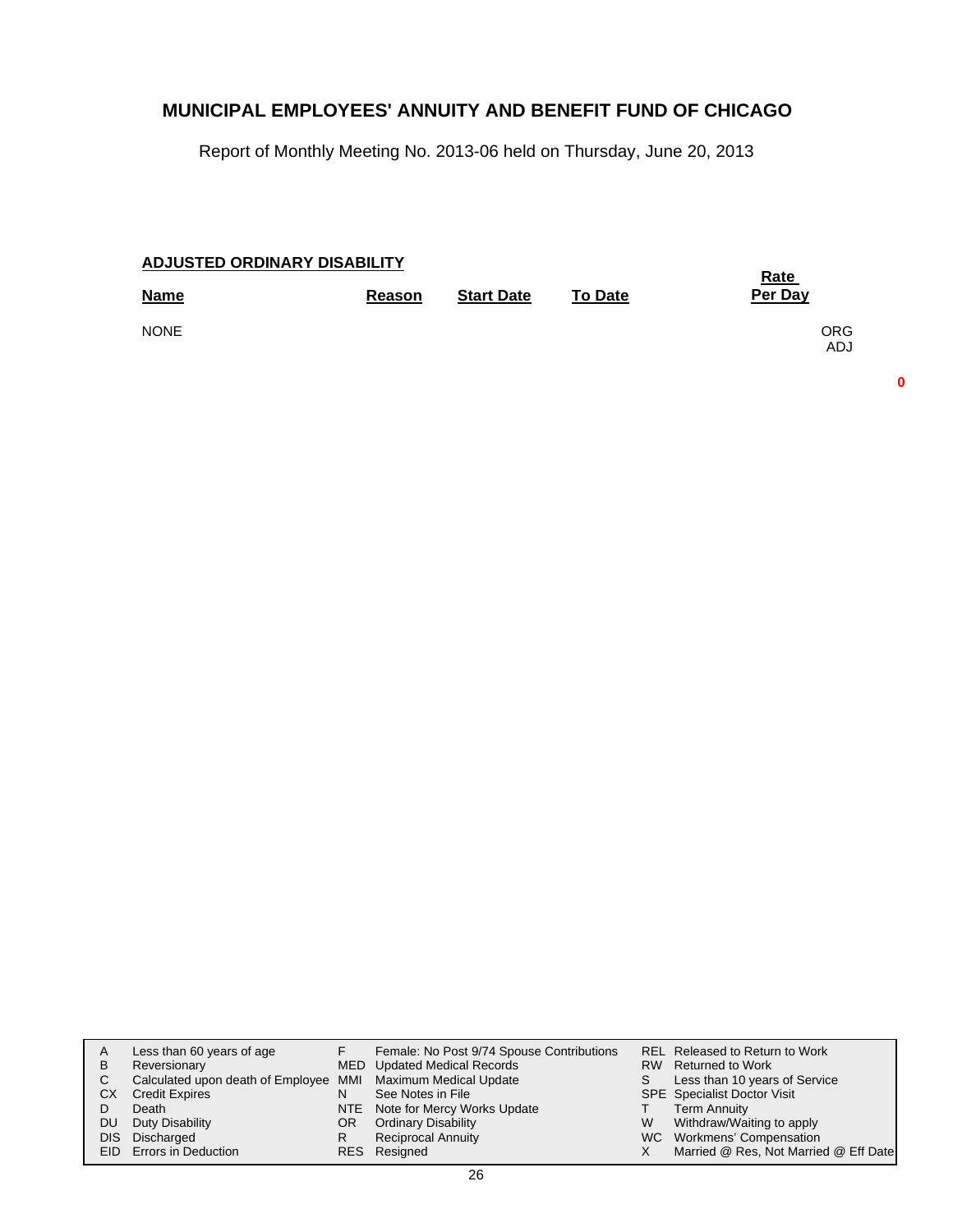Report of Monthly Meeting No. 2013-06 held on Thursday, June 20, 2013

#### **APPLICATION FOR MEMBERSHIP**

The following named employees, officers, or officials, required to file written application for membership in the Fund, have filed such application, and the records indicate they qualify for membership by reason of having the necessary service or other requirements.

#### **Name**

**Title Department**

NONE

## **CHANGE OF BIRTHS**

The following named employees have submitted documentation showing a date of birth different from the Fund's records and have requested that the Fund correct its records in accordance with the supporting documentation provided.

#### **Name**

**Date of Birth Supporting Document** 

NONE From

To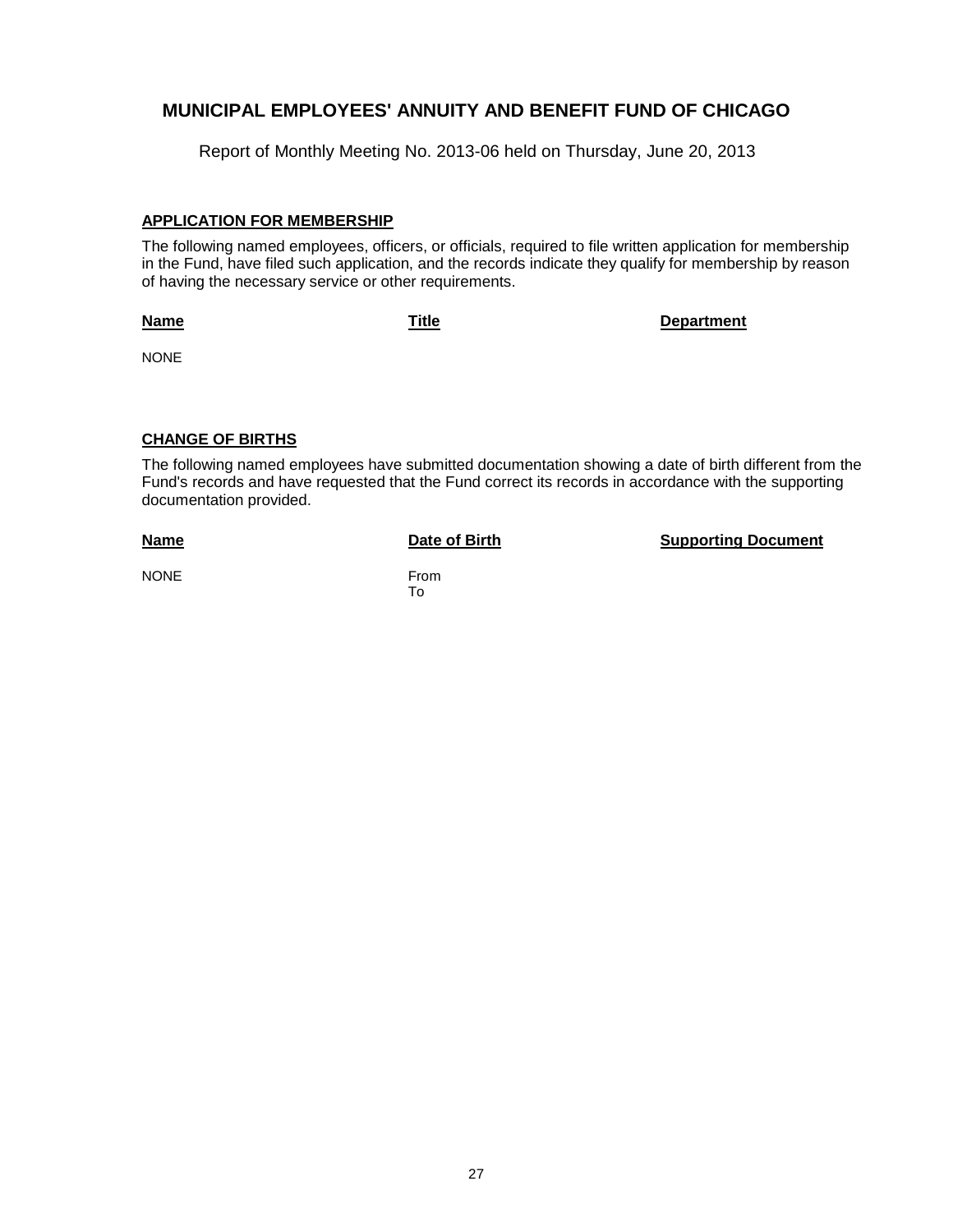Report of Monthly Meeting No. 2013-06 held on Thursday, June 20, 2013

**City Treasurer's Statement of Account as of 05/31/2013**

## **Investments at Market:**

|                    | \$488,705.90       | City Treasurer's Office, 05/31/2013    |  |
|--------------------|--------------------|----------------------------------------|--|
|                    | \$5,172,534,183.00 | Northern Trust, 05/31/2013 - Unaudited |  |
| \$5,173,022,888.90 |                    | <b>Total Investments</b>               |  |
| \$400.00           |                    | Petty Cash Fund:                       |  |
| \$5,173,023,288.90 |                    | <b>Total Cash and Investments</b>      |  |

Mr. Guest moved that the Treasurer's Report be received and placed on file. Seconded Mr. Clancy. Carried: Ayes Messrs. Ahmad, Clancy, Durkan, Guest, Latzke. Nays-None.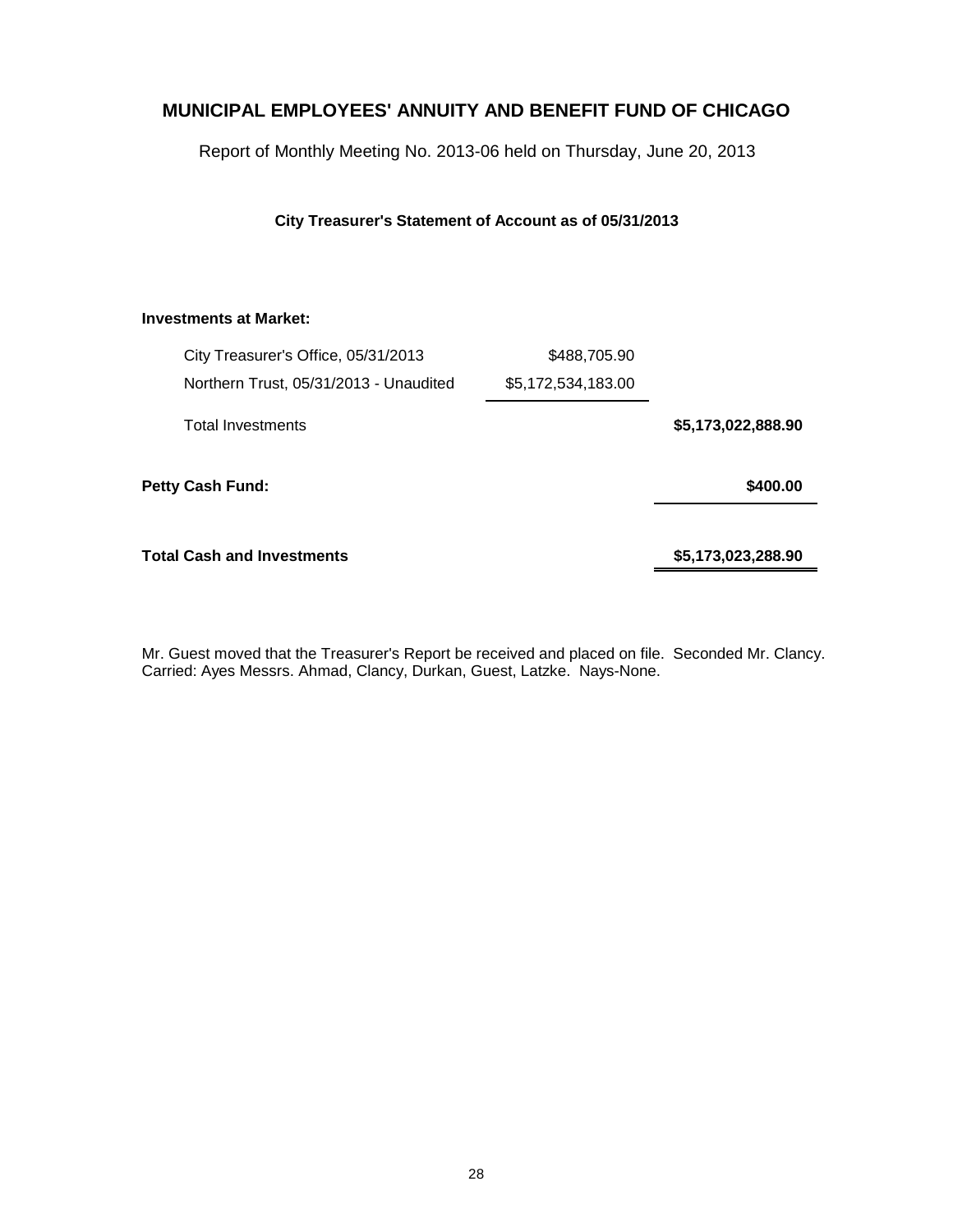Report of Monthly Meeting No. 2013-06 held on Thursday, June 20, 2013

## **PUBLIC COMMENT**

There were no requests to address the Board.

## **HEARINGS**

The Matter of Anna Hall (Disability Claim)

This matter was continued to August 28, 2013.

## **LEGISLATION**

Legislative Update

Mr. Mohler and Ms. Schanding updated the Board on current and proposed legislation which may affect the Fund. No actions taken.

#### **INVESTMENTS**

#### Performance Reports

Mr. Wrubel and Mr. Walsh reviewed the Fund's performance reports.

Watchlist

Mr. Walsh reviewed the Fund's Watchlist. No actions taken.

#### Liquidity Needs

Mr. Walsh reviewed the Fund's liquidity needs. Based on this review and the advice of staff, Mr. Ahmad made a motion to liquidate up to \$60 million for July benefit payments. Second by Mr. Guest.

Carried: Ayes – Messrs. Ahmad, Clancy, Durkan, Guest, Latzke. Nays – None.

#### Custodial RFP Update

This matter was taken out of order and discussed in closed session.

#### Asset Liability Study Discussion

Mr. Leonberger made a preliminary presentation to the Board regarding the ongoing asset liability study. The presentation included an educational component as well as a brief discussion regarding new asset classes.

#### Investment Policy Update

No items were discussed.

## **OTHER**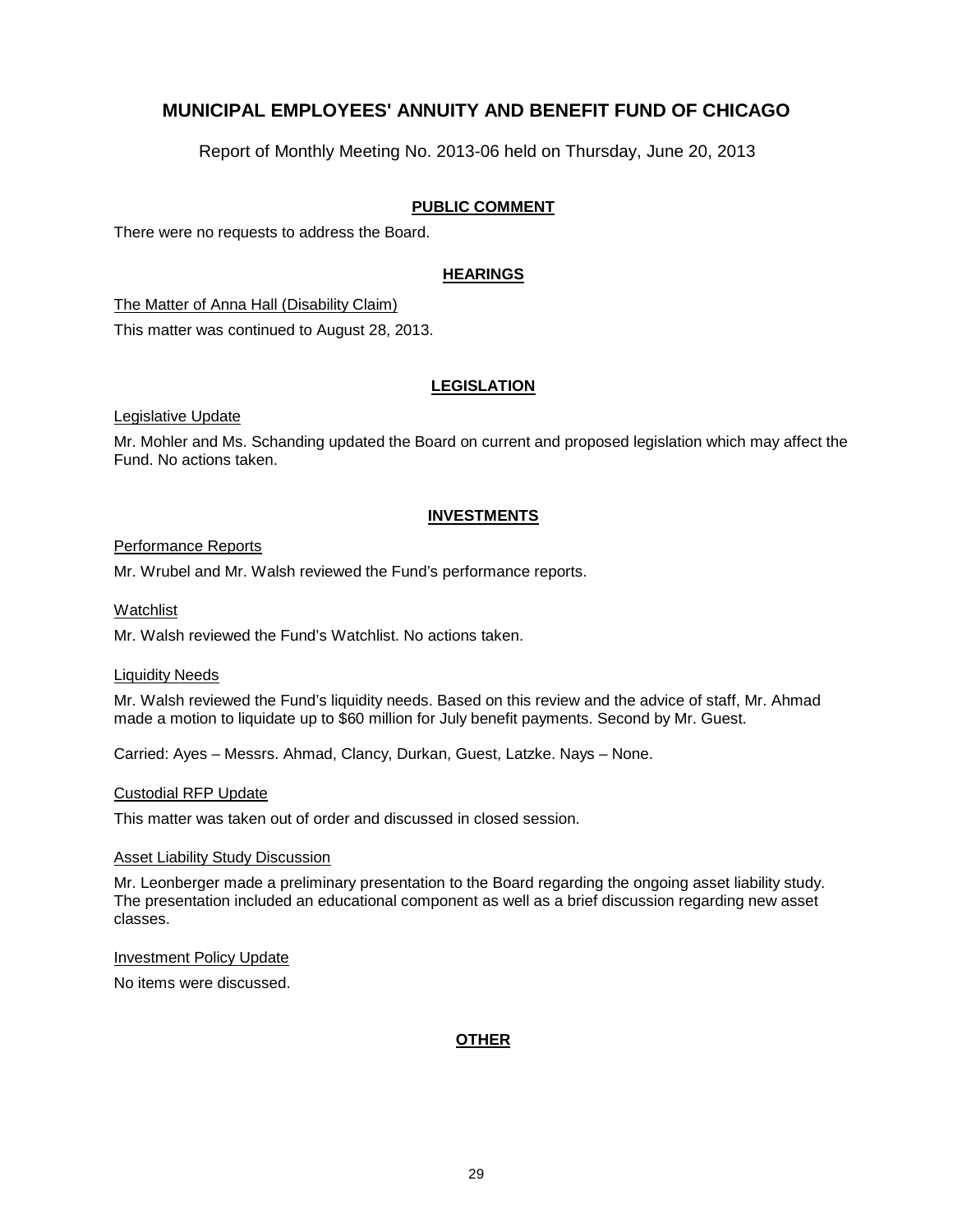Report of Monthly Meeting No. 2013-06 held on Thursday, June 20, 2013

#### 2014 Tax Levy

The Board adopted the 2014 Funding Resolution as presented. Motion by Mr. Ahmad. Second by Mr. Clancy.

Carried: Ayes – Messrs. Ahmad, Clancy, Durkan, Guest, Latzke. Nays – None.

(A copy of the 2014 Tax Levy and its transmittal letter as approved, is attached and incorporated for the record.)

#### 2013 Trustee Election Dates

Staff presented the Board with the proposed date, Friday, October 25, 2013, for the 2013 Trustee Election.

#### Committee on Election

Staff presented the Board with proposed Rules of Election which identify the Committee on Election as the Honorable Stephanie Neely, Treasurer and Timothy G. Guest, Recording Secretary. Based on proposed changes to the Rules of Election, Mr. Ahmad made a motion to adopt the Rules as presented. Second by Mr. Clancy.

Carried: Ayes – Messrs. Ahmad, Clancy, Durkan, Guest, Latzke. Nays – None.

#### iPad Policy

A draft of the Fund's proposed iPad Policy was distributed for review. No actions taken

#### FOIA Update

There were no requests for information since the last regular meeting of the Board.

#### Old Business

There was no Old Business discussed.

#### Legal Update

The Board moved into closed session at 9:41 a.m. in accordance with ILCS 120/2(7) and (11) to discuss issues of contracts and litigation which affect the Fund. Motion by Mr. Guest. Second by Mr. Ahmad.

Roll call:

Mr. Ahmad aye Mr. Clancy aye Mr. Durkan aye Mr. Guest aye Mr. Latzke aye

Motion carried.

The Board moved into open session at 10:16 a.m. Motion by Mr. Ahmad. Second by Mr. Clancy.

Carried: Ayes – Messrs. Ahmad, Clancy, Durkan, Guest, Latzke. Nays – None.

No actions taken.